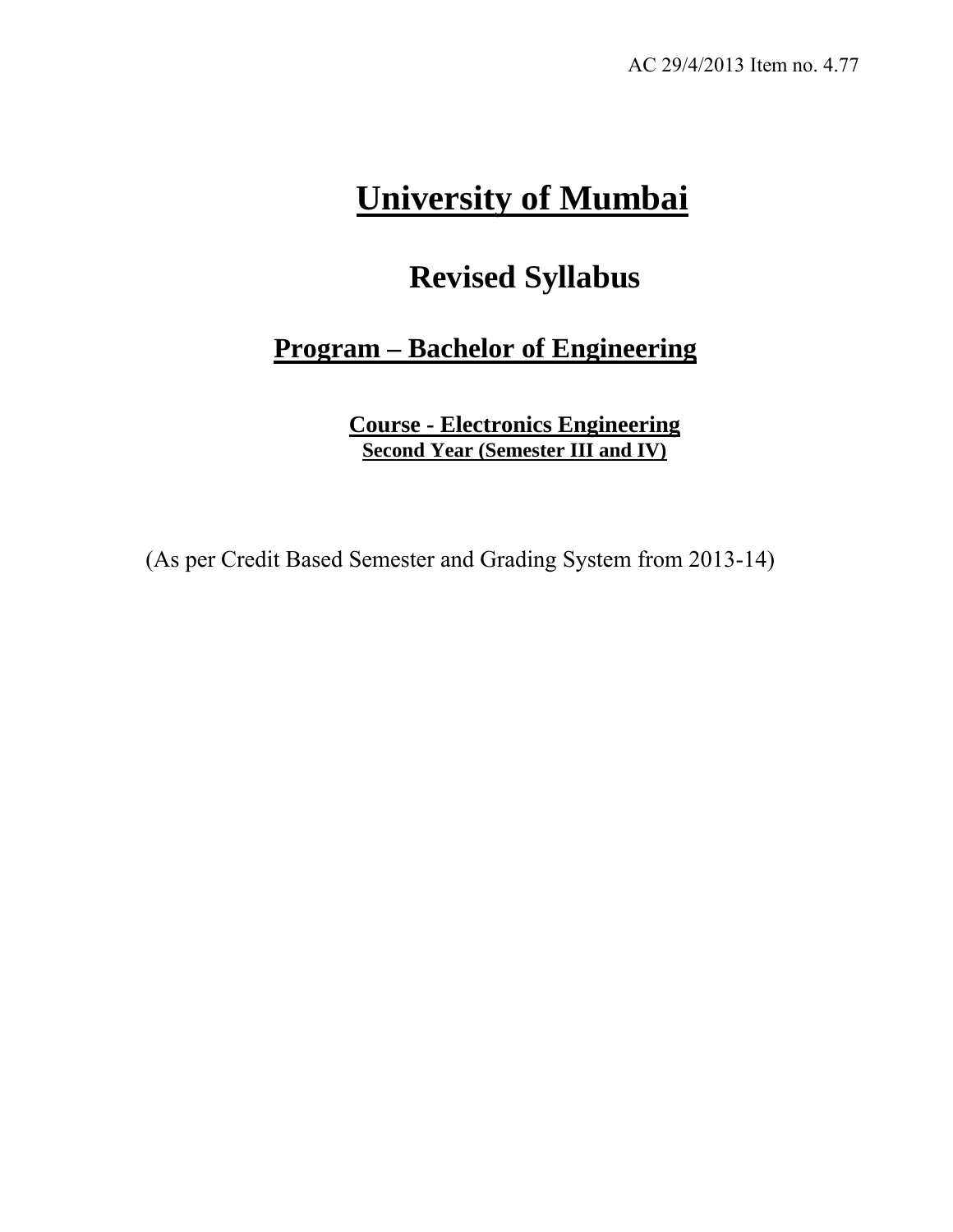#### **From Dean's Desk:**

To meet the challenge of ensuring excellence in engineering education, the issue of quality needs to be addressed, debated and taken forward in a systematic manner. Accreditation is the principal means of quality assurance in higher education.The major emphasis of accreditation process is to measure the outcomes of the program that is being accredited. In line with this Faculty of Technology of University of Mumbai has taken a lead in incorporating philosophy of outcome based education in the process of curriculum development.

Faculty of Technology, University of Mumbai, in one of its meeting unanimously resolved that, each Board of Studies shall prepare some Program Educational Objectives (PEO's) and give freedom to affiliated Institutes to add few (PEO's) and course objectives and course outcomes to be clearly defined for each course, so that all faculty members in affiliated institutes understand the depth and approach of course to be taught, which will enhance learner's learning process. It was also resolved that, maximum senior faculty from colleges and experts from industry to be involved while revising the curriculum. I am happy to state that, each Board of studies has adhered to the resolutions passed by Faculty of Technology, and developed curriculum accordingly. In addition to outcome based education, semester based credit and grading system is also introduced to ensure quality of engineering education.

Semester based Credit and Grading system enables a much-required shift in focus from teacher-centric to learnercentric education since the workload estimated is based on the investment of time in learning and not in teaching. It also focuses on continuous evaluation which will enhance the quality of education. University of Mumbai has taken a lead in implementing the system through its affiliated Institutes and Faculty of Technology has devised a transparent credit assignment policy and adopted ten points scale to grade learner's performance.Credit assignment for courses is based on 15 weeks teaching learning process, however content of courses is to be taught in 12-13 weeks and remaining 3-2 weeks to be utilized for revision, guest lectures, coverage of content beyond syllabus etc.

Credit and grading based system was implemented for First Year of Engineering from the academic year 2012-2013. Subsequently this system will be carried forward for Second Year Engineering in the academic year 2013-2014, for Third Year and Final Year Engineering in the academic years 2014-2015 and 2015-2016 respectively.

**Dr. S. K. Ukarande** Dean, **Faculty of Technology, Member ‐ Management Council, Senate, Academic Council University of Mumbai, Mumbai**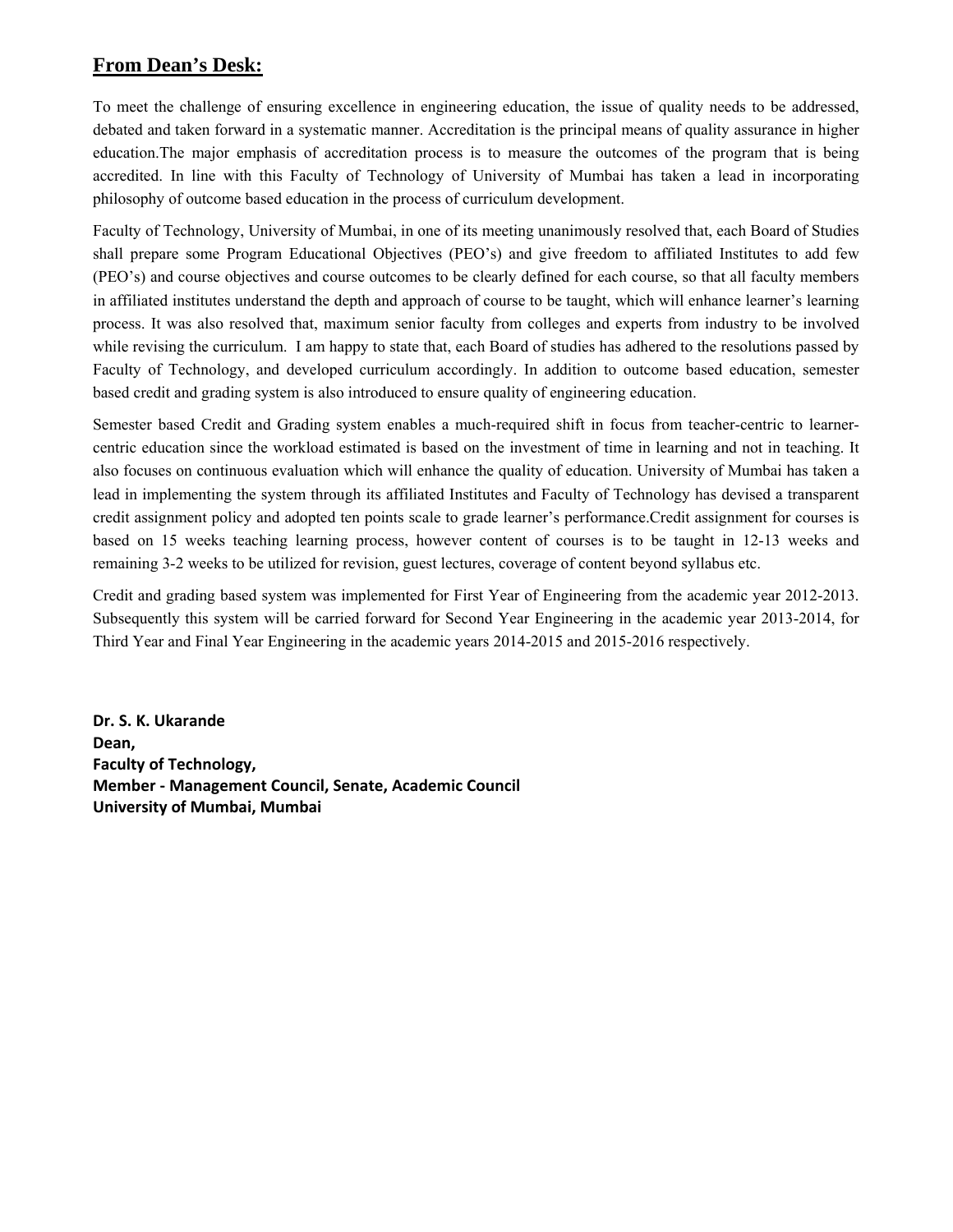#### **Preamble:**

The engineering education in India in general is expanding in manifolds. Now, the challenge is to ensure its quality to the stakeholders along with the expansion. To meet this challenge, the issue of quality needs to be addressed, debated and taken forward in a systematic manner. Accreditation is the principal means of quality assurance in higher education and reflects the fact that in achieving recognition, the institution or program of study is committed and open to external review to meet certain minimum specified standards. The major emphasis of this accreditation process is to measure the outcomes of the program that is being accredited. Program outcomes are essentially a range of skills and knowledge that a student will have at the time of graduation from the program. An engineering program must ensure that its graduates understand the basic concepts of science and mathematics, have gone through one engineering field in dept of appreciate and use its methodologies of analyses and design, and have acquired skills for lifelong learning.

An engineering program must therefore have a mission statement which is in conformity with program objectives and program outcomes that are expected of the educational process. The outcomes of a program must be measureable and must be assessed regularly through proper feedback for improvement of the programme. There must be a quality assurance process in place within the Institute to make use of the feedback for improvement of the programme. The curriculum must be constantly refined and updated to ensure that the defined objectives and outcomes are achieved. Students must be encouraged to comment on the objectives and outcomes and the role played by the individual courses in achieving them. In line with this Faculty of Technology of University of Mumbai has taken a lead in incorporating philosophy of outcome based education in the process of curriculum development.

I, as Chairman, Board of Studies in Electronics Engineering University of Mumbai, is happy to state here that, Program Educational Objectives were finalized in a meeting where more than 20 members from different Institutes have attended, who were either Heads or their representatives of Electronics Engineering Department. The Program Educational Objectives finalized for undergraduate program in Electronics Engineering are listed below;

- To provide students with a strong foundation in the mathematical, scientific and engineering fundamentals necessary to formulate, solve and analyze engineering problems at hand and to prepare them for graduate studies.
- To prepare students to demonstrate an ability to identify, formulate and solve electronics engineering problems.
- To prepare students to demonstrate ability to design electrical and electronics systems and conduct experiments, analyze and interpret data.
- To prepare students to demonstrate for successful career in industry to meet needs of Indian and multi-national companies.
- To develop the ability among students to synthesize data and technical concepts from applications to product design.
- To provide opportunity to students to work as part of teams on multidisciplinary projects.
- To promote awareness among students for the life-long learning and to introduce them to professional ethics and codes of professional practice.

In addition to above more program educational objectives of their own may be added by affiliated Institutes and Heads of Departments.

In addition to Program Educational Objectives, for each course of undergraduate program, objectives and expected outcomes from learner's point of view are also included in the curriculum to support the philosophy of outcome based education. I believe strongly that small step taken in right direction will definitely help in providing quality education to the stake holders.

#### **Dr. Dileep G. Borse**

**M. Tech. Ph. D. (E E with Specialization in Microelectronics) I I T Bombay Chairman, Board of Studies in Electronics Engineering University of Mumbai**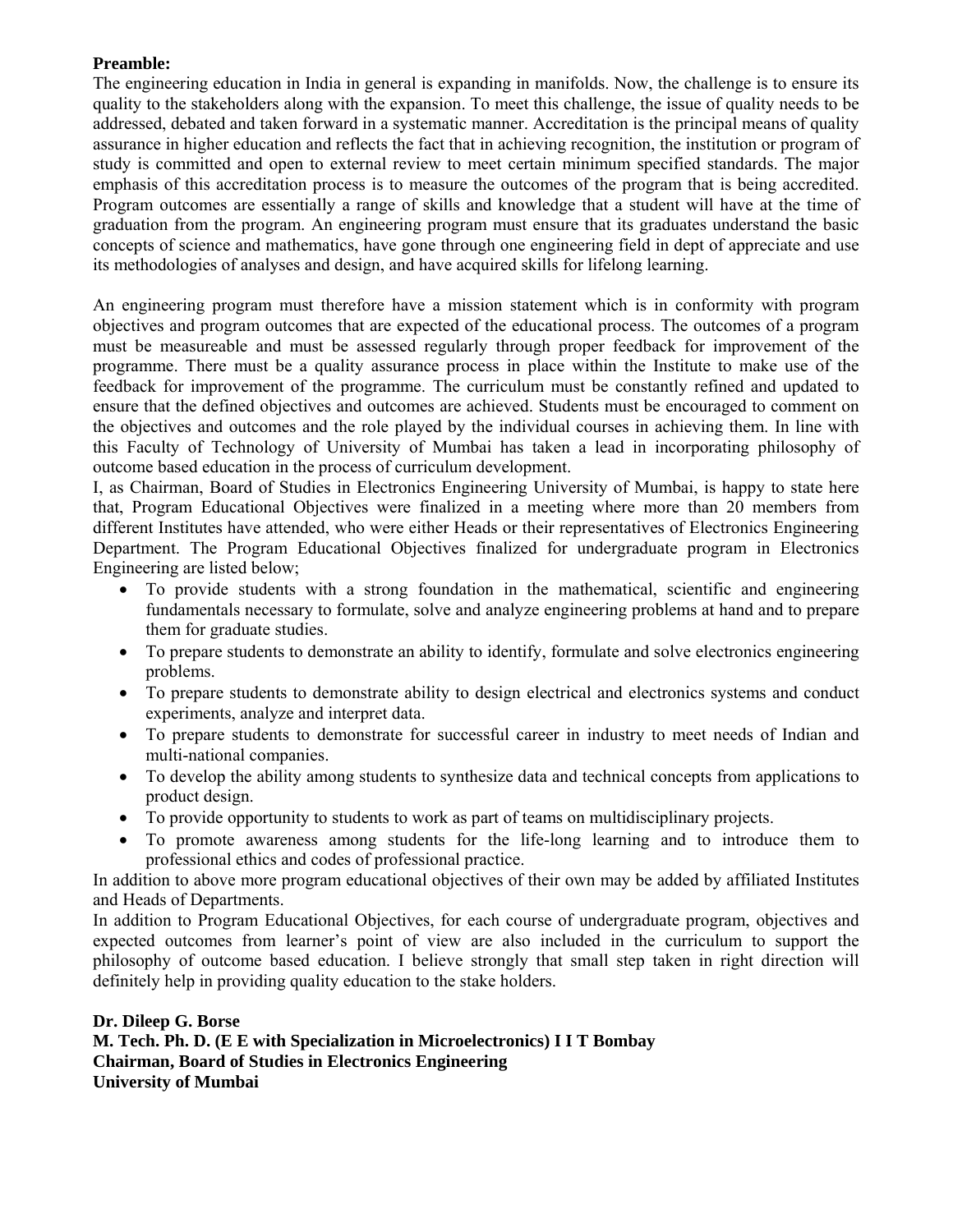#### **SE Electronics Engineering Semester III Credit and Evaluation Scheme Semester III**

|               |                            |               | эсшемет 111                   |                 |               |                         |                 |              |
|---------------|----------------------------|---------------|-------------------------------|-----------------|---------------|-------------------------|-----------------|--------------|
| Sub           | <b>Subject Name</b>        |               | <b>Teaching Scheme (Hrs.)</b> |                 |               | <b>Credits Assigned</b> |                 |              |
| Code          |                            | <b>Theory</b> | <b>Practical</b>              | <b>Tutorial</b> | <b>Theory</b> | Practical/TW            | <b>Tutorial</b> | <b>Total</b> |
| <b>EXS301</b> | *Applied Mathematics       | 04            |                               | 01              | 04            |                         | 01              | 05           |
|               | III                        |               |                               |                 |               |                         |                 |              |
| <b>EXC302</b> | <b>Electronic Devices</b>  | 04            |                               |                 | 04            | --                      |                 | 04           |
| <b>EXC303</b> | Digital Circuits<br>and    | 04            |                               |                 | 04            |                         |                 | 04           |
|               | Design                     |               |                               |                 |               |                         |                 |              |
| <b>EXC304</b> | Circuit Theory             | 04            |                               | --              | 04            |                         |                 | 04           |
| <b>EXC305</b> | Electronic Instruments     | 04            |                               |                 | 04            |                         |                 | 04           |
|               | and Measurements           |               |                               |                 |               |                         |                 |              |
| <b>EXL301</b> | Devices<br>Electronic      |               | 02                            |                 |               | 01                      |                 | 01           |
|               | Laboratory                 |               |                               |                 |               |                         |                 |              |
| <b>EXL302</b> | Circuits<br>Digital<br>and |               | 02                            |                 |               | 01                      |                 | 01           |
|               | Design                     |               |                               |                 |               |                         |                 |              |
|               | Laboratory                 |               |                               |                 |               |                         |                 |              |
| <b>EXL303</b> | Theory<br>Circuit<br>and   |               | 02                            |                 |               | 01                      |                 | 01           |
|               | Measurements               |               |                               |                 |               |                         |                 |              |
|               | Laboratory                 |               |                               |                 |               |                         |                 |              |
| <b>EXL304</b> | Oriented<br>*Object        |               | $02+02**$                     |                 |               | 02                      |                 | 02           |
|               | Programming                |               |                               |                 |               |                         |                 |              |
|               | Methodology                |               |                               |                 |               |                         |                 |              |
|               | Laboratory                 |               |                               |                 |               |                         |                 |              |
| Total         |                            | 20            | 10                            | 01              | 20            | 04                      | 01              | 26           |

\*Common subject with EXTC, Electrical Engg. Instrumentation Engg, Biomedical Engg.

\*\* 2 Hours be converted to theory for entire class and 2 hour for hands on practice.

| <b>Subject</b>  | <b>Subject Name</b> | <b>Examination Scheme</b>         |      |                  |     |              |  |  |  |
|-----------------|---------------------|-----------------------------------|------|------------------|-----|--------------|--|--|--|
| $\mathbf{Code}$ |                     | <b>Theory Marks</b>               | Term | Practical   Oral |     | <b>Total</b> |  |  |  |
|                 |                     | Enà<br><b>Internal Assessment</b> |      | Work             | and |              |  |  |  |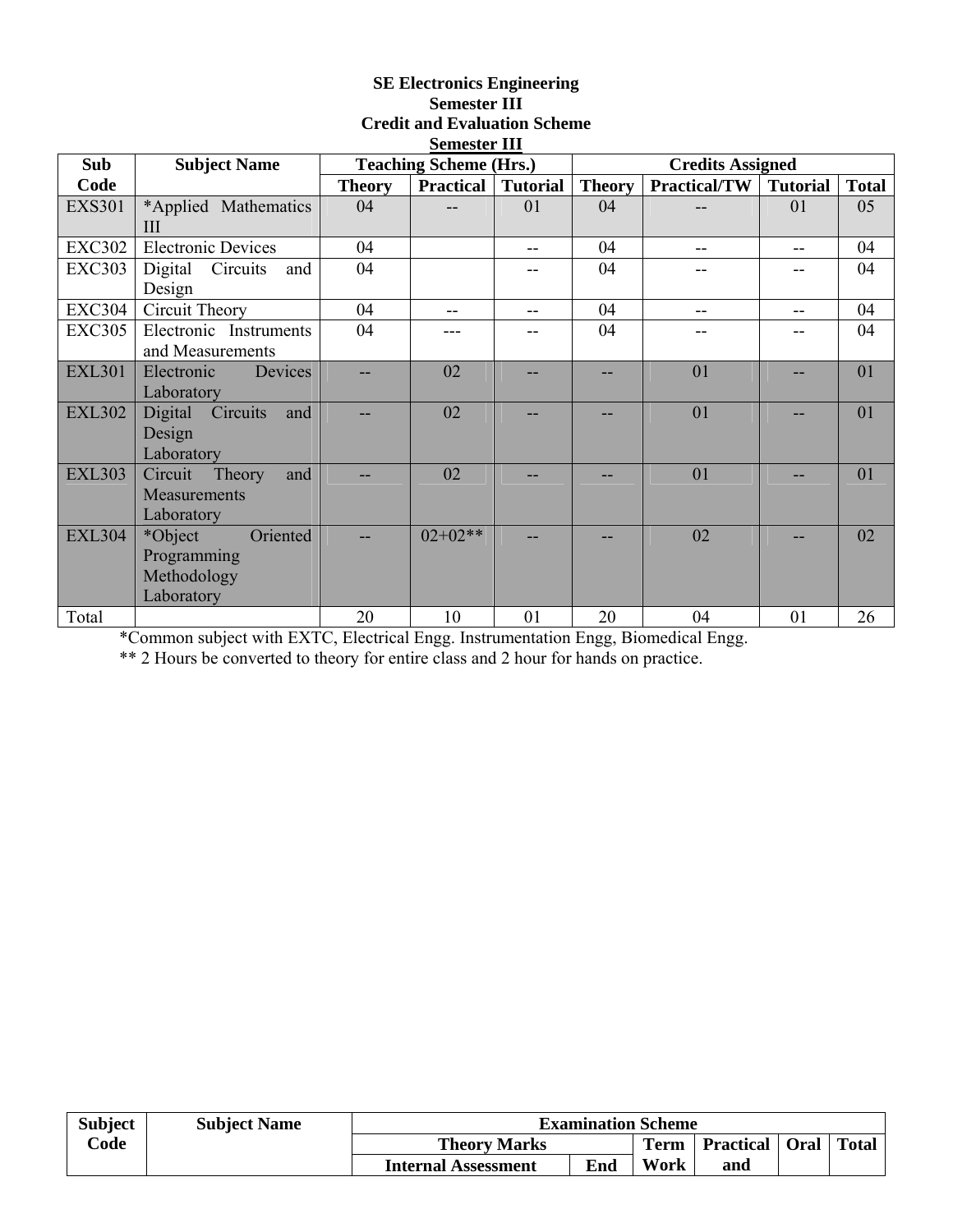|               |                                | Test 1 | <b>Test</b> | Ave. of           | Sem. |         | Oral |    |     |
|---------------|--------------------------------|--------|-------------|-------------------|------|---------|------|----|-----|
|               |                                |        | 2           | <b>Test 1 and</b> | Exam |         |      |    |     |
|               |                                |        |             | Test 2            |      |         |      |    |     |
| <b>EXS301</b> | *Applied Mathematics III       | 20     | 20          | 20                | 80   | $***25$ |      | -- | 125 |
| <b>EXC302</b> | <b>Electronic Devices</b>      | 20     | 20          | 20                | 80   | $- -$   |      | -- | 100 |
| <b>EXC303</b> | Digital<br>Circuits<br>and     | 20     | 20          | 20                | 80   |         |      |    | 100 |
|               | Design                         |        |             |                   |      |         |      |    |     |
| <b>EXC304</b> | Circuit Theory                 | 20     | 20          | 20                | 80   | --      |      | -- | 100 |
| <b>EXC305</b> | Electronic Instruments and     | 20     | 20          | 20                | 80   |         |      |    | 100 |
|               | Measurements                   |        |             |                   |      |         |      |    |     |
| <b>EXL301</b> | Devices<br>Electronic          |        |             |                   |      | 25      | 50   |    | 75  |
|               | Laboratory                     |        |             |                   |      |         |      |    |     |
| <b>EXL302</b> | Circuits<br>Digital<br>and     |        |             |                   |      | 25      | 50   |    | 75  |
|               | Design Laboratory              |        |             |                   |      |         |      |    |     |
| <b>EXL303</b> | Theory<br>Circuit<br>and       |        |             |                   |      | 25      |      |    | 25  |
|               | <b>Measurements Laboratory</b> |        |             |                   |      |         |      |    |     |
| <b>EXL304</b> | *Object<br>Oriented            |        | ---         |                   |      | 25      | 50   |    | 75  |
|               | <b>Programming Laboratory</b>  |        |             |                   |      |         |      |    |     |
|               |                                |        | --          | 100               | 400  | 125     | 150  |    | 775 |

\*Common subject with EXTC, Electrical Engg, Instrumentation Engg., Biomedical Engg.

\*\*\* Tutorial work will be assessed as term work

#### **SE Electronics Engineering Semester III Syllabus of Theory Subjects**

| <b>Subject</b><br>Code | <b>Subject Name</b> | <b>Teaching Scheme</b> |                  |                 |               | <b>Credits Assigned</b> |                  |              |
|------------------------|---------------------|------------------------|------------------|-----------------|---------------|-------------------------|------------------|--------------|
|                        |                     | <b>Theory</b>          | <b>Practical</b> | <b>Tutorial</b> | <b>Theory</b> | <b>Practical</b>        | <b>Tutorial-</b> | <b>Total</b> |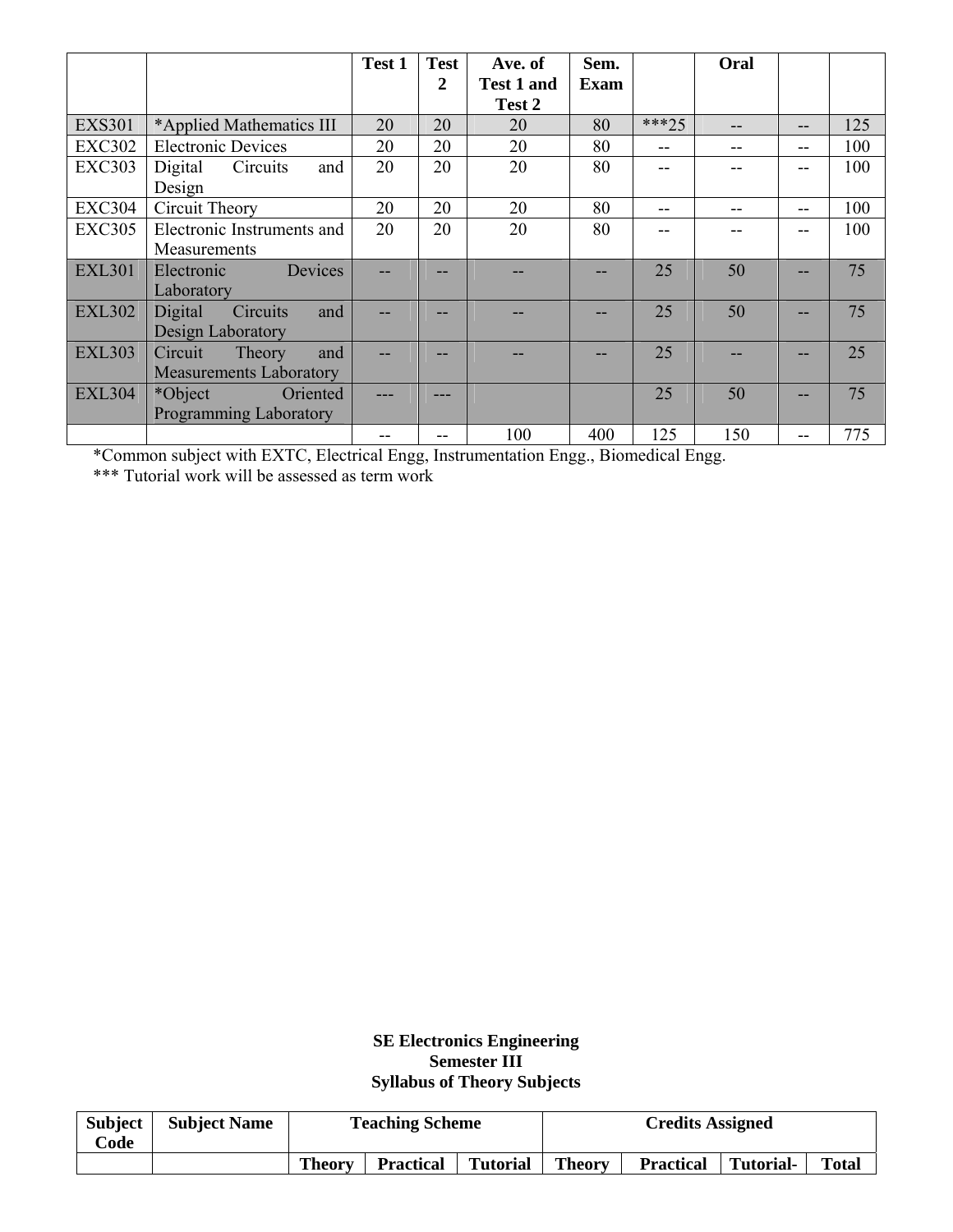|                   |                     |       |    |    |   | work |    |
|-------------------|---------------------|-------|----|----|---|------|----|
| EVC<br><b>LAD</b> | $\cdots$<br>Applied | $- -$ | 01 | 04 | - | U I  | υ. |
| 301               | Mathematics III     |       |    |    |   |      |    |

| <b>Subject</b> | <b>Subject Name</b> |      | <b>Examination Scheme</b> |                            |             |                 |                  |       |              |  |  |
|----------------|---------------------|------|---------------------------|----------------------------|-------------|-----------------|------------------|-------|--------------|--|--|
| Code           |                     |      |                           | <b>Theory Marks</b>        |             | <b>Tutorial</b> | <b>Practical</b> | Oral  | <b>Total</b> |  |  |
|                |                     |      |                           | <b>Internal assessment</b> | End         | as Term         |                  |       |              |  |  |
|                |                     | Test | <b>Test</b>               | Ave. Of                    | Sem.        | Work            |                  |       |              |  |  |
|                |                     |      |                           | <b>Test 1 and</b>          | <b>Exam</b> |                 |                  |       |              |  |  |
|                |                     |      |                           | Test 2                     |             |                 |                  |       |              |  |  |
| <b>EXS</b>     | Applied             | 20   | 20                        | 20                         | 80          | 25              | $- -$            | $- -$ | 125          |  |  |
| 301            | Mathematics III     |      |                           |                            |             |                 |                  |       |              |  |  |

#### **Course Prerequisite:**

#### **FE C 101: Applied Mathematics I FE C 201: Applied Mathematics II**

#### **Course Objective:**

- To provide students with a sound foundation in Mathematics and prepare them for graduate studies in Electronics Engineering
- To make students to understand mathematics' fundamentals necessary to formulate, solve and analyze engineering problems.

#### **Expected Outcome:**

- Students will demonstrate basic knowledge of Laplace Transform. Fourier Series, Bessel Functions, Vector Algebra and Complex Variable.
- Students will demonstrate an ability to identify formulate and solve electronics Engineering problems using Applied Mathematics.
- Students will show the understanding of impact of engineering mathematics in the engineering
- Students will become capable and eligible to participate and succeed in competitive exams like GATE, GRE.

| <b>Module</b> | Unit | <b>Topics</b>                                                                                                                                                                                                                                                    | Hrs. |
|---------------|------|------------------------------------------------------------------------------------------------------------------------------------------------------------------------------------------------------------------------------------------------------------------|------|
| No.           | No.  |                                                                                                                                                                                                                                                                  |      |
| 1.0           |      | <b>Laplace Transform</b>                                                                                                                                                                                                                                         |      |
|               | 1.1  | Laplace transform (LT) of standard functions: Definition.<br>Unilateral and bilateral Laplace transform, LT of $sin(at)$ , $cos(at)$ ,<br>$e^{at}$ , $t^n$ , sinh(at), cosh(at), erf(t), Heavi-side unit step, direct-delta<br>function, LT of periodic function |      |
|               | 1.2  | <b>Properties of Laplace transform:</b> linearity, first shifting theorem,                                                                                                                                                                                       |      |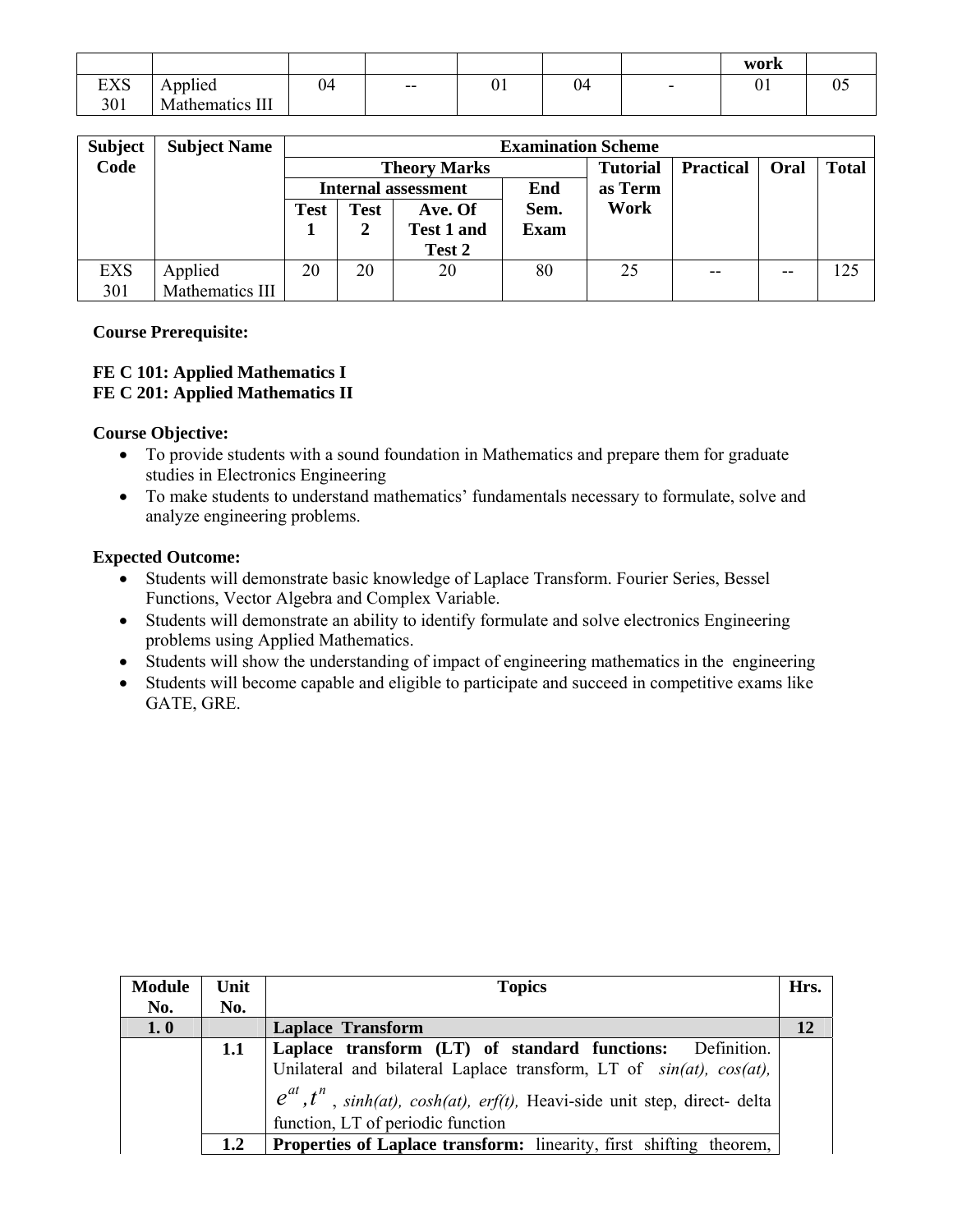|     |       | second shifting theorem, multiplication by $t^n$ , division by $t$ ,<br>Laplace transform derivatives and integrals, change of scale,<br>convolution theorem, initial and final value theorem, Parsevel's |           |
|-----|-------|-----------------------------------------------------------------------------------------------------------------------------------------------------------------------------------------------------------|-----------|
|     |       | identity                                                                                                                                                                                                  |           |
|     | 1.3   | Inverse Laplace Transform: Partial fraction method, long division<br>method, residue method, theorem of LT to find inverse                                                                                |           |
|     | 1.4   | Laplace transform : Solution of ordinary<br><b>Applications</b><br>of<br>differential equations                                                                                                           |           |
| 2.0 |       | <b>Fourier Series</b>                                                                                                                                                                                     | <b>10</b> |
|     | 2.1   | Introduction: Definition, Dirichlet's conditions, Euler's formulae                                                                                                                                        |           |
|     |       |                                                                                                                                                                                                           |           |
|     | 2.2   | Fourier series of functions: exponential, trigonometric functions,<br>even and odd functions, half range sine and cosine series                                                                           |           |
|     | 2.3   | Complex form of Fourier series, Fourier integral representation                                                                                                                                           |           |
| 3.0 |       | <b>Bessel functions</b>                                                                                                                                                                                   | 08        |
|     | 3.1   | Solution of Bessel differential equation: series method, recurrence<br>relation, properties of Bessel Function of order $+1/2$ and $-1/2$                                                                 |           |
|     | 3.2   | Generating function, orthogonality property                                                                                                                                                               |           |
|     | 3.3   | Bessel Fourier series of a functions                                                                                                                                                                      |           |
| 4.0 |       | Vector Algebra                                                                                                                                                                                            | 12        |
|     | 4.1   | Scalar and vector product: Scalar and vector product of three and<br>four vectors and their properties                                                                                                    |           |
|     | 4.2   | Vector differentiation : Gradient of scalar point function, divergence                                                                                                                                    |           |
|     |       | and curl of vector pint function                                                                                                                                                                          |           |
|     | 4.3   | Properties: Solenoidal and Irrotational vector fields, conservative<br>vector field                                                                                                                       |           |
|     | 4.4   | Vector integral: Line integral, Green's theorem in a plane, Gauss<br>Divergence theorem, Stokes' theorem                                                                                                  |           |
| 5.0 |       | <b>Complex Variable</b>                                                                                                                                                                                   | 10        |
|     | 5.1   | Analytic function: Necessary and sufficient conditions, Cauchy                                                                                                                                            |           |
|     |       | Reiman equations in polar form                                                                                                                                                                            |           |
|     | $5.2$ | Harmonic function, orthogonal trajectories                                                                                                                                                                |           |
|     | 5.3   | Mapping: Conformal mapping, bilinear transformations, cross ratio,                                                                                                                                        |           |
|     |       | fixed points, bilinear transformation of straight lines and circles.                                                                                                                                      |           |
|     |       | <b>Total</b>                                                                                                                                                                                              | 52        |

#### **Recommended Books**

- 1. P. N. Wartikar and J. N. Wartikar, *"A Text Book of Applied Mathematic",* Vol. I & II, Vidyarthi Griha Prakashan, Pune
- *2.* A Datta, *"Mathematical Methods in Science and Engineerin",* 2012
- *3.* Dr. B.S. Grewal, *"Higher Engineering Mathematics",* Khanna Publication
- 4. B. S. Tyagi, "*Functions of a Complex Variable*," Kedarnath Ram Nath Publication
- 5. B V Ramana, "*Higher Engineering Mathematics*", Tata McGraw-Hill Publication
- 6. Wylie and Barret, "*Advanced Engineering Mathematics*", McGraw-Hill 6th Edition
- 7. Erwin Kreysizg, "*Advanced Engineering Mathematics*", John Wiley & Sons, Inc
- 8. Murry R. Spieget, "*Vector Analysis", Schaun's Out Line Series*, McGraw Hill Publication

#### **Internal Assessment (IA):**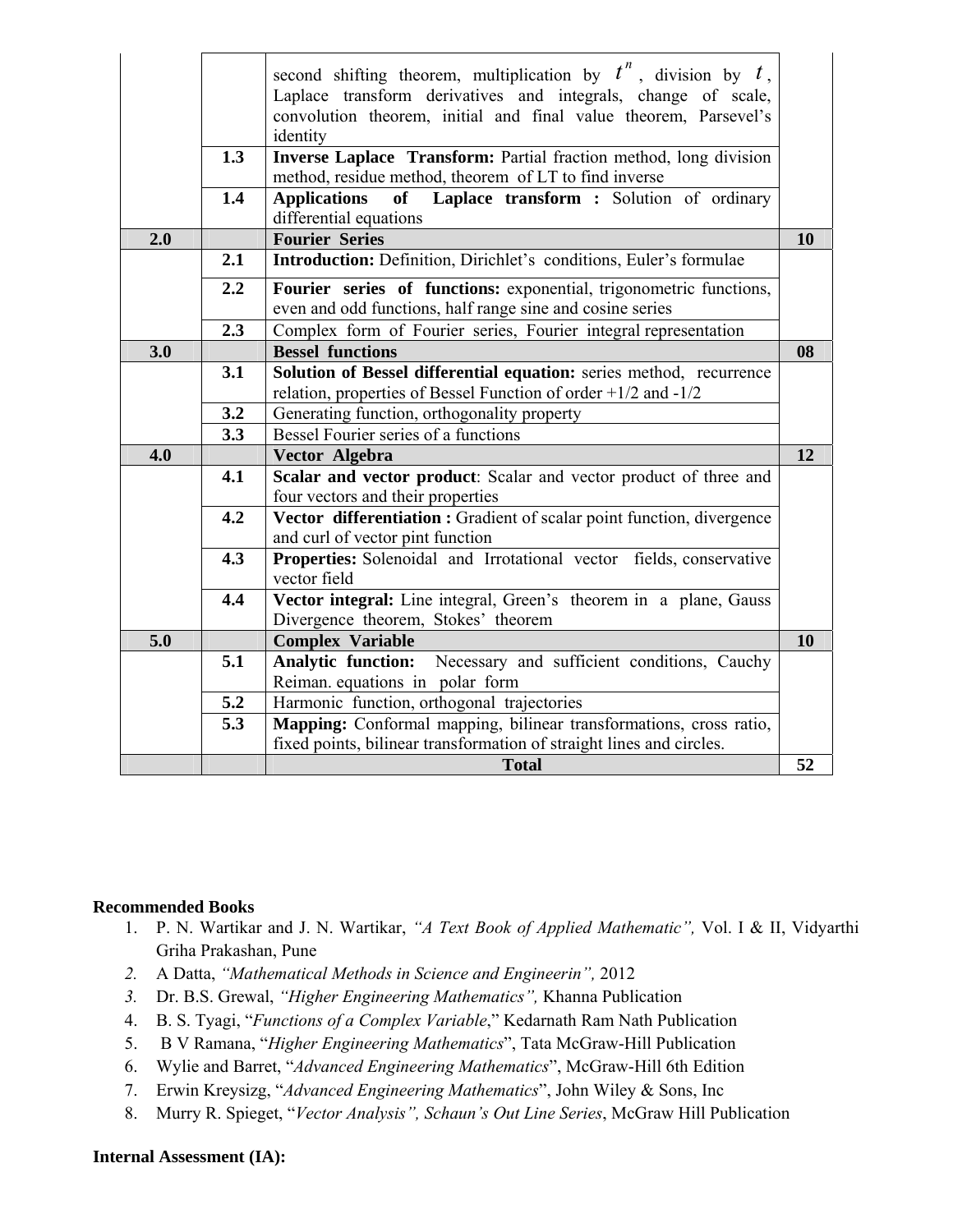Two tests must be conducted which should cover 80% of syllabus. The average marks of two tests will be considered as final IA marks

#### **End Semester Examination**:

- 1. Question paper will comprise of 6 questions, each carrying 20 marks.
- 2. The students need to solve total 4 questions.
- 3: Question No.1 will be compulsory and based on entire syllabus.
- 4: Remaining questions (Q.2 to Q.6) will be set on all the modules.
- 5: Weight age of marks will be as per Blueprint.

#### **Term Work**:

At least **08** assignments covering entire syllabus must be given during the **Class Wise Tutorial.** The assignments should be students' centric and an attempt should be made to make assignments more meaningful, interesting and innovative. Term work assessment must be based on the **overall performance** of the student with **every assignment graded from time to time.** The grades should be converted into marks as per the **Credit and Grading System** manual and should be **added and averaged**. The grading and term work assessment should be done based on this scheme.

| Subject<br>Code | Subject Name              |        | <b>Teaching Scheme</b> | Credits Assigned |        |                |   |       |
|-----------------|---------------------------|--------|------------------------|------------------|--------|----------------|---|-------|
|                 |                           | Theory | Practical              | Tut.             | Theory | TW/Pract. Tut. |   | Total |
| <b>EXC302</b>   | <b>Electronic Devices</b> | 04     | $- -$                  |                  | 04     | $- -$          | - | 04    |

|               | Subject Name          | <b>Examination Scheme</b>         |        |                             |                  |    |              |       |       |
|---------------|-----------------------|-----------------------------------|--------|-----------------------------|------------------|----|--------------|-------|-------|
| Sub.          |                       | <b>Theory Marks</b>               |        |                             |                  | TW | Pract<br>and | Oral  | Total |
| Code          |                       | End<br><b>Internal Assessment</b> |        |                             |                  |    | Oral.        |       |       |
| <b>EXC302</b> | Electronic<br>Devices | Test 1                            | Test 2 | Average of<br>Test1 & Test2 | Semester<br>Exam |    |              |       |       |
|               |                       | 20                                | 20     | 20                          | 80               | -- |              | $- -$ | 100   |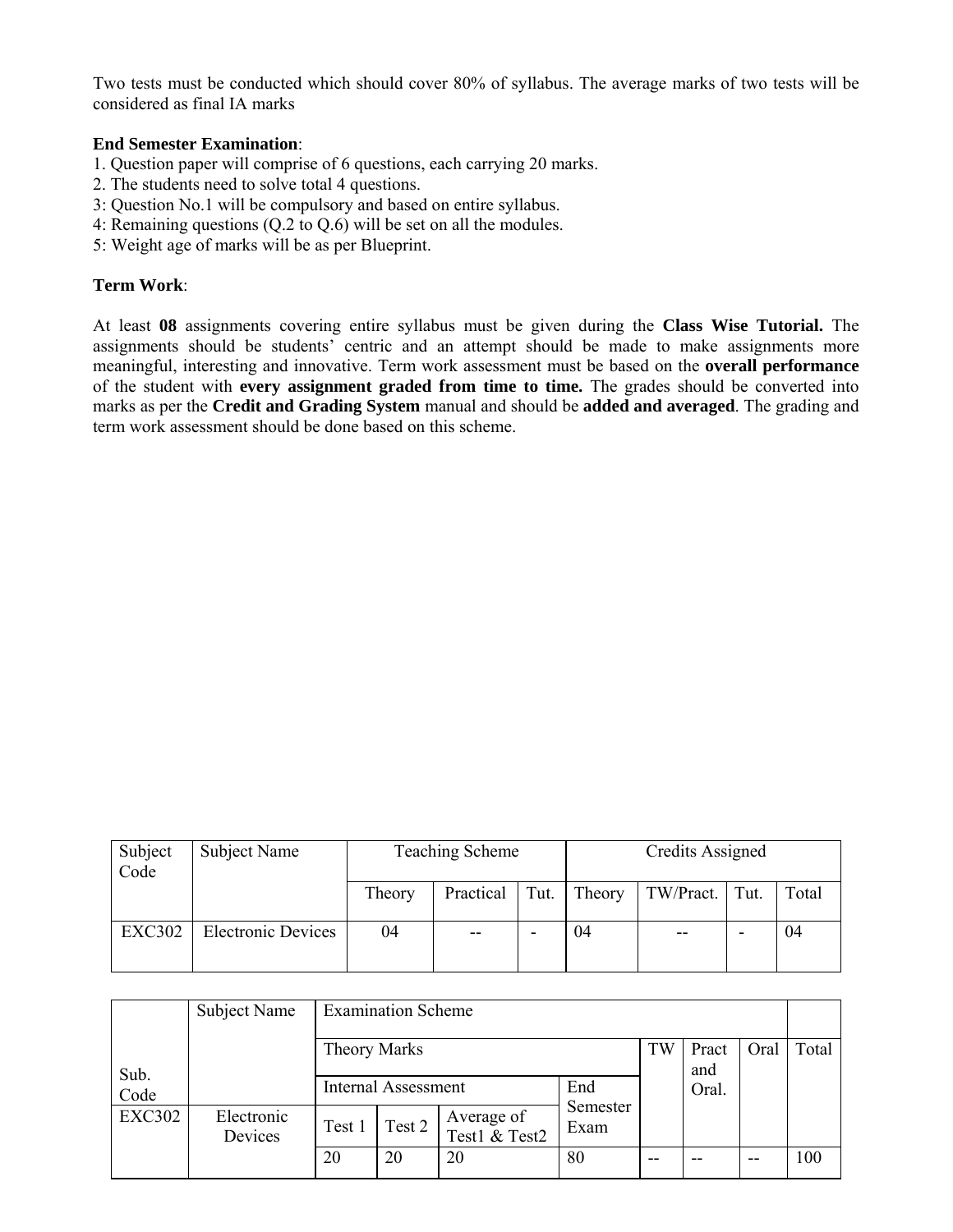#### **Prerequisite: FEC105 Basic Electrical & Electronics Engineering Course Objectives:**

- 1. To deliver the knowledge about physics of basic semiconductor devices
- 2. To enhance comprehension capabilities of students through understanding of electronic devices
- 3. To introduce and motivate students to the use of advanced microelectronic devices
- 4. To create foundation for forthcoming circuit design courses

#### **Course Outcome:**

- 1. Ability to understand semiconductor devices through energy band diagrams
- 2. Ability to analyze characteristics of semiconductor junctions
- 3. Ability to differentiate between bipolar and unipolar conduction
- 4. Ability to understand physics of optical devices
- 5. Ability to understand working principle of power devices
- 6. Knowledge about advanced semiconductor devices used in research
- 7. Ability to appreciate the role of semiconductor devices in various applications

| Module No.  | <b>Topics</b>                                                                                                                                                                                                                                                                                                                                                                                                                                                                                                                                                                                                                                                                          | Hrs. |
|-------------|----------------------------------------------------------------------------------------------------------------------------------------------------------------------------------------------------------------------------------------------------------------------------------------------------------------------------------------------------------------------------------------------------------------------------------------------------------------------------------------------------------------------------------------------------------------------------------------------------------------------------------------------------------------------------------------|------|
| 1.0         | <b>Junction Analysis</b>                                                                                                                                                                                                                                                                                                                                                                                                                                                                                                                                                                                                                                                               | 14   |
| 1.1         | PN junction Diode: Basic Structure, Energy Band Diagrams, Zero Applied Bias, Forward<br>Applied Bias, Reverse Applied Bias, PN Junction current, Small signal model of PN<br>junction, Generation and recombination of currents, junction breakdown.<br>Zener Diode: Breakdown mechanisms, Characteristics, Effect of Temperature,<br>Application as voltage regulator and backward diode<br>Varactor diode: Working and characteristics<br>Tunnel diode: V-I Characteristics and working<br>TED (Transferred Electron Device): Basic concept, Negative differential resistance, V-I<br>Characteristics and working of Gunn Diode<br><b>IMPATT:</b> Static and Dynamic Characteristics |      |
| 1.2         | <b>Metal semiconductor and semiconductor Heterojunctions:</b><br>Schottkey barrier diode: Qualitative characteristics, Ideal junction properties, Nonideal<br>effects on barrier height and V-I characteristics<br>Metal-semiconductor ohmic contacts: Ideal Non rectifying barriers, Tunneling Barrier,<br>Specific contact resistance<br>Heterojunctions: Heterojunction materials, Energy Band Diagrams, Two dimensional<br>electron gas.                                                                                                                                                                                                                                           |      |
| $\mathbf 2$ | <b>Bipolar Devices</b>                                                                                                                                                                                                                                                                                                                                                                                                                                                                                                                                                                                                                                                                 | 08   |
| 2.1         | BJT: The bipolar transistor action, minority carrier distribution, low-frequency common-<br>base current gain, non-ideal effects, Ebers-Moll Model, Gummel-Poon Model, Hybrid-Pi<br>Model, Frequency Limitations                                                                                                                                                                                                                                                                                                                                                                                                                                                                       |      |
| 2.2         | HBT (Heterojunction bipolar transistor): Current gain in HBT, Basic n-p-n HBT structure<br>with band diagram                                                                                                                                                                                                                                                                                                                                                                                                                                                                                                                                                                           |      |
| 3.0         | <b>Field Effect Devices</b>                                                                                                                                                                                                                                                                                                                                                                                                                                                                                                                                                                                                                                                            | 16   |
| 3.1         | JFET: Construction, operation and device characteristics. V-I relationship and<br>transconductance. Small signal equivalent model, frequency limitation factors and cutoff<br>frequency                                                                                                                                                                                                                                                                                                                                                                                                                                                                                                |      |
| 3.2         | <b>MOSFET:</b> Two terminal MOS structure, MOSFET construction, Band diagrams under<br>equilibrium and external bias, Threshold Voltage, V-I and CV characteristics, Channel<br>length modulation, Short Channel effects, MOSFET Model                                                                                                                                                                                                                                                                                                                                                                                                                                                 |      |
| 3.3         | <b>MESFET:</b> Device structure, principle of operation, V-I characteristics, High frequency<br>performance                                                                                                                                                                                                                                                                                                                                                                                                                                                                                                                                                                            |      |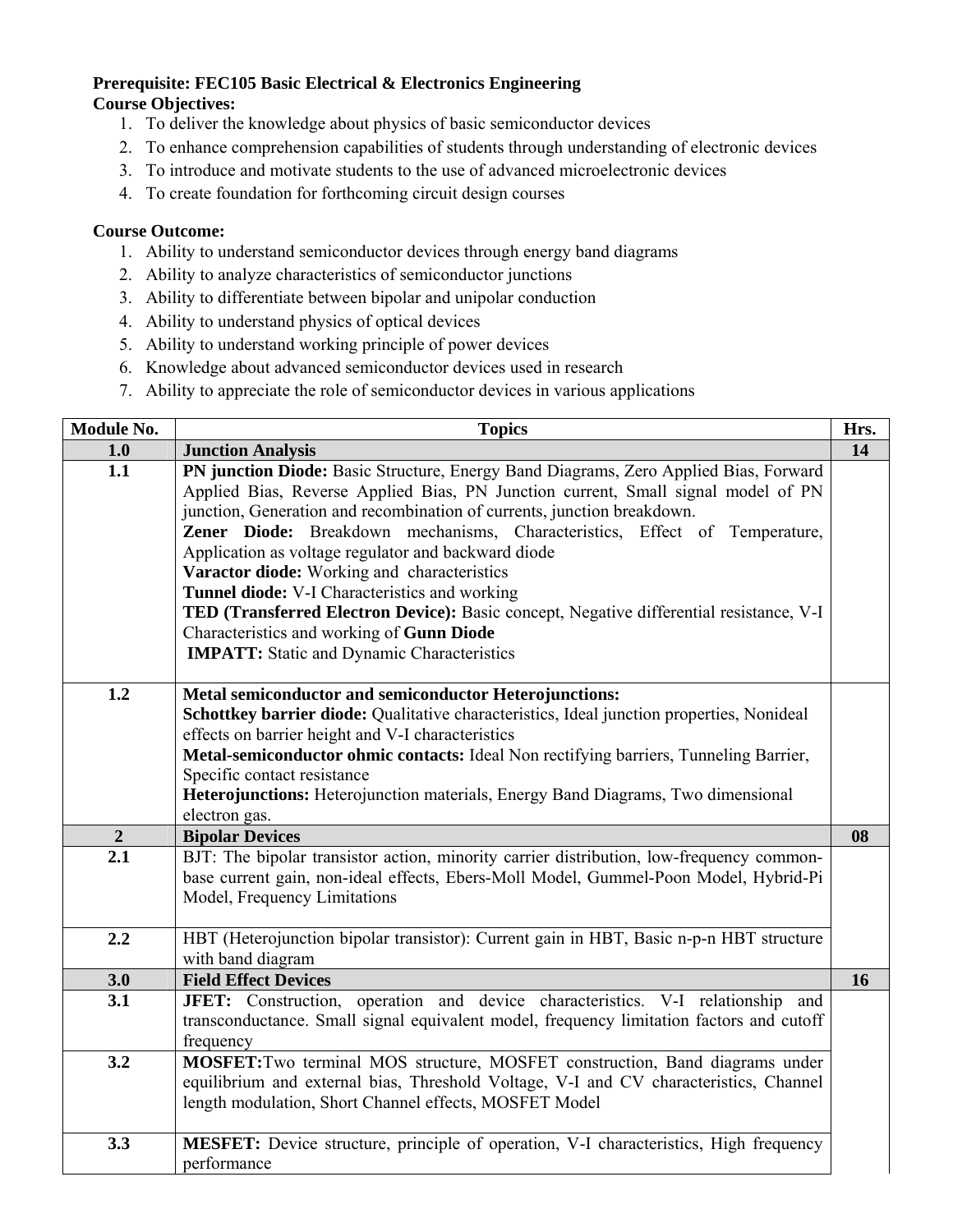|     | <b>MODFET</b> (i.e HEMT): Fundamentals, V-I Characteristics, Cutoff Frequency                                                                                                                                                                    |    |
|-----|--------------------------------------------------------------------------------------------------------------------------------------------------------------------------------------------------------------------------------------------------|----|
| 4.0 | <b>Optical Devices</b>                                                                                                                                                                                                                           | 06 |
| 4.1 | Optical absorption: Photon absorption coefficient, EHP generation rate<br>Solar Cells: The pn junction, heterojunction and amorphous silicon solar cells                                                                                         |    |
| 4.2 | <b>Photodetectors:</b> Photoconductor, photodiode, PIN photodiode, APD (avalanche<br>photodiode), phototransistor<br><b>Optocouplers:</b> Operation, construction, specifications and applications                                               |    |
| 5.0 | <b>Power Devices</b>                                                                                                                                                                                                                             | 08 |
| 5.1 | <b>PNPN Diode:</b> Basic structure and characteristics<br><b>SCR:</b> Basic structure, characteristics, Two transistor analogy.<br><b>DIAC and TRIAC:</b> Basic Structure and characteristics                                                    |    |
| 5.2 | <b>GTO:</b> Basic structure and characteristics<br><b>PUT:</b> Operation and characteristics<br>UJT: Operation, characteristics, parameters and UJT as a relaxation oscillator<br>IGBT: Device structure, equivalent circuit and characteristics |    |
|     | <b>Total</b>                                                                                                                                                                                                                                     | 52 |

#### **Recommended Books:**

- 1. Donald A. Neamen, "*Semiconductor Physics and Devices*" Tata MCGraw Hill, Third Edition
- 2. S. M. Sze, "*Semiconductor Devices: Physics and Technology*", Wiley, Second Edition
- 3. Sung-Mo Kang,Yusuf Leblebici, "*CMOS Digital Integrated Circuits*", Tata McGraw Hill, Third Edition
- 4. David Bell, "Electronic Devices and Circuits", Oxford, Fifth Edition.
- 5. S Slivahanan and N. Suresh Kumar, "*Electronic Devices and Circuits*", McGraw Hill, Third Edition
- 6. Gordon W. Roberts and Adel S. Sedra, "*Spice*", Oxford, Second Edition

#### **Internal Assessment (IA):**

Two tests must be conducted which should cover at least 80% of syllabus. The average marks of both the test will be considered as final IA marks

- 1. Question paper will comprise of 6 questions, each carrying 20 marks.
- 2. The students need to solve total 4 questions.
- 3: Question No.1 will be compulsory and based on entire syllabus.
- 4: Remaining question (Q.2 to Q.6) will be set from all the modules.
- 5: Weightage of marks will be as per Blueprint.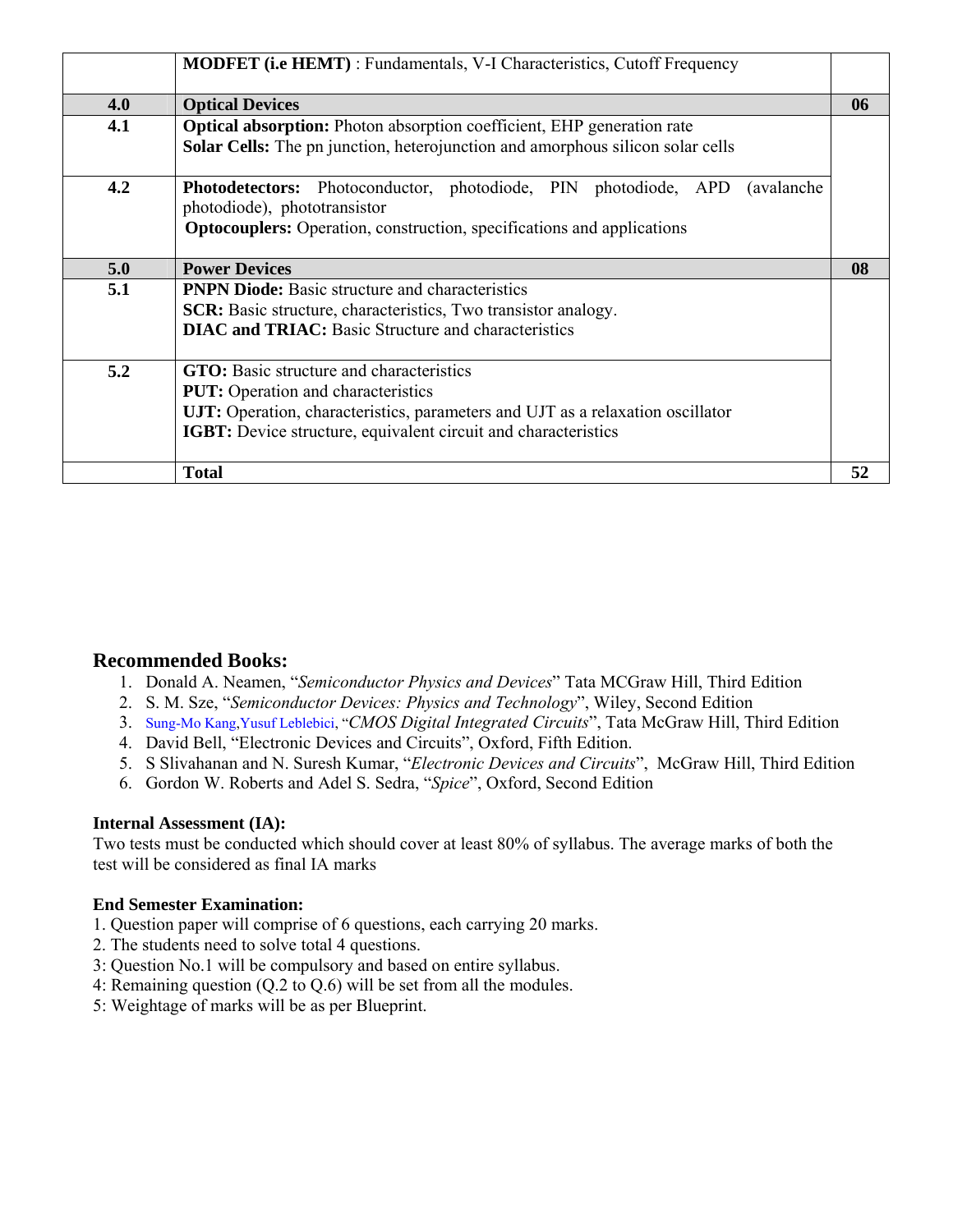| Subject<br>Code | Subject Name                   |        | <b>Teaching Scheme</b> | Credits Assigned |        |           |      |       |
|-----------------|--------------------------------|--------|------------------------|------------------|--------|-----------|------|-------|
|                 |                                | Theory | Pract.                 | Tut.             | Theory | TW/Pract. | Tut. | Total |
| <b>EXC303</b>   | Digital Circuits and<br>Design | 04     | --                     | -                | 04     | $- -$     |      | 04    |

|               | Subject Name<br><b>Examination Scheme</b> |                            |        |                             |                  |    |                          |       |       |
|---------------|-------------------------------------------|----------------------------|--------|-----------------------------|------------------|----|--------------------------|-------|-------|
|               |                                           | <b>Theory Marks</b>        |        |                             |                  |    | Pract.                   | Oral  | Total |
| Sub.<br>Code  |                                           | <b>Internal Assessment</b> |        |                             | End              |    |                          |       |       |
| <b>EXC303</b> | Digital Circuits and<br>Design            | Test 1                     | Test 2 | Average of<br>Test1 & Test2 | Semester<br>Exam |    |                          |       |       |
|               |                                           | 20                         | 20     | 20                          | 80               | -- | $\overline{\phantom{0}}$ | $- -$ | 100   |

#### **Prerequisite: FEC105 Basic Electrical & Electronics Engineering**

#### **Course Objectives:**

- 1. To deliver the knowledge, motivate and train students in logic design
- 2. To introduce the students to various logic gates, SOP, POS and their minimization techniques.
- 3. To explain and describe various logic families and to provide information on different IC's.
- 4. To teach the working of combinational circuits and their applications.
- 5. To make students aware of characteristics of various types of SSI, LSI and MSI devices and their use in various applications.
- 6. To teach students to analyze, understand and design sequential circuits.
- 7. To describe State Machines and explain their design using state diagrams.
- 8. To explain various types of programmable devices
- 9. To train students in writing program with hardware description languages.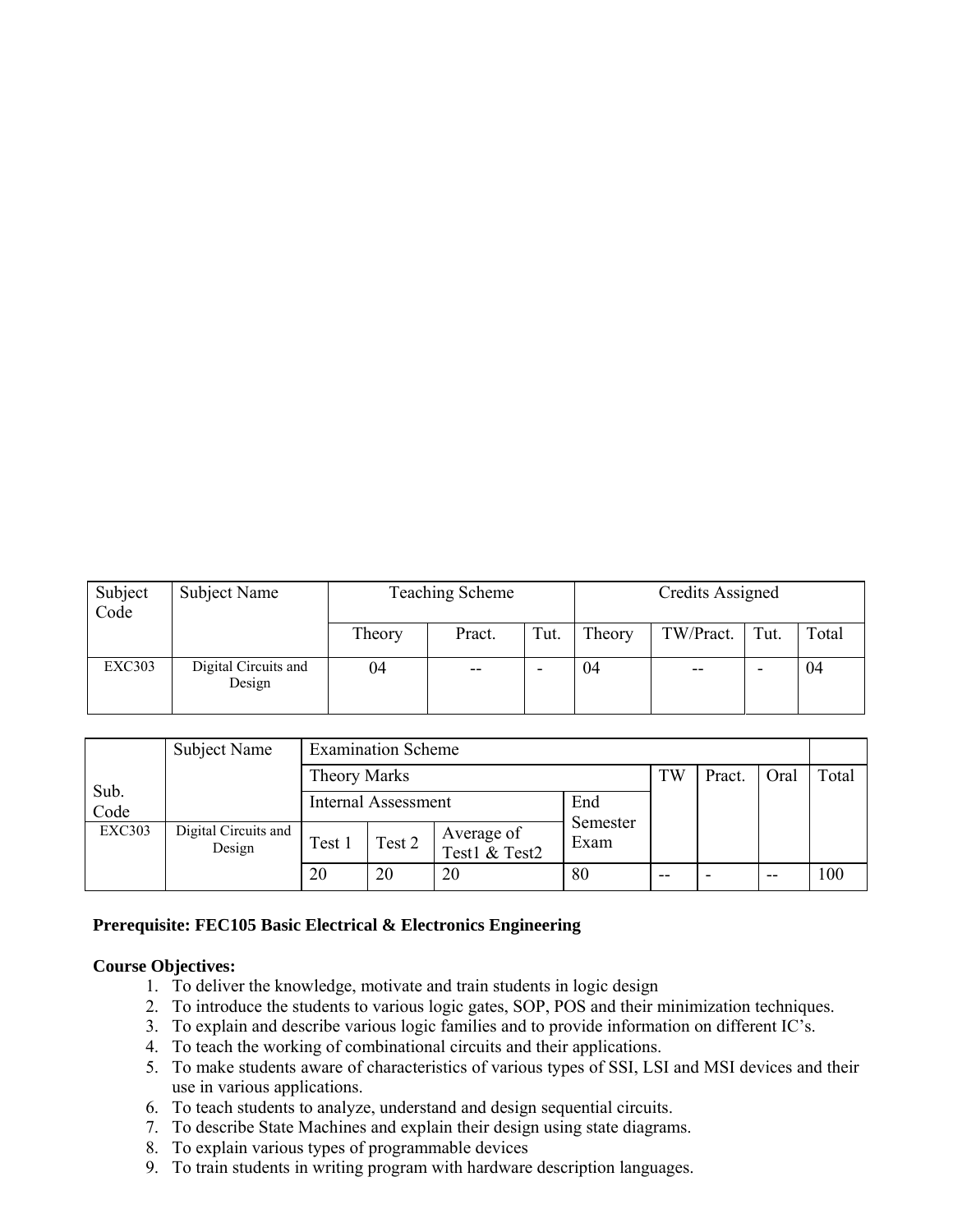10. To prepare students for understanding courses like microprocessors, microcontrollers, VLSI design, embedded systems and digital communications

#### **Course Outcome:**

- 1. Ability to develop a logic and apply it to solve real life problems
- 2. Ability to understand current applications, trends and new directions in logic design
- 3. Ability to reduce SOP and POS equations.
- 4. Ability to understand differences between logic families TTL and CMOS
- 5. Ability to understand various SSI, LSI and MSI devices
- 6. Ability to use SSI, LSI and MSI devices in various applications
- 7. Ability to analyze, design and implement combinational circuits
- 8. Ability to analyze, design and implement sequential circuits
- 9. Ability to solve state machines
- 10. Ability to design state machines using state diagrams, State Reduction techniques and State machine synthesis using transition lists
- 11. Ability to understand the concept of simulation, synthesis and implementation
- 12. Ability to use hardware description languages for logic circuit design.
- 13. Ability to understand programmable logic devices
- 14. Ability to program CPLD and FPGA

| <b>Module</b> | <b>Topics</b>                                                                                                                            | Hrs. |
|---------------|------------------------------------------------------------------------------------------------------------------------------------------|------|
| No.<br>1.0    | <b>Fundamentals of Digital Design</b>                                                                                                    | 14   |
| 1.1           | Logic Gates: Review of basic gates, Universal gates, Sum of products and products                                                        |      |
|               | of sum, minimization with Karnaugh Map (upto four variables) and realization.                                                            |      |
| 1.2           | Logic Families: Types of logic families (TTL and CMOS), characteristic parameters                                                        |      |
|               | (propagation delays, power dissipation, Noise Margin, Fan-out and Fan-in), transfer                                                      |      |
|               | characteristics of TTL NAND, Interfacing CMOS to TTL and TTL to CMOS.                                                                    |      |
| 1.3           | Combinational Circuits using basic gates as well as MSI devices: Half adder, Full                                                        |      |
|               | adder, Half Subtractor, Full Subtractor, multiplexer, demultiplexer, decoder,                                                            |      |
|               | Comparator (Multiplexer and demultiplexer gate level upto 4:1).                                                                          |      |
|               | MSI devices IC7483, IC74151, IC74138, IC7485.                                                                                            |      |
| 2.0           | <b>Elements of Sequential Logic Design:</b>                                                                                              | 10   |
| 2.1           | Sequential Logic: Latches and Flip-Flops (Conversions, timing considerations and                                                         |      |
|               | metastability are not expected)                                                                                                          |      |
| 2.2           | Counters: Asynchronous, Synchronous Counters, Up Down Counters, Mod<br>Counters, Ring Counters Shift Registers, Universal Shift Register |      |
| 3.0           | <b>Sequential Logic Design:</b>                                                                                                          | 10   |
| 3.1           | Mealy and Moore Machines, Clocked synchronous state machine analysis, State                                                              |      |
|               | reduction techniques and state assignment, Clocked synchronous state machine                                                             |      |
|               | design. (Complex word problems like traffic light controller etc. are not expected)                                                      |      |
| 3.2           | MSI counters (7490, 74163, 74169) and applications, MSI Shift registers (74194) and                                                      |      |
|               | their applications                                                                                                                       |      |
| 4.0           | <b>Programmable Logic Devices:</b>                                                                                                       | 07   |
| 4.1           | Concepts of PAL and PLA. Simple logic implementation using PAL and PLA.                                                                  |      |
|               | Introduction to CPLD and FPGA architectures.                                                                                             |      |
| 5.0           | <b>Simulation:</b>                                                                                                                       | 07   |
| 5.1           | Functional Simulation, Timing simulation, Logic Synthesis, RTL                                                                           |      |
| 5.2           | Introduction to VHDL, Framework of VHDL Program.                                                                                         |      |
| 6.0           | <b>Testability:</b>                                                                                                                      | 06   |
| 6.1           | Fault Models, Stuck at faults, Bridging faults, Controllability and Observability                                                        |      |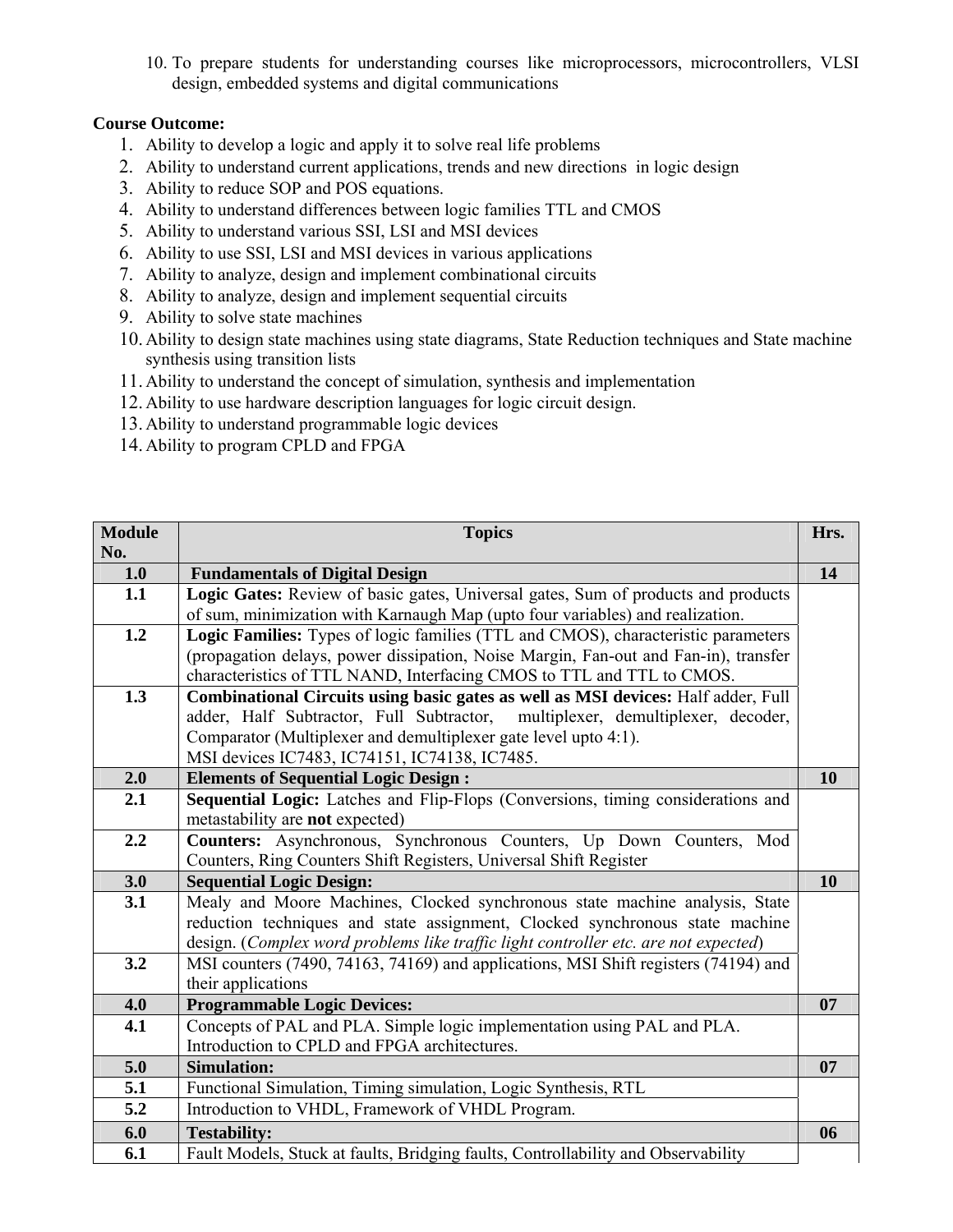| 6.2 | Path sensitization, ATPG, Design for Testability, Boundary Scan Logic, JTAG and |  |
|-----|---------------------------------------------------------------------------------|--|
|     | Built in self test.                                                             |  |
|     | <b>Total</b>                                                                    |  |

#### **Recommended Books**

- 1. William I. Fletcher, 'An Engineering Approach to Digital Design', PHI.
- 2. B. Holdsworth and R. C. Woods, 'Digital Logic Design', Newnes,  $4<sup>th</sup>$  Edition
- 3. Morris Mano, Digital Design, Pearson Education, Asia 2002.
- 4. John F. Wakerley, Digital Design Principles And Practices, third Edition Updated, Pearson Education, Singapore, 2002
- 5. Anil K. Maini, Digital Electronics, Principles, Devices and Applications, Wiley
- 6. Stephen Brown and Zvonko Vranesic, Fundamentals of digital logic design with VHDL, McGraw Hill, 2<sup>nd</sup> Edition.

#### **Internal Assessment (IA):**

Two tests must be conducted which should cover at least 80% of syllabus. The average marks of both the test will be considered as final IA marks

- 1. Question paper will comprise of 6 questions, each carrying 20 marks.
- 2. The students need to solve total 4 questions.
- 3: Question No.1 will be compulsory and based on entire syllabus.
- 4: Remaining question (Q.2 to Q.6) will be set from all the modules.
- 5: Weightage of marks will be as per Blueprint.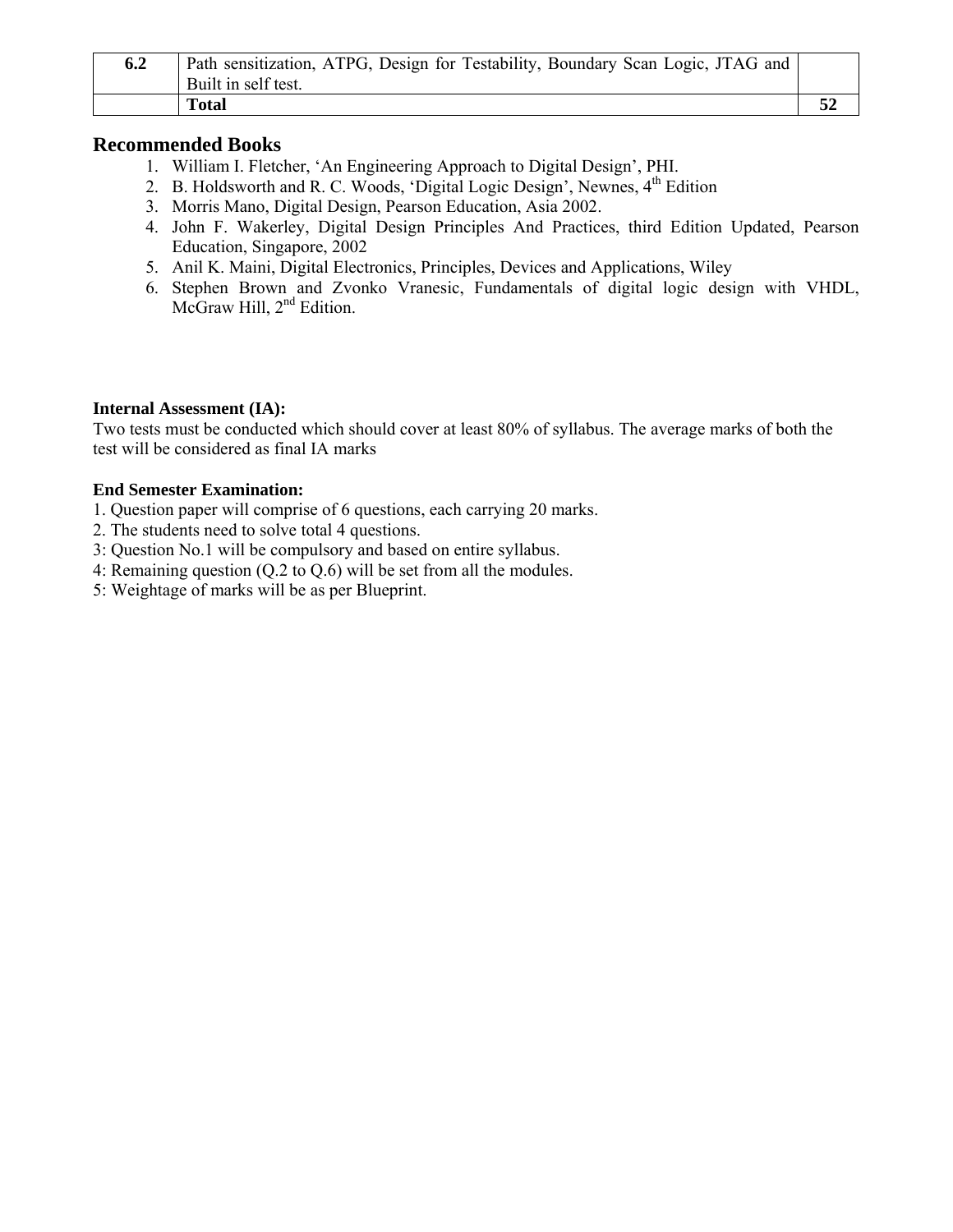| <b>Subject</b><br>Code | <b>Subject</b><br><b>Name</b> |               | <b>Teaching Scheme</b>   |                 | <b>Credits Assigned</b> |       |                 |              |  |  |
|------------------------|-------------------------------|---------------|--------------------------|-----------------|-------------------------|-------|-----------------|--------------|--|--|
|                        |                               | <b>Theory</b> | <b>Practical</b>         | <b>Tutorial</b> | <b>Theory</b>           | TW    | <b>Tutorial</b> | <b>Total</b> |  |  |
| <b>EXC304</b>          | Circuit<br>Theory             | 04            | $\overline{\phantom{m}}$ | $-$             | 04                      | $- -$ | $- -$           | 04           |  |  |

| <b>Subject</b> | <b>Subject</b> |                            | <b>Examination Scheme</b> |              |          |       |                  |             |              |  |
|----------------|----------------|----------------------------|---------------------------|--------------|----------|-------|------------------|-------------|--------------|--|
| Code           | <b>Name</b>    |                            | <b>Theory Marks</b>       |              |          |       | <b>Practical</b> | <b>Oral</b> | <b>Total</b> |  |
|                |                | <b>Internal assessment</b> |                           |              | End Sem. | Work  |                  |             |              |  |
|                |                | <b>Test</b>                | <b>Test</b>               | Ave. of 2    | Exam     |       |                  |             |              |  |
|                |                |                            |                           | <b>Tests</b> |          |       |                  |             |              |  |
| <b>EXC304</b>  | Circuit        | 20                         | 20                        | 20           | 80       | $- -$ | $- -$            | $- -$       | 100          |  |
|                | Theory         |                            |                           |              |          |       |                  |             |              |  |

#### **Course Pre-requisite:**

FEC 105: Basic Electrical and Electronics Engineering

Partial fraction expansion, matrices, determinants calculus and differential equations,

#### **Course Objectives:**

- 1. To analyze the circuits in time and frequency domain
- 2. To study network functions, inter relationship among various circuit parameters, solve more complex network using these parameters.
- 3. To analyze and synthesize circuits and to become familiar with the propagation of signals/wave through transmission lines.

#### **Course Outcome:**

- 1. Through test and laboratory exercises, students will be able to apply their knowledge in solving complex circuits.
- 2. Students will be able to evaluate the time and frequency response which is useful in understanding behavior of electronic circuits and control system.
- 3. Student will be able to understand how the power or information in terms of electromagnetic energy is transmitted through the transmission lines and importance of impedance matching.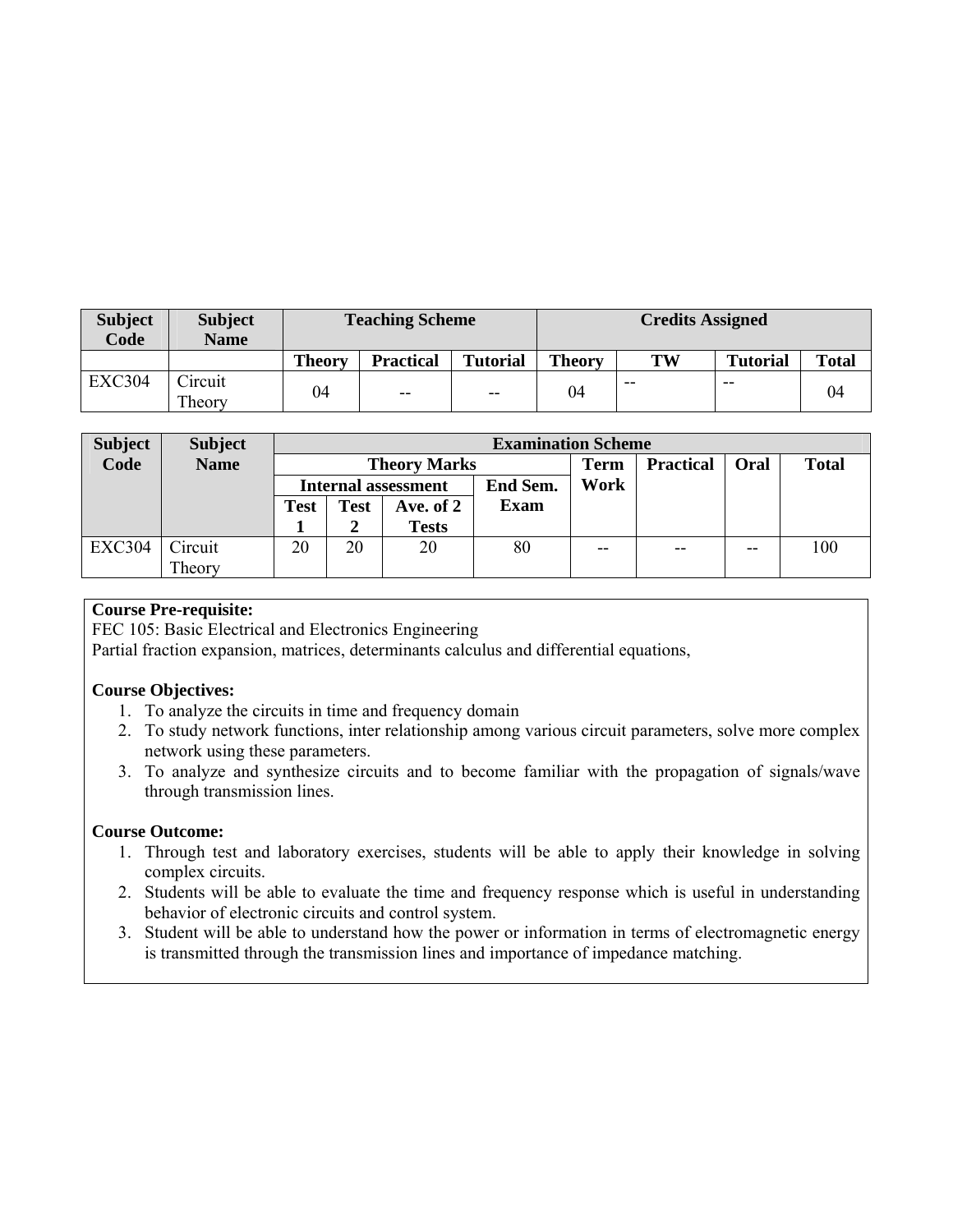| <b>Module</b> | Unit       | <b>Topics</b>                                                                                                                                                                    | <b>Hrs</b> |
|---------------|------------|----------------------------------------------------------------------------------------------------------------------------------------------------------------------------------|------------|
| No.           | No.        |                                                                                                                                                                                  |            |
| 1.0           |            | <b>Analysis of Electrical Circuits</b>                                                                                                                                           | 09         |
|               | 1.1        | Analysis of DC circuits: Analysis of circuits with and without controlled sources using                                                                                          |            |
|               |            | generalized loop, node matrix, Superposition, Thevenin, Norton, Millman theorems                                                                                                 |            |
|               | 1.2        | Analysis of coupled circuits: Self and mutual inductances, coefficient of coupling, Dot                                                                                          |            |
|               |            | convention, equivalent circuit, solution using loop analysis                                                                                                                     |            |
|               | 1.3        | Series and parallel resonance circuits: Selectivity, bandwidth, quality factor                                                                                                   |            |
| 2.0           |            | <b>Time and Frequency Domain Analysis</b>                                                                                                                                        | 12         |
|               | 2.1        | Time domain analysis of R-L and R-C circuits: Forced and natural response, time                                                                                                  |            |
|               |            | constant, initial and final values                                                                                                                                               |            |
|               |            | Solution using first order equation for standard input signals: Transient and steady                                                                                             |            |
|               |            | state time response, solution using universal formula                                                                                                                            |            |
|               | 2.2        | Time domain analysis of R-L-C circuits: Forced and natural response, effect of                                                                                                   |            |
|               |            | damping                                                                                                                                                                          |            |
|               |            | Solution using second order equation for standard input signals: Transient and steady                                                                                            |            |
|               |            | state time response                                                                                                                                                              |            |
|               | 2.3        | Frequency domain analysis of RLC circuits: S-domain representation, applications of                                                                                              |            |
|               |            | Laplace Transform in solving electrical networks, driving point and transfer function,<br>Poles and Zeros, calculation of residues by analytical and graphical method, frequency |            |
|               |            | response                                                                                                                                                                         |            |
| 3.0           |            | <b>Synthesis of RLC Circuits</b>                                                                                                                                                 | 06         |
|               |            |                                                                                                                                                                                  |            |
|               | <b>3.1</b> | Positive real functions: Concept of positive real function, testing for Hurwitz<br>polynomials, testing for necessary and sufficient conditions for positive real functions      |            |
|               | 3.2        | Synthesis of RC, RL, LC circuits: Concepts of synthesis of RC, RL, LC driving point                                                                                              |            |
|               |            | functions (numerical problems not expected on 3.2)                                                                                                                               |            |
| 4.0           |            | <b>Two Port Networks</b>                                                                                                                                                         | 08         |
|               | 4.1        | Parameters: Open Circuit, Short Circuit, Transmission and Hybrid parameters,                                                                                                     |            |
|               |            | relationships among parameters, reciprocity and symmetry conditions                                                                                                              |            |
|               | 4.2        | Series/parallel connection: T and Pi representations, interconnection of Two-Port                                                                                                |            |
|               |            | networks,                                                                                                                                                                        |            |
| 5.0           |            | <b>Flirters and attenuators</b>                                                                                                                                                  | 08         |
|               | 5.1        | Basic filter circuits: Low pass, high pass, band pass and band stop filters, transfer                                                                                            |            |
|               |            | function, frequency response, cutoff frequency, bandwidth, quality factor, attenuation                                                                                           |            |
|               |            | constant, phase shift, characteristic impedance                                                                                                                                  |            |
|               | 5.2        | Concept of design and analysis of filters: Constant K, M derived and composite filters                                                                                           |            |
|               |            | (numerical problems not expected on 5.2)                                                                                                                                         |            |
|               | 5.3        | Attenuators: Basic concepts, classification, attenuation in dB, K factor (impedance                                                                                              |            |
|               |            | factor) and design concepts (numerical problems not expected on 5.3)                                                                                                             |            |
| 6.0           |            | <b>Transmission Lines</b>                                                                                                                                                        | 09         |
|               | 6.1        | <b>Power frequency lines:</b> Representation, losses and efficiency in power lines, effect of                                                                                    |            |
|               |            | length, calculation of inductance and capacitance (numerical problems not expected)                                                                                              |            |
|               | 6.2        | Radio frequency lines: Representation, propagation constant, attenuation constant, phase                                                                                         |            |
|               |            | constant, group velocity, input impedance, characteristic impedance, reflection                                                                                                  |            |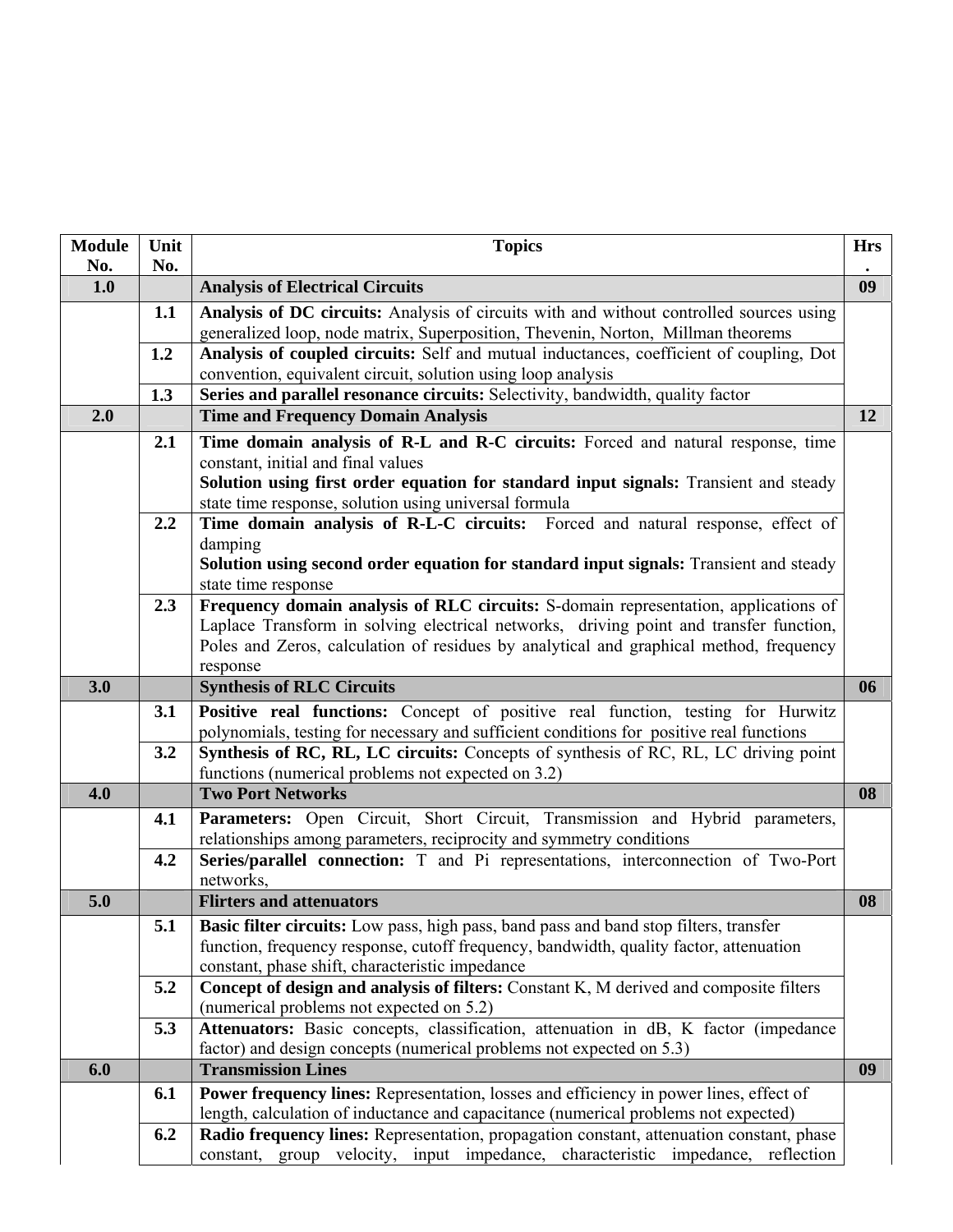|     | Total                                                      |  |
|-----|------------------------------------------------------------|--|
| 6.3 | Smith Chart: Impedance locus diagram, impedance matching   |  |
|     | coefficient, standing wave ratio, VSWR, ISWR, S-parameters |  |

#### **Recommended Books:**

- 1. Franklin F Kuo, *"Network Analysis and Synthesis",* Wiley Toppan,
- 2. M E Van Valkenburg, *"Network Analysis",* Prentice-Hall of India Pvt Ltd, New Delhi
- 3. K V V Murty and M S Kamth*, "Basic Circuit Analysis",* Jaico Publishing house, London
- 4. A. Chakrabarti*, "Circuit Theory",* Dhanpat Rai and Co.,New Delhi
- 5. Reinhold Ludwig and Pavel Bretchko, "*RF Circuit Design"*, Pearson Education, Asia
- 6. Joseph J. Carr, "*Secrets of RF Circuit Design"*, Tata McGraw-Hill, New Delhi

#### **Internal Assessment (IA):**

Two tests must be conducted which should cover at least 80% of syllabus. The average marks of both the test will be considered as final IA marks

- 1. Question paper will comprise of 6 questions, each carrying 20 marks.
- 2. The students need to solve total 4 questions.
- 3: Question No.1 will be compulsory and based on entire syllabus.
- 4: Remaining question (Q.2 to Q.6) will be set from all the modules.
- 5: Weightage of marks will be as per Blueprint.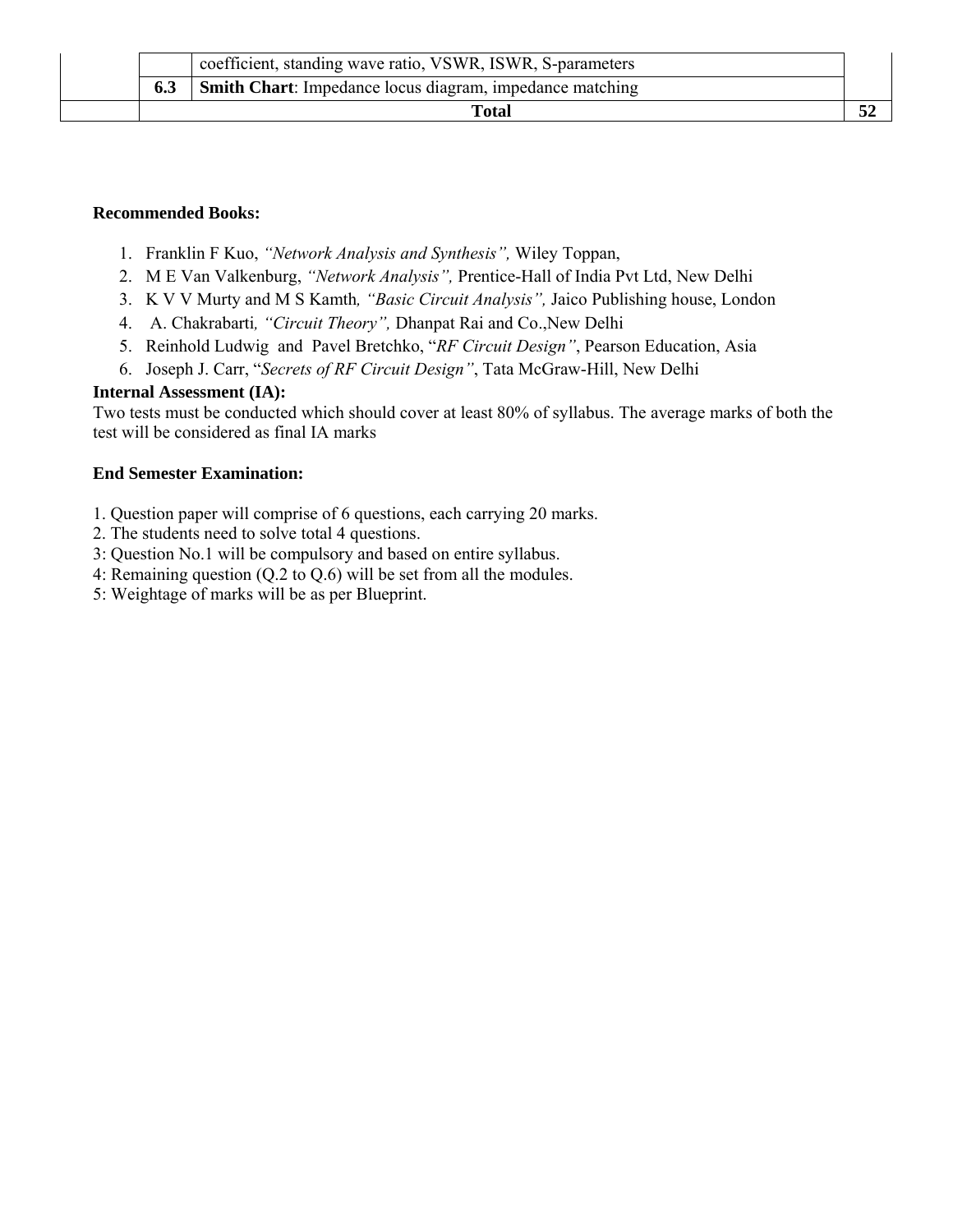| <b>Subject</b><br>Code | <b>Subject Name</b>                              |               | <b>Teaching Scheme</b> |                 | <b>Credits Assigned</b> |                         |                 |              |  |
|------------------------|--------------------------------------------------|---------------|------------------------|-----------------|-------------------------|-------------------------|-----------------|--------------|--|
|                        |                                                  | <b>Theory</b> | <b>Practical</b>       | <b>Tutorial</b> | <b>Theory</b>           | TW/<br><b>Practical</b> | <b>Tutorial</b> | <b>Total</b> |  |
| <b>EXC 305</b>         | Electronic<br>Instruments<br>and<br>Measurements | 04            | --                     | $- -$           | 04                      | $- -$                   | --              | 04           |  |

| <b>Subject</b> | <b>Subject Name</b> |             |                            |          | <b>Examination Scheme</b> |      |                  |      |              |
|----------------|---------------------|-------------|----------------------------|----------|---------------------------|------|------------------|------|--------------|
| Code           |                     |             | <b>Theory Marks</b>        |          |                           |      | <b>Practical</b> | Oral | <b>Total</b> |
|                |                     |             | <b>Internal assessment</b> |          |                           | Work |                  |      |              |
|                |                     | <b>Test</b> | <b>Test</b>                | Ave. Of  | <b>Exam</b>               |      |                  |      |              |
|                |                     |             | 2                          | Test 1   |                           |      |                  |      |              |
|                |                     |             |                            | and Test |                           |      |                  |      |              |
|                |                     |             |                            |          |                           |      |                  |      |              |
| <b>EXC305</b>  | Electronic          | 20          | 20                         | 20       | 80                        | --   |                  |      | 100          |
|                | Instruments and     |             |                            |          |                           |      |                  |      |              |
|                | <b>Measurements</b> |             |                            |          |                           |      |                  |      |              |
|                |                     |             |                            |          |                           |      |                  |      |              |

#### **Prerequisite Topics***:*

System of units, Measuring Instrument.

#### **Course Objective:**

Objectives of this course are:

- 1. In depth knowledge of measurement methods and instruments of electrical quantities.
- 2. Understanding design aspects and performance criterion for measuring instruments.
- 3. Implementation of the different signal generators and its analysis techniques.
- 4. To understand the working principle of the transducers.
- 5. To aware the students about the advances in Instrumentation.

#### **Course Outcomes:**

The outcomes of this course are**:** 

- 1. An ability to apply knowledge of electronic instrumentation for measurement of electrical quantities.
- 2. Ability to apply the principles and practices for instrument design and development to real world problems.
- 3. Ability to select and use latest hardware for measurements and instrumentation.
- 4. An ability to design and conduct experiments for measurement and ability to analyze and interprets data.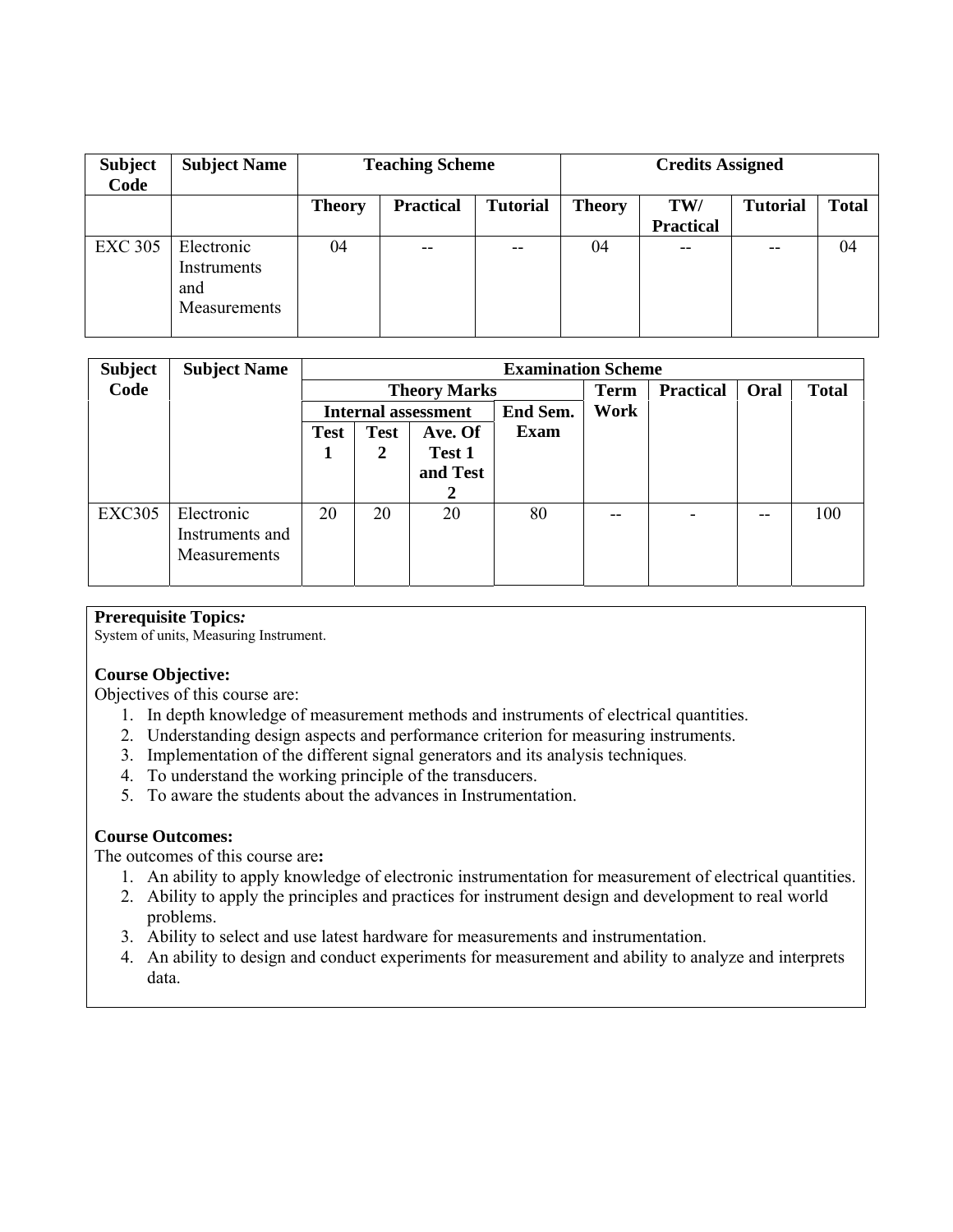| <b>Module</b>        | <b>Topics</b>                                                                                                          | Hrs. |  |  |  |  |
|----------------------|------------------------------------------------------------------------------------------------------------------------|------|--|--|--|--|
| N <sub>0</sub><br>1. | <b>Principles of Measurement</b>                                                                                       | 06   |  |  |  |  |
|                      | 1.1 Introduction to Basic Instruments: Components of Generalized measurement                                           |      |  |  |  |  |
|                      | system, applications of instrument systems, static and dynamic characteristics of                                      |      |  |  |  |  |
|                      | instruments, Concepts of Accuracy, Precision, Linearity, Sensitivity, Resolution,                                      |      |  |  |  |  |
|                      | Hysteresis, Calibration etc.                                                                                           |      |  |  |  |  |
|                      | 1.2 Errors in Measurement: Errors in Measurement, Classification of Errors, Remedies                                   |      |  |  |  |  |
|                      | to Eliminate/Reduce Errors.                                                                                            |      |  |  |  |  |
| $\overline{2}$       | <b>Test and Measuring Instruments</b>                                                                                  | 10   |  |  |  |  |
|                      | 2.1 Analog Multi-meters: Multi-range, Multi-parameter Measurement, Electronics                                         |      |  |  |  |  |
|                      | Voltmeter using Transistors, FETs and Opamps. Specifications of a multi-meter.                                         |      |  |  |  |  |
|                      | 2.2 RLC and Q-meter: Measurement of Low, Medium and High Resistance using                                              |      |  |  |  |  |
|                      | Wheatstone bridge, Kelvin's Double Bridge and Mega ohm Bridge; Measurement of                                          |      |  |  |  |  |
|                      | Inductance using Maxwell Bridge and Hey Bridge; Measurement of Capacitance using                                       |      |  |  |  |  |
|                      | Schering Bridge; Operating Principle and Applications of Q-Meter.                                                      |      |  |  |  |  |
|                      | 2.3 Digital Multi-meters: DMM; Automation, Auto Ranging and Auto Zero Adjustments                                      |      |  |  |  |  |
|                      | in Digital Instruments.                                                                                                |      |  |  |  |  |
| 3                    | <b>Oscilloscopes</b>                                                                                                   | 10   |  |  |  |  |
|                      | 3.1 Cathode Ray Oscilloscope: Block Diagram based Study of CRO, Specifications,                                        |      |  |  |  |  |
|                      | Controls, Sweep Modes, Role of Delay Line, Single- and Dual-Beam Dual-Trace CROs,                                      |      |  |  |  |  |
|                      | Chop and Alternate Modes.                                                                                              |      |  |  |  |  |
|                      | 3.2 Measurement using Oscilloscope: Measurement of Voltage, Frequency, Rise Time,                                      |      |  |  |  |  |
|                      | Fall Time and Phase Difference. Lissajous Figures in Detection of Frequency and Phase.                                 |      |  |  |  |  |
|                      | 3.3 Digital Storage Oscilloscope (DSO): Features like Roll, Refresh, Storage Mode and                                  |      |  |  |  |  |
|                      | Sampling Rate; Applications of DSO.                                                                                    |      |  |  |  |  |
| 4                    | <b>Transducers for Displacement and Temperature Measurement</b>                                                        | 08   |  |  |  |  |
|                      | 4.1 Basics of Transducers/Sensors: Characteristics of Transducers; Requirement of                                      |      |  |  |  |  |
|                      | Transducers; Classification of transducers; Selection Criteria of Transducers.                                         |      |  |  |  |  |
|                      | 4.2 Displacement: Potentiometers; Linear Variable Differential Transformer, Resistance                                 |      |  |  |  |  |
|                      | Strain Gauges, Capacitance Sensors.                                                                                    |      |  |  |  |  |
|                      | 4.3 Temperature: RTD, Thermisters, Thermocouples- Their Ranges, and Applications.                                      |      |  |  |  |  |
| 5                    | <b>Transducers for Pressure, Level and Flow Measurement</b>                                                            | 10   |  |  |  |  |
|                      | 5.1 Pressure: Pressure gauges; Elastic Pressure Transducers; Dead Weight Tester;                                       |      |  |  |  |  |
|                      | Vacuum Pressure Measurement-McLeod Gauge and Pirani Gauge.                                                             |      |  |  |  |  |
|                      | 5.2 Level: Side glass tube method; Float type methods; Capacitance type method;                                        |      |  |  |  |  |
|                      | Ultrasonic type transducer.<br>5.3 Flow: Restriction type Flow meters-Orifice and Venturi; Rotameter; Magnetic Flow    |      |  |  |  |  |
|                      | meter; Turbine Flow meter.                                                                                             |      |  |  |  |  |
|                      |                                                                                                                        | 08   |  |  |  |  |
| 6                    | Data Acquisition and advances in Instrumentation Systems<br>6.1 Monitoring Instruments : Indicators, Alarm, Recorders. |      |  |  |  |  |
|                      |                                                                                                                        |      |  |  |  |  |
|                      | 6.2 Data Acquisition and Converters: Data logger; Data acquisition system (DAS)-<br>Single channel, Multichannel.      |      |  |  |  |  |
|                      | 6.3 PC based Instrumentation: PC based Instrumentation System; Introduction to                                         |      |  |  |  |  |
|                      | Programmable Logic Controller.                                                                                         |      |  |  |  |  |
|                      | <b>Total</b>                                                                                                           | 52   |  |  |  |  |

#### **Rcommended Books:**

- **1.** H. Oliver and J. M. Cage, Electronic Measurement and Instrumentation, McGraw Hill, 3rd edition.
- **2.** W. Cooper, A. Helfric, Electronic Instrumentation and Measurement Techniques, PHI, 4th edition.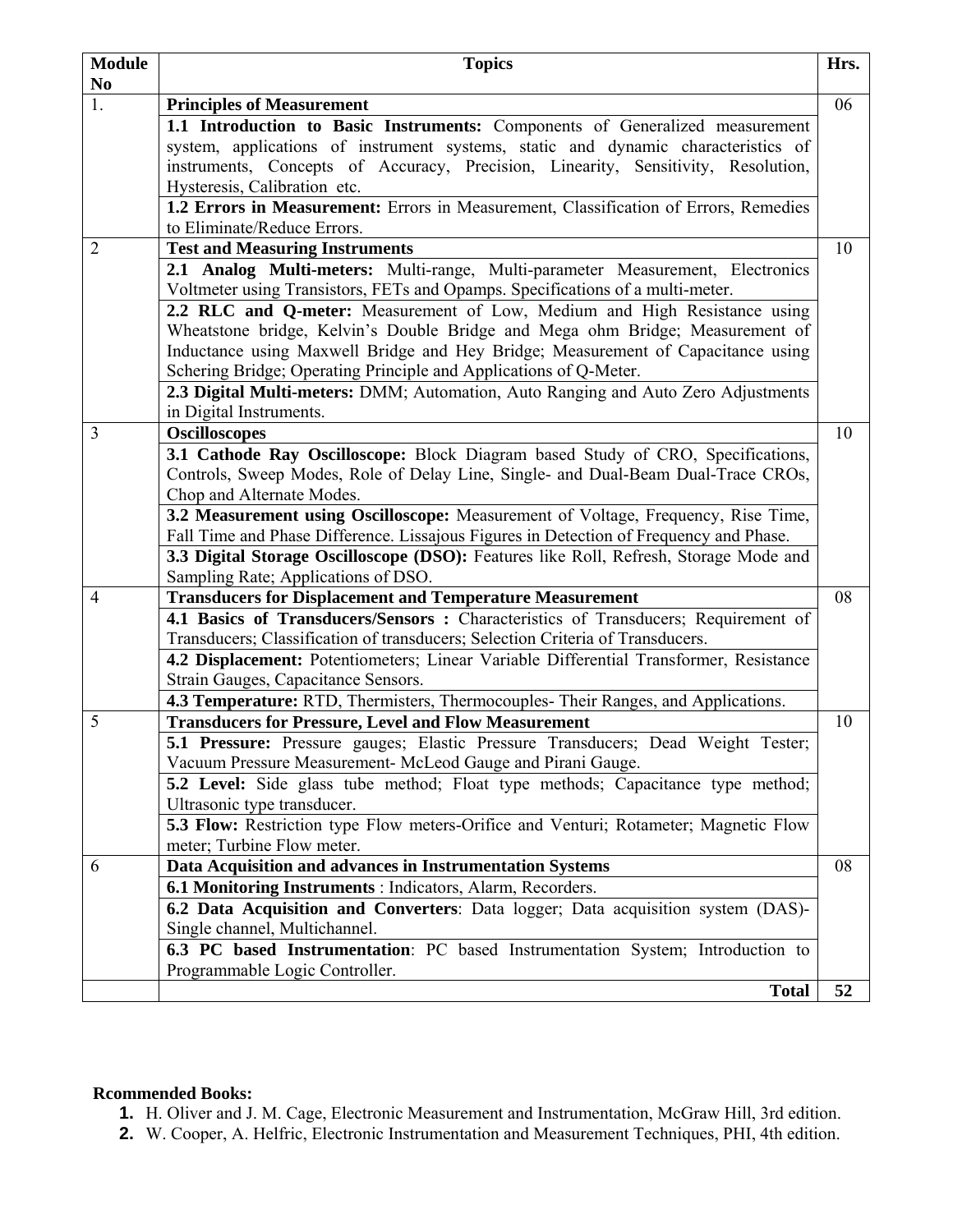- **3.** C. S. Rangan, G.R. Sarma, V.S.V. Mani, Instrumentation Devices and Systems, Tata McGraw Hill,  $9<sup>th</sup>$  edition.
- **4.** A. K. Sawhney, Electrical & Electronic Instruments & Measurement, Dhanpat Rai and Sons, Eleventh ed., 2000.
- **5.** Dally, William F. Riley and Kenneth G, Instrumentation for Engineering Measurements, James John Wiley and Sons. Inc., 2nd Edition 1993.
- **6.** A.J. Bowens, Digital Instrumentation, McGraw-Hill, latest addition.
- **7.** J.J.Carr, Elements of Electronic Instrumentation and Control, Prentice Hall, 3rd edition.

#### **Internal Assessment (IA):**

Two tests must be conducted which should cover at least 80% of syllabus. The average marks of both the test will be considered as final IA marks

#### **End Semester Examination:**

- 1. Question paper will comprise of 6 questions, each carrying 20 marks.
- 2. The students need to solve total 4 questions.
- 3: Question No.1 will be compulsory and based on entire syllabus.
- 4: Remaining question (Q.2 to Q.6) will be set from all the modules.
- 5: Weightage of marks will be as per Blueprint.

#### **SE Electronics Engineering Semester III Syllabus of Laboratory**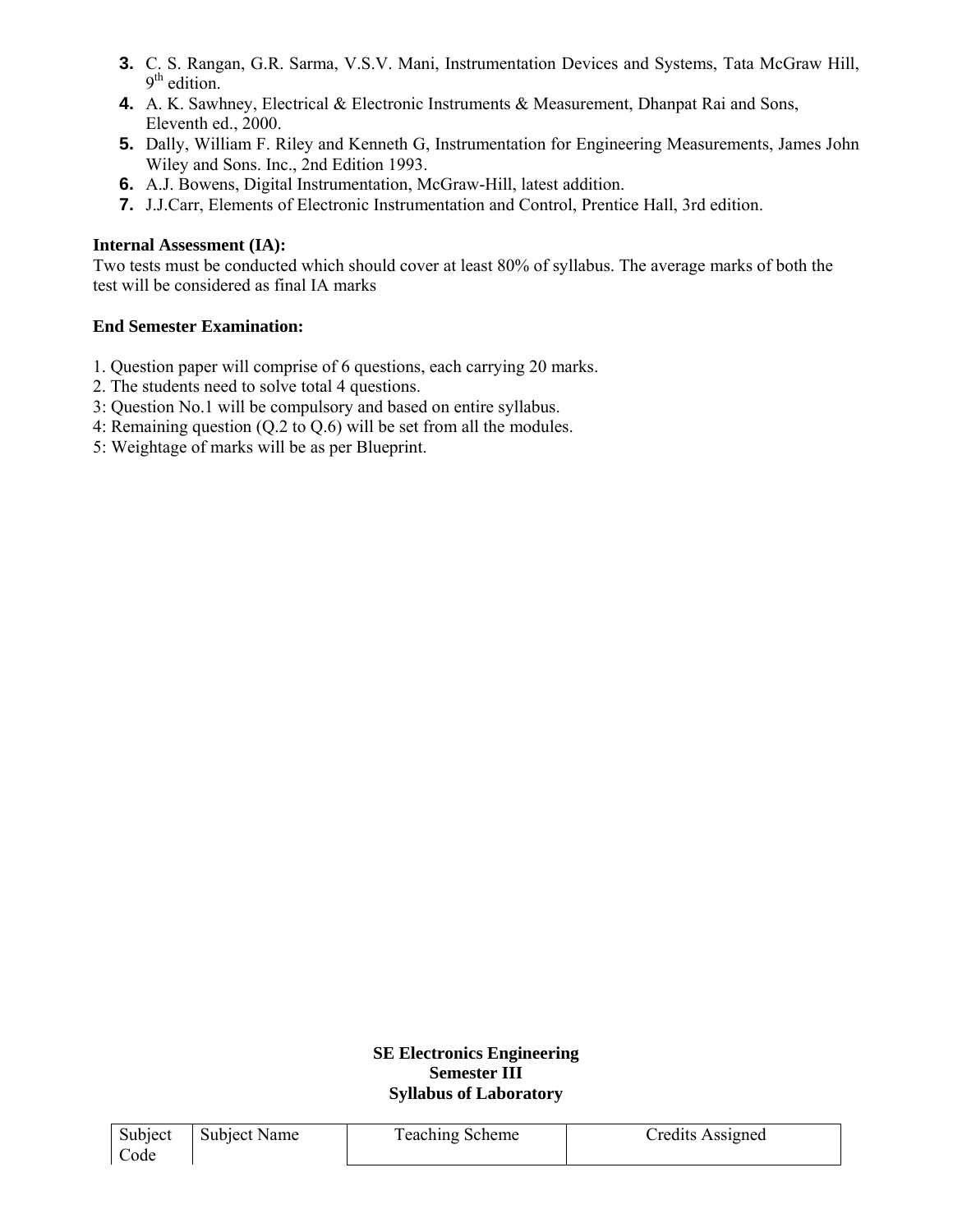|               |                                         | Theory                                |   |    | Practical   Tut.   Theory   TW/Pract.   Tut. |   | Total |
|---------------|-----------------------------------------|---------------------------------------|---|----|----------------------------------------------|---|-------|
| <b>EXL301</b> | <b>Electronic Devices</b><br>Laboratory | $\hspace{0.05cm}$ – $\hspace{0.05cm}$ | - | -- |                                              | - |       |

|               | Subject Name          |                     | <b>Examination Scheme</b> |                             |                  |    |              |      |       |
|---------------|-----------------------|---------------------|---------------------------|-----------------------------|------------------|----|--------------|------|-------|
| Sub.          |                       | <b>Theory Marks</b> |                           |                             |                  | TW | Pract<br>and | Oral | Total |
| Code          |                       |                     | Internal Assessment       |                             | End              |    | Oral.        |      |       |
| <b>EXL301</b> | Electronic<br>Devices | Test 1              | Test 2                    | Average of<br>Test1 & Test2 | Semester<br>Exam |    |              |      |       |
|               | Laboratory            | $- -$               | $- -$                     |                             |                  | 25 | 50           | $-$  | 75    |

#### **Syllabus: Same as that of Subject EXC 302 Electronic Devices**

#### **Term Work**:

At least **10** experiments covering entire syllabus of **EXC 302 (Electronic Devices)** should be set to have well predefined inference and conclusion. Computation/simulation based experiments are encouraged. **Therefore at least 5 simulation experiments to be carried out (out of total 10 Expts.).** The experiments should be students' centric and attempt should be made to make experiments more meaningful, interesting and innovative. Term work assessment must be based on the **overall performance** of the student with **every experiment graded from time to time.** The grades should be converted into marks as per the **Credit and Grading System** manual and should be **added and averaged**. The grading and term work assessment should be done based on this scheme.

The final certification and acceptance of term work ensures satisfactory performance of laboratory work and minimum passing marks in term work. Practical and Oral exam will be based on the entire syllabus.

#### **Guidelines for Simulation Experiments:**

- 1. One SPICE simulations and implementation for junction analysis
- 2. One SPICE simulation and implementation for BJT characteristics
- 3. One SPICE simulation and implementation for JFET characteristics
- 4. One SPICE simulation and implementation for Optical devices
- 5. One SPICE simulation and implementation for power devices
- 6. One SPICE simulation for MOSFET characteristics

| <b>Subject</b><br>Code | <b>Subject</b><br><b>Name</b> |               | <b>Teaching Scheme</b> |                 | <b>Credits Assigned</b> |    |                 |              |  |
|------------------------|-------------------------------|---------------|------------------------|-----------------|-------------------------|----|-----------------|--------------|--|
|                        |                               | <b>Theory</b> | <b>Practical</b>       | <b>Tutorial</b> | <b>Theory</b>           | TW | <b>Tutorial</b> | <b>Total</b> |  |
| <b>EXL 302</b>         | Digital                       | $- -$         | 02                     | $- -$           | $- -$                   | 01 | $- -$           | 01           |  |
|                        | Circuits and                  |               |                        |                 |                         |    |                 |              |  |
|                        | Design                        |               |                        |                 |                         |    |                 |              |  |
|                        | Laboratory                    |               |                        |                 |                         |    |                 |              |  |

| <b>Subject</b> | <b>Subject</b> |                            | <b>Examination Scheme</b> |             |                         |              |
|----------------|----------------|----------------------------|---------------------------|-------------|-------------------------|--------------|
| $\text{Code}$  | <b>Name</b>    | <b>Theory Marks</b>        |                           | <b>Term</b> | <b>Practical</b>   Oral | <b>Total</b> |
|                |                | <b>Internal assessment</b> | End Sem.                  | Work        | and                     |              |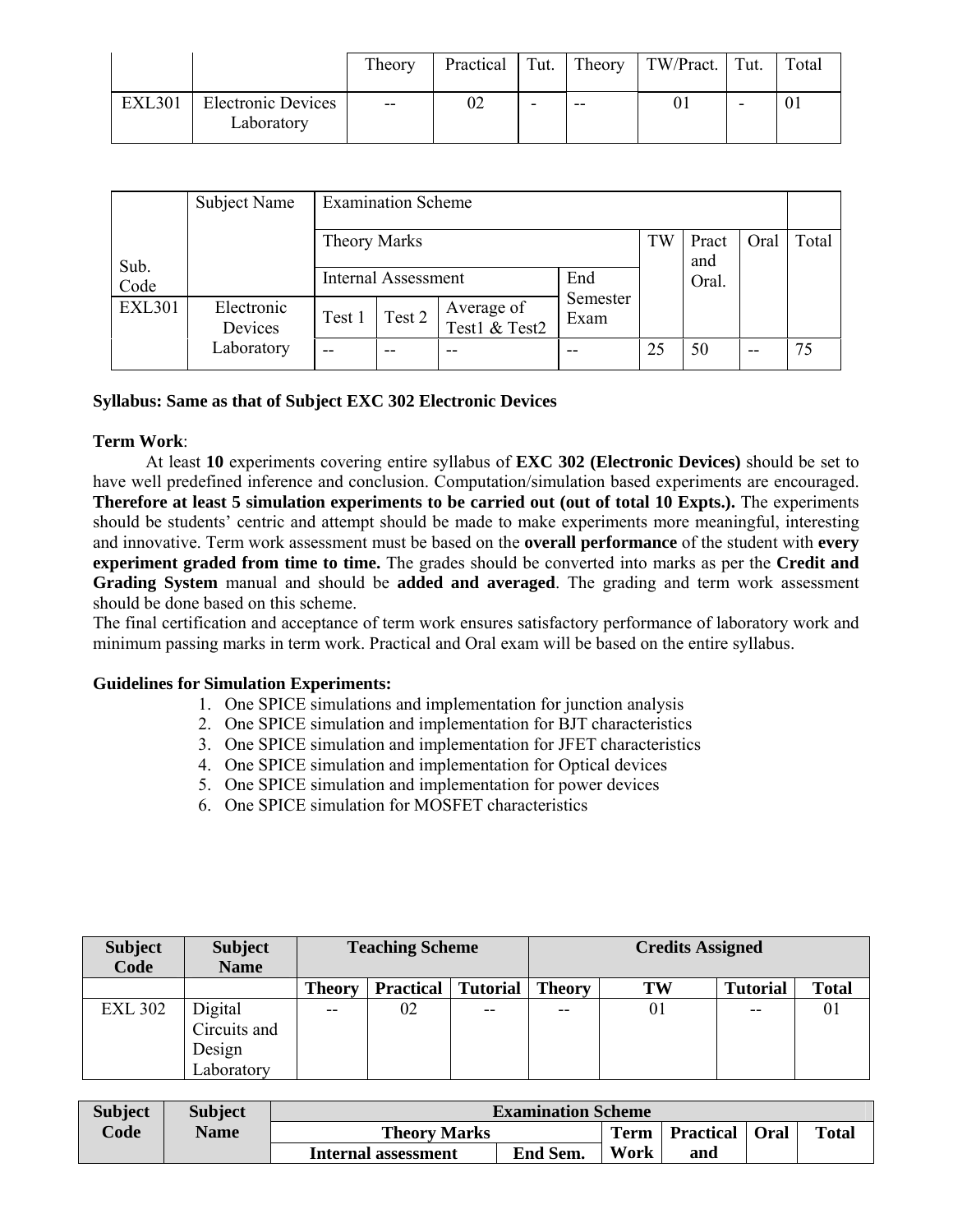|                   |                                      | <b>Test</b> |    | Test   Ave. Of Test<br>and Test 2 | <b>Exam</b>              |    | Oral |   |  |
|-------------------|--------------------------------------|-------------|----|-----------------------------------|--------------------------|----|------|---|--|
| EXL 302   Digital | Circuits and<br>Design<br>Laboratory | $- -$       | -- | $- -$                             | $\overline{\phantom{m}}$ | 25 | 50   | - |  |

Syllabus: Same as **EXC 303 (Digital Circuits and Design)**

#### **Term Work**:

At least **10** experiments covering entire syllabus of **EXC 303 (Digital Circuits and Design)** should be set to have well predefined inference and conclusion. Computation/simulation based experiments are encouraged. **Therefore, 5 simulation experiments be carried out (out of total 10 Expts.).** The experiments should be students' centric and attempt should be made to make experiments more meaningful, interesting and innovative. Term work assessment must be based on the **overall performance** of the student with **every experiment graded from time to time.** The grades should be converted into marks as per the **Credit and Grading System** manual and should be **added and averaged**. The grading and term work assessment should be done based on this scheme.

The final certification and acceptance of term work ensures satisfactory performance of laboratory work and minimum passing marks in term work. Practical and Oral exam will be based on the entire syllabus.

#### **Suggested Experiments:**

- 1. SOP and POS Minimization (different problem statement for each student)
- 2. Characteristics of TTL and MOS logic family
- 3. Implementation of combinational circuits using MSI devices. (at least two)
- 4. Implementation of counters with flip-flops (at least one synchronous and one asynchronous)
- 5. Implementation of sequential circuits using MSI devices. (at least two)
- 6. Implementation of FSM (different problem statement for each student)
- 7. VHDL based simulations (Instructor should teach syntax and give different program to each student for simulation. Minimum Four programs covering behavioral, structural and dataflow modeling )
- 8. Verilog/VHDL based simulations (Instructor should teach syntax and give different program to each student for simulation. Minimum Four programs covering behavioral, structural, dataflow and switch level modeling )
- 9. Synthesis, downloading and Verification on CPLD and FPGA (for both VHDL and Verilog programs)
- 10. Troubleshooting of given fault (teacher should generate set of faults in different circuits and ask students to troubleshoot)

| <b>Subject</b><br>Code | <b>Subject Name</b>                              |               | <b>Teaching Scheme</b> |                 | <b>Credits Assigned</b> |    |                 |              |  |
|------------------------|--------------------------------------------------|---------------|------------------------|-----------------|-------------------------|----|-----------------|--------------|--|
|                        |                                                  | <b>Theory</b> | <b>Practical</b>       | <b>Tutorial</b> | <b>Theory</b>           | TW | <b>Tutorial</b> | <b>Total</b> |  |
| <b>EXL 303</b>         | Circuit Theory and<br>Measurements<br>Laboratory | $-$           | 02                     | $-$             | $-$                     | 01 | $-$             | 01           |  |

| <b>Subject</b> | <b>Subject Name</b> |                                        |       |       | <b>Examination Scheme</b> |             |                         |       |              |
|----------------|---------------------|----------------------------------------|-------|-------|---------------------------|-------------|-------------------------|-------|--------------|
| Code           |                     | <b>Theory Marks</b>                    |       |       |                           | <b>Term</b> | <b>Practical</b>   Oral |       | <b>Total</b> |
|                |                     | End Sem.<br><b>Internal assessment</b> |       |       |                           | Work        | and                     |       |              |
|                |                     | Exam<br>Test   Ave. Of Test<br>Test    |       |       |                           |             | Oral                    |       |              |
|                |                     | 1 and Test 2                           |       |       |                           |             |                         |       |              |
| <b>EXL</b>     | Circuit Theory and  | $-$                                    | $- -$ | $- -$ | $- -$                     | 25          | $- -$                   | $- -$ |              |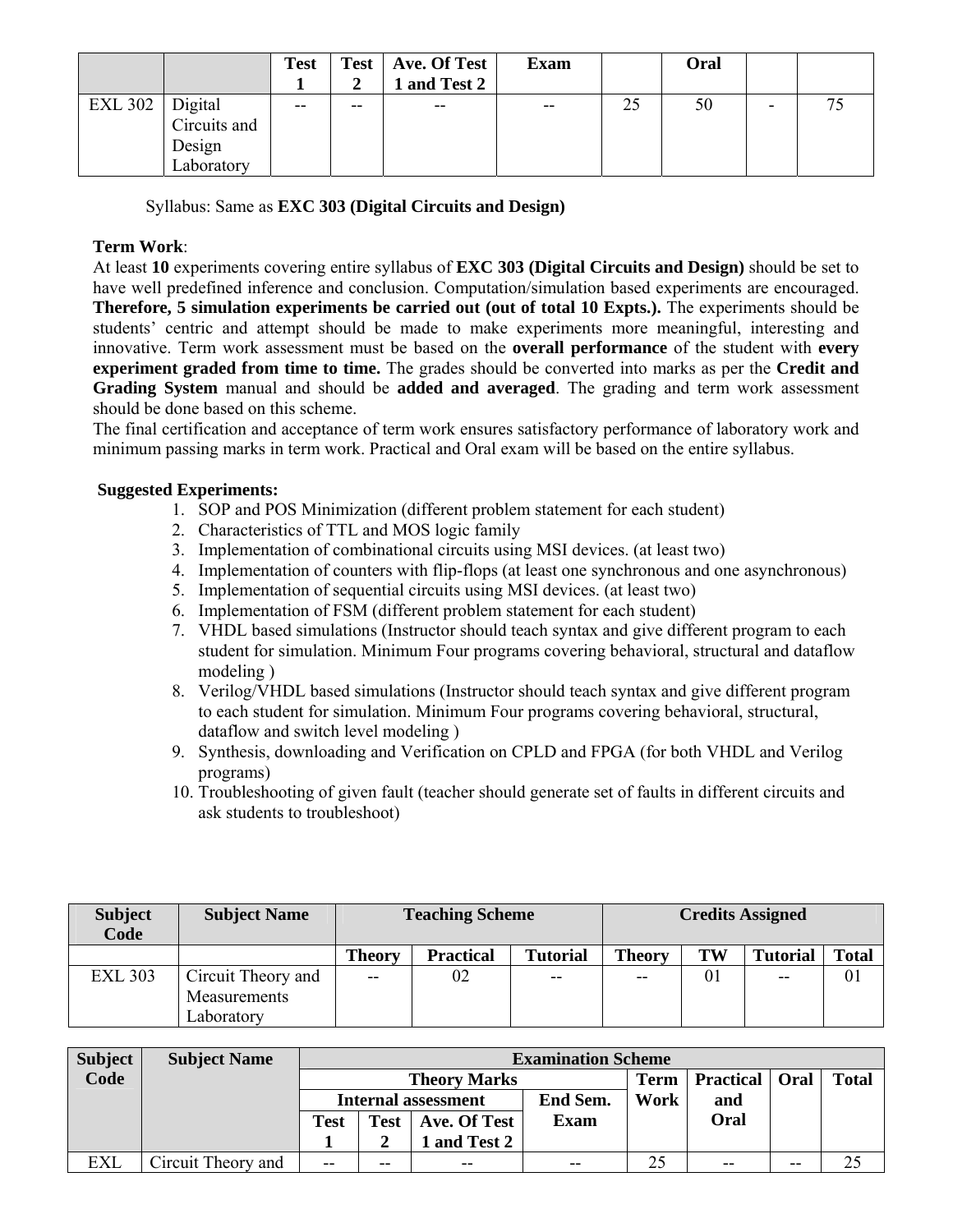| 303 | Measurements |  |  |  |  |
|-----|--------------|--|--|--|--|
|     | aboratory    |  |  |  |  |

#### **Syllabus: EXC 304 (Circuit Theory) and**

#### **EXC 305 (Electronic Instruments and Measurements)**

**05 Experiments Each**

#### **Term Work**:

At least **05 experiments on of EXC 304 (Circuit Theory) and 05 experiments on EXC 305 (Electronic Instruments and Measurements)** based on the entire syllabus should be set to have well predefined inference and conclusion. Computation/simulation based experiments are also encouraged. The experiments should be students' centric and attempt should be made to make experiments more meaningful, interesting and innovative. Term work assessment must be based on the **overall performance** of the student with **every experiment graded from time to time.** The grades should be converted into marks as per the **Credit and Grading System** manual and should be **added and averaged**. The grading and term work assessment should be done based on this scheme.

The final certification and acceptance of term work ensures satisfactory performance of laboratory work and minimum passing marks in term work. Practical and Oral exam will be based on the entire syllabus.

| <b>Subject</b><br>Code | <b>Subject Name</b>                                             |               | <b>Teaching Scheme</b> |                 | <b>Credits Assigned</b> |                                |                 |              |  |
|------------------------|-----------------------------------------------------------------|---------------|------------------------|-----------------|-------------------------|--------------------------------|-----------------|--------------|--|
|                        |                                                                 | <b>Theory</b> | <b>Practical</b>       | <b>Tutorial</b> | <b>Theory</b>           | <b>Term Work</b><br>and Pract. | <b>Tutorial</b> | <b>Total</b> |  |
| <b>EXL 304</b>         | *Object<br>Oriented<br>Programming<br>Methodology<br>Laboratory | $- -$         | $02+02**$              | $- -$           | $- -$                   | 02                             | $- -$           | 02           |  |

| <b>Subject</b> | <b>Subject Name</b> |      |             |                     | <b>Examination Scheme</b> |             |                         |  |              |  |
|----------------|---------------------|------|-------------|---------------------|---------------------------|-------------|-------------------------|--|--------------|--|
| Code           |                     |      |             | <b>Theory Marks</b> |                           | <b>Term</b> | <b>Practical</b>   Oral |  | <b>Total</b> |  |
|                |                     |      |             | Internal assessment | End Sem.                  | Work        | and                     |  |              |  |
|                |                     | Test | <b>Test</b> | Ave. Of Test        | Exam                      |             | Oral                    |  |              |  |
|                |                     |      |             | 1 and Test 2        |                           |             |                         |  |              |  |
| <b>EXL 304</b> | *Object             |      | --          | $-$                 | $- -$                     | 25          | 50                      |  | 75           |  |
|                | Oriented            |      |             |                     |                           |             |                         |  |              |  |
|                | Programming         |      |             |                     |                           |             |                         |  |              |  |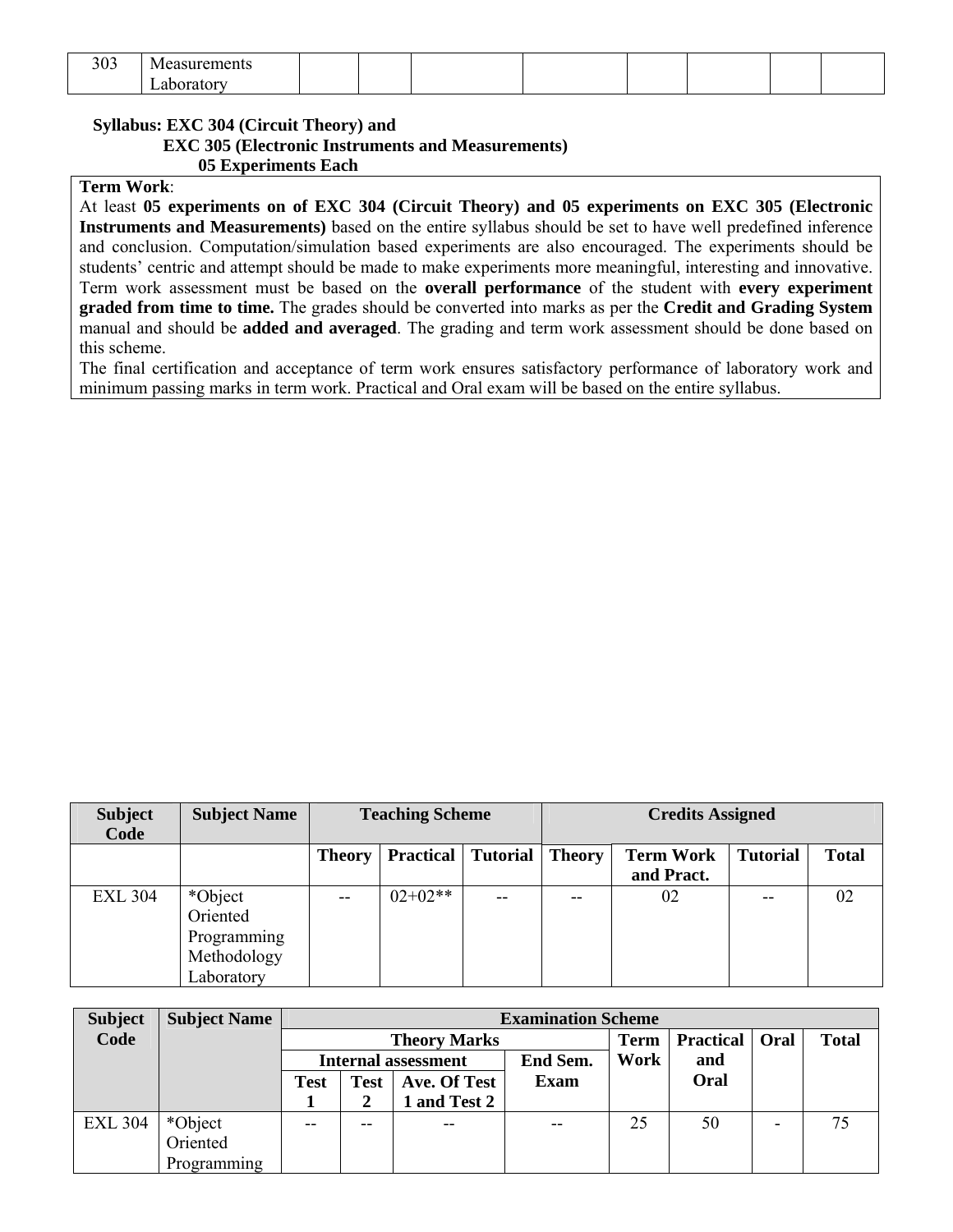| Methodology<br>ັ    |  |  |  |  |
|---------------------|--|--|--|--|
| anorator<br>.<br>__ |  |  |  |  |

\*\* 02 Hours be converted to theory hours for entire class theory discussion

**Pre-requites:** Course in Structured Programming Approach/ Any Programming Language

#### **Course Objectives:**

- 1. To understand the concept of Object Oriented Programming
- 2. To help student to understand how to use a programming language such as JAVA to resolve problems.
- 3. To impart problems understanding, analyzing skills in order to formulate Algorithms.
- 4. To provide knowledge about JAVA fundamentals: data types, variables, keywords and control structures.
- 5. To understand methods, arrays, inheritance, Interface, package and multithreading.
- 6. To understand the concept of Applet.

#### **Course Outcomes:**

- 1. Students will be able to code a program using JAVA constructs.
- 2. Given an algorithm a student will be able to formulate a program that correctly implements the algorithm.
- 3. Students will be able to generate different patterns and flows using control structures.
- 4. Students will be able to make use of recursion in their programs.
- 5. Students will be able to use thread methods, thread exceptions and thread priority.
- 6. Students will implement method overloading in their code.
- 7. Students will be able to demonstrate reusability with the help of inheritance.
- 8. Students will be able to make more efficient programs.

| <b>Module</b>  | Unit | <b>Topic</b>                                                             | Hrs.                    |
|----------------|------|--------------------------------------------------------------------------|-------------------------|
| No.            | No.  |                                                                          |                         |
| 1              |      | Fundamental concepts of object oriented programming                      | $\overline{\mathbf{4}}$ |
|                | 1.1  | Overview of Programming                                                  |                         |
|                | 1.2  | Introduction to the principles of object-oriented programming : Classes, |                         |
|                |      | Objects, Messages, Abstraction, Encapsulation, Inheritance,              |                         |
|                |      | Polymorphism, exception handling, and object-oriented containers         |                         |
|                | 1.3  | Differences and Similarity between C++ and JAVA                          |                         |
| $\overline{2}$ |      | <b>Fundamental of Java Programming</b>                                   | $\boldsymbol{4}$        |
|                | 2.1  | Features of Java                                                         |                         |
|                | 2.2  | JDK Environment & tools                                                  |                         |
|                | 2.3  | Structure of java program                                                |                         |
|                | 2.4  | Keywords, Data types, Variables, Operators, Expressions                  |                         |
|                | 2.5  | Decision Making, Looping, Type Casting                                   |                         |
|                | 2.6  | Input output using scanner class                                         |                         |
| 3              |      | <b>Classes and Objects</b>                                               | 6                       |
|                | 3.1  | Creating Classes and objects                                             |                         |
|                | 3.2  | Memory allocation for objects                                            |                         |
|                | 3.3  | Passing parameters to Methods                                            |                         |
|                | 3.4  | Returning parameters                                                     |                         |
|                | 3.5  | Method overloading                                                       |                         |
|                | 3.6  | Constructor and finalize()                                               |                         |
|                | 3.7  | Arrays: Creating an array                                                |                         |
|                | 3.8  | Types of Array: One Dimensional arrays, Two Dimensional array            |                         |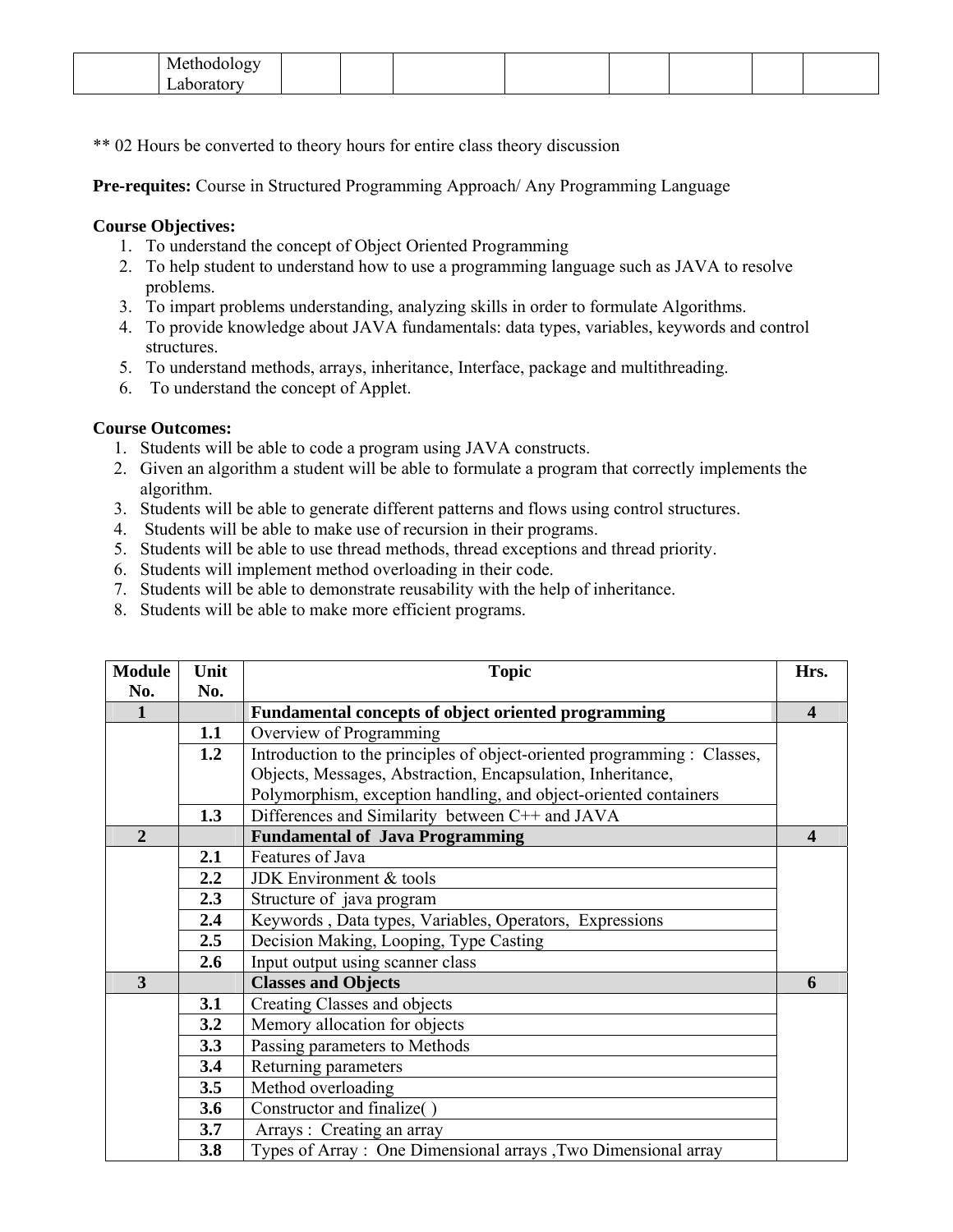| Types of Inheritance : Single , Multilevel, Hierarchical<br>4.1        |    |
|------------------------------------------------------------------------|----|
|                                                                        |    |
| Method Overriding, Super keyword, Final Keyword, Abstract Class<br>4.2 |    |
| 4.3<br>Interface                                                       |    |
| 4.4<br>Packages                                                        |    |
| <b>Multithreading</b><br>5                                             |    |
| Life cycle of thread<br>5.1                                            |    |
| 5.2<br>Methods                                                         |    |
| Priority in multithreading<br>5.3                                      |    |
| 6<br><b>Applet</b>                                                     | 2  |
| Applet Life cycle<br>6.1                                               |    |
| Creating applet<br>6.2                                                 |    |
| 6.3<br>Applet tag                                                      |    |
| <b>Total</b>                                                           | 26 |

#### **Term Work**:

At least **10** experiments covering entire syllabus should be set to have well predefined inference and conclusion. The experiments should be students' centric and attempt should be made to make experiments more meaningful, interesting and innovative. Term work assessment must be based on the **overall performance** of the student with **every experiment graded from time to time.** The grades should be converted into marks as per the **Credit and Grading System** manual and should be **added and averaged**. The grading and term work assessment should be done based on this scheme.

The final certification and acceptance of term work ensures satisfactory performance of laboratory work and minimum passing marks in term work. Practical and Oral exam will be based on the entire syllabus.

#### **SE Electronics Engineering Semester IV Credit and Evaluation scheme**  Semester IV

| Sub Code       | <b>Subject Name</b>              |        | Teaching Scheme(Hrs.) |          |        | <b>Credits Assigned</b> |          |       |
|----------------|----------------------------------|--------|-----------------------|----------|--------|-------------------------|----------|-------|
|                |                                  | Theory | Practical             | Tutorial | Theory | Practical               | Tutorial | Total |
| <b>EXS 401</b> | *Applied Mathematics IV          | 04     |                       | 01       | 04     |                         | 01       | 05    |
| <b>EXC402</b>  | Discrete Electronic Circuits     | 04     |                       |          | 04     |                         |          | 04    |
| <b>EXC 403</b> | Microprocessor and               | 04     |                       |          | 04     |                         |          | 04    |
|                | Peripherals                      |        |                       |          |        |                         |          |       |
| <b>EXC404</b>  | Principles of Control            | 04     |                       |          | 04     |                         |          | 04    |
|                | Systems                          |        |                       |          |        |                         |          |       |
| <b>EXC405</b>  | Fundamentals of                  | 04     |                       |          | 04     |                         |          | 04    |
|                | Communication Engineering        |        |                       |          |        |                         |          |       |
| <b>EXC406</b>  | <b>Electrical Machines</b>       | 03     |                       |          | 03     | $- -$                   |          | 03    |
| <b>EXL401</b>  | Discrete Electronics             |        | 02                    |          |        | 01                      |          | 01    |
|                | Laboratory                       |        |                       |          |        |                         |          |       |
| <b>EXL402</b>  | Microprocessor and               |        | 02                    |          |        | 01                      |          | 01    |
|                | Peripherals Laboratory           |        |                       |          |        |                         |          |       |
| <b>EXL403</b>  | Control System and               |        | 02                    |          |        | 01                      |          | 01    |
|                | <b>Electrical Machines</b>       |        |                       |          |        |                         |          |       |
|                | Laboratory                       |        |                       |          |        |                         |          |       |
| <b>EXL 404</b> | <b>Communication Engineering</b> |        | 02                    |          |        | 01                      |          | 01    |
|                | Laboratory                       |        |                       |          |        |                         |          |       |
| Total          |                                  | 23     | 08                    | 01       | 23     | 04                      | 01       | 28    |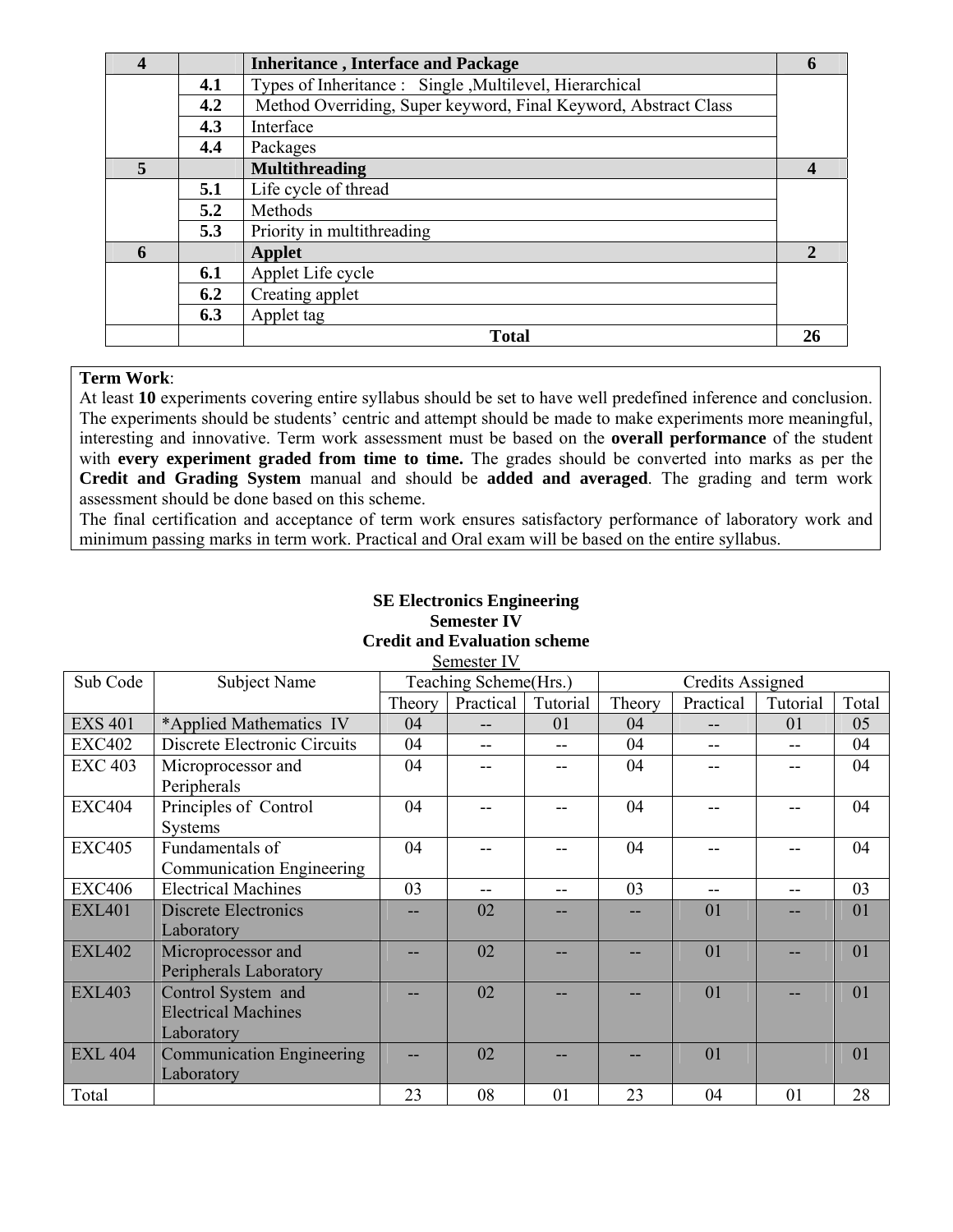| Subject        | Subject Name                  |      |                     |                     | <b>Examination Scheme</b> |        |        |                |       |
|----------------|-------------------------------|------|---------------------|---------------------|---------------------------|--------|--------|----------------|-------|
| Code           |                               |      | <b>Theory Marks</b> |                     |                           |        | Practi | Oral           | Total |
|                |                               |      |                     |                     |                           | Work   | cal    |                |       |
|                |                               |      |                     | Internal assessment | End                       |        | and    |                |       |
|                |                               | Test | Test 2              | Ave. of Test        | Sem.                      |        | Oral   |                |       |
|                |                               |      |                     | 1 and Test 2        | Exam                      |        |        |                |       |
| <b>EXS 401</b> | *Applied Mathematics IV       | 20   | 20                  | 20                  | 80                        | $**25$ | --     | $- -$          | 125   |
| <b>EXC402</b>  | Discrete Electronic Circuits  | 20   | 20                  | 20                  | 80                        | --     | --     | $-$            | 100   |
| <b>EXC 403</b> | Microprocessor and            | 20   | 20                  | 20                  | 80                        |        |        | --             | 100   |
|                | Peripherals                   |      |                     |                     |                           |        |        |                |       |
| <b>EXC404</b>  | Principles of Control         | 20   | 20                  | 20                  | 80                        | --     |        | --             | 100   |
|                | Systems                       |      |                     |                     |                           |        |        |                |       |
| <b>EXC405</b>  | Fundamentals of               | 20   | 20                  | 20                  | 80                        | --     | --     | $-$            | 100   |
|                | Communication                 |      |                     |                     |                           |        |        |                |       |
|                | Engineering                   |      |                     |                     |                           |        |        |                |       |
| <b>EXC406</b>  | <b>Electrical Machines</b>    | 15   | 15                  | 15                  | 60                        | --     | --     | $\overline{a}$ | 75    |
| <b>EXL 401</b> | <b>Discrete Electronics</b>   |      |                     |                     |                           | 25     | 50     |                | 75    |
|                | Laboratory                    |      |                     |                     |                           |        |        |                |       |
| <b>EXL 402</b> | Microprocessor and            |      |                     |                     | --                        | 25     |        | 25             | 50    |
|                | Peripherals Laboratory        |      |                     |                     |                           |        |        |                |       |
| <b>EXL 403</b> | Control Systems and           |      |                     |                     | --                        | 25     |        | 25             | 50    |
|                | <b>Electrical Machines</b>    |      |                     |                     |                           |        |        |                |       |
|                | Laboratory                    |      |                     |                     |                           |        |        |                |       |
| <b>EXL 404</b> | Communication                 |      |                     |                     |                           | 25     | 50     |                | 75    |
|                | <b>Engineering Laboratory</b> |      |                     |                     |                           |        |        |                |       |
| Total          |                               | --   |                     | 115                 | 460                       | 125    | 100    | 50             | 850   |

\*Subject Common with EXTC, Electrical Engg, Instrumentation Engg, Biomedical Engg.

\*\* Tutorial work will be assessed as Term Work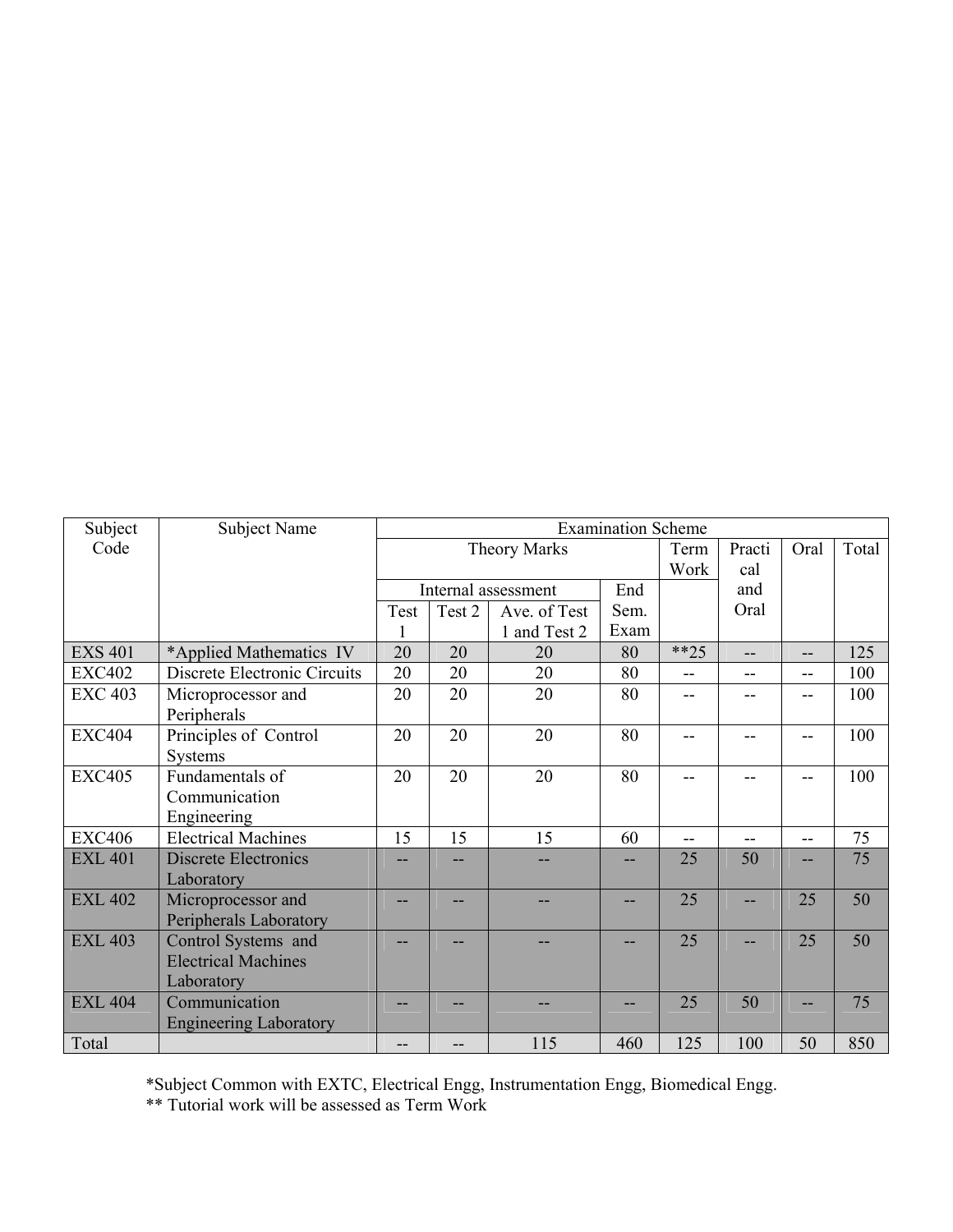#### **SE Electronics Engineering Semester IV Syllabus of Theory Subjects**

| <b>Subject</b><br>Code | <b>Subject Name</b> |        | <b>Teaching Scheme</b> |          | <b>Credits Assigned</b> |           |          |       |  |
|------------------------|---------------------|--------|------------------------|----------|-------------------------|-----------|----------|-------|--|
|                        |                     | Theory | Practical              | Tutorial | Theory                  | Practical | Tutorial | Total |  |
| <b>EXS 401</b>         | Applied             | 04     | $- -$                  |          | 04                      | $- -$     |          | 05    |  |
|                        | Mathematics IV      |        |                        |          |                         |           |          |       |  |

| <b>Subject</b> | <b>Subject Name</b> |      | <b>Examination Scheme</b> |                     |                 |                 |                |       |              |  |
|----------------|---------------------|------|---------------------------|---------------------|-----------------|-----------------|----------------|-------|--------------|--|
| Code           |                     |      |                           | <b>Theory Marks</b> |                 | <b>Tutorial</b> | <b>Practic</b> | Oral  | <b>Total</b> |  |
|                |                     |      |                           | Internal assessment | <b>End Sem.</b> | as Term         | al             |       |              |  |
|                |                     | Test | <b>Test</b>               | Ave. Of             | <b>Exam</b>     | Work            |                |       |              |  |
|                |                     |      | 2                         | <b>Test 1 and</b>   |                 |                 |                |       |              |  |
|                |                     |      |                           | Test 2              |                 |                 |                |       |              |  |
| <b>EXS401</b>  | Applied             | 20   | 20                        | 20                  | 80              | 25              | $- -$          | $- -$ | 125          |  |
|                | Mathematics IV      |      |                           |                     |                 |                 |                |       |              |  |

#### **Course Prerequisite: Applied Mathematics III**

#### **Course Objective:**

This course will present the method of calculus of variations (CoV), basic concepts of vector spaces, matrix theory, concept of ROC and residue theory with applications.

#### **Expected Outcome:**

Students in this course will apply the method of CoV to specific systems, demonstrate ability to manipulate matrices and compute eigenvalues and eigenvectors, Identify and classify zeros, singular points, residues and their applications. After completion of this course students will be: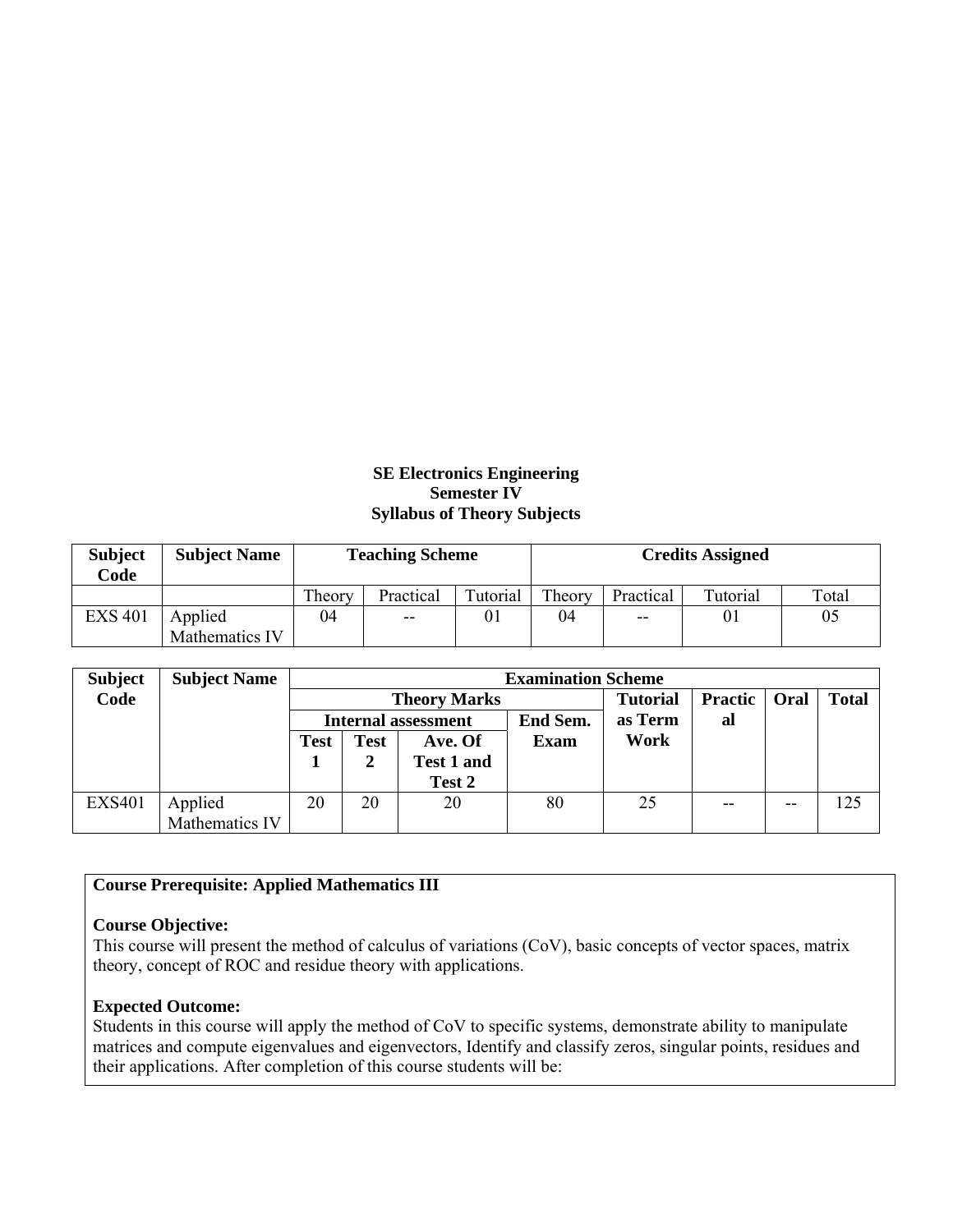| 1.0<br>10<br>1.0<br><b>Calculus of variation</b><br>1.1<br>Euler's Langrange equation, solution of Euler's Langrange equation<br>a.<br>(only results for different cases for function) independent of a variable,<br>independent of another variable, independent of differentiation of a variable and<br>independent of both variables<br>1.2<br>b. Isoperimetric problems, several dependent variables<br>1.3<br>Functions involving higher order derivatives: Rayleigh-Ritz method<br>2.0<br>2.0<br><b>Linear Algebra: Vector spaces</b><br>12<br>Vectors in n-dimensional vector space: properties, dot product, norm and<br>2.1<br>distance properties in n-dimensional vector space.<br>2.2<br>Metric spaces, vector spaces over real field, properties of vector spaces over real<br>field, subspaces.<br>Norms and normed vector spaces<br>2.3<br>2.4<br>Inner products and inner product spaces<br>$\overline{2.5}$<br>The Cauchy-Schwarz inequality, Orthogonal Subspaces, Gram-Schmidt process<br>3.0<br>3.0<br><b>Linear Algebra: Matrix Theory</b><br>15<br>3.1<br>Characteristic equation, Eigen values and Eigen vectors, properties of Eigen<br>values and Eigen vectors<br>3.2<br>Cayley-Hamilton theorem, examples based on verification of Cayley-Hamilton<br>theorem<br>3.3<br>Similarity of matrices, Diagonalisation of matrix<br>3.4<br>Functions of square matrix, derogatory and non-derogatory matrices<br>3.5<br>Quadratic forms over real field, reduction of Quadratic form to a diagonal<br>canonical form, rank, index, signature of quadratic form, Sylvester's law of<br>inertia, value-class of a quadratic form of definite, semi-definite and indefinite<br>3.6<br><b>Singular Value Decomposition</b><br>4.0<br>4.0<br><b>Complex Variables: Integration</b><br>15<br>Complex Integration: Line Integral, Cauchy's Integral theorem for simply<br>4.1<br>connected regions, Cauchy's Integral formula<br>4.2<br>Taylor's and Laurent's series<br>4.3<br>Zeros, singularities, poles of f(z), residues, Cauchy's Residue theorem<br>Applications of Residue theorem to evaluate real Integrals of<br>4.4<br>$2\Pi$<br>$f(\sin\theta, \cos\theta)d\theta$ and $\int f(x)dx$ | <b>Module</b> | Unit<br>No. | <b>Topics</b> | Hrs. |
|----------------------------------------------------------------------------------------------------------------------------------------------------------------------------------------------------------------------------------------------------------------------------------------------------------------------------------------------------------------------------------------------------------------------------------------------------------------------------------------------------------------------------------------------------------------------------------------------------------------------------------------------------------------------------------------------------------------------------------------------------------------------------------------------------------------------------------------------------------------------------------------------------------------------------------------------------------------------------------------------------------------------------------------------------------------------------------------------------------------------------------------------------------------------------------------------------------------------------------------------------------------------------------------------------------------------------------------------------------------------------------------------------------------------------------------------------------------------------------------------------------------------------------------------------------------------------------------------------------------------------------------------------------------------------------------------------------------------------------------------------------------------------------------------------------------------------------------------------------------------------------------------------------------------------------------------------------------------------------------------------------------------------------------------------------------------------------------------------------------------------------------------------------------------------------------------------------------|---------------|-------------|---------------|------|
|                                                                                                                                                                                                                                                                                                                                                                                                                                                                                                                                                                                                                                                                                                                                                                                                                                                                                                                                                                                                                                                                                                                                                                                                                                                                                                                                                                                                                                                                                                                                                                                                                                                                                                                                                                                                                                                                                                                                                                                                                                                                                                                                                                                                                | No.           |             |               |      |
|                                                                                                                                                                                                                                                                                                                                                                                                                                                                                                                                                                                                                                                                                                                                                                                                                                                                                                                                                                                                                                                                                                                                                                                                                                                                                                                                                                                                                                                                                                                                                                                                                                                                                                                                                                                                                                                                                                                                                                                                                                                                                                                                                                                                                |               |             |               |      |
|                                                                                                                                                                                                                                                                                                                                                                                                                                                                                                                                                                                                                                                                                                                                                                                                                                                                                                                                                                                                                                                                                                                                                                                                                                                                                                                                                                                                                                                                                                                                                                                                                                                                                                                                                                                                                                                                                                                                                                                                                                                                                                                                                                                                                |               |             |               |      |
|                                                                                                                                                                                                                                                                                                                                                                                                                                                                                                                                                                                                                                                                                                                                                                                                                                                                                                                                                                                                                                                                                                                                                                                                                                                                                                                                                                                                                                                                                                                                                                                                                                                                                                                                                                                                                                                                                                                                                                                                                                                                                                                                                                                                                |               |             |               |      |
|                                                                                                                                                                                                                                                                                                                                                                                                                                                                                                                                                                                                                                                                                                                                                                                                                                                                                                                                                                                                                                                                                                                                                                                                                                                                                                                                                                                                                                                                                                                                                                                                                                                                                                                                                                                                                                                                                                                                                                                                                                                                                                                                                                                                                |               |             |               |      |
|                                                                                                                                                                                                                                                                                                                                                                                                                                                                                                                                                                                                                                                                                                                                                                                                                                                                                                                                                                                                                                                                                                                                                                                                                                                                                                                                                                                                                                                                                                                                                                                                                                                                                                                                                                                                                                                                                                                                                                                                                                                                                                                                                                                                                |               |             |               |      |
|                                                                                                                                                                                                                                                                                                                                                                                                                                                                                                                                                                                                                                                                                                                                                                                                                                                                                                                                                                                                                                                                                                                                                                                                                                                                                                                                                                                                                                                                                                                                                                                                                                                                                                                                                                                                                                                                                                                                                                                                                                                                                                                                                                                                                |               |             |               |      |
|                                                                                                                                                                                                                                                                                                                                                                                                                                                                                                                                                                                                                                                                                                                                                                                                                                                                                                                                                                                                                                                                                                                                                                                                                                                                                                                                                                                                                                                                                                                                                                                                                                                                                                                                                                                                                                                                                                                                                                                                                                                                                                                                                                                                                |               |             |               |      |
|                                                                                                                                                                                                                                                                                                                                                                                                                                                                                                                                                                                                                                                                                                                                                                                                                                                                                                                                                                                                                                                                                                                                                                                                                                                                                                                                                                                                                                                                                                                                                                                                                                                                                                                                                                                                                                                                                                                                                                                                                                                                                                                                                                                                                |               |             |               |      |
|                                                                                                                                                                                                                                                                                                                                                                                                                                                                                                                                                                                                                                                                                                                                                                                                                                                                                                                                                                                                                                                                                                                                                                                                                                                                                                                                                                                                                                                                                                                                                                                                                                                                                                                                                                                                                                                                                                                                                                                                                                                                                                                                                                                                                |               |             |               |      |
|                                                                                                                                                                                                                                                                                                                                                                                                                                                                                                                                                                                                                                                                                                                                                                                                                                                                                                                                                                                                                                                                                                                                                                                                                                                                                                                                                                                                                                                                                                                                                                                                                                                                                                                                                                                                                                                                                                                                                                                                                                                                                                                                                                                                                |               |             |               |      |
|                                                                                                                                                                                                                                                                                                                                                                                                                                                                                                                                                                                                                                                                                                                                                                                                                                                                                                                                                                                                                                                                                                                                                                                                                                                                                                                                                                                                                                                                                                                                                                                                                                                                                                                                                                                                                                                                                                                                                                                                                                                                                                                                                                                                                |               |             |               |      |
|                                                                                                                                                                                                                                                                                                                                                                                                                                                                                                                                                                                                                                                                                                                                                                                                                                                                                                                                                                                                                                                                                                                                                                                                                                                                                                                                                                                                                                                                                                                                                                                                                                                                                                                                                                                                                                                                                                                                                                                                                                                                                                                                                                                                                |               |             |               |      |
|                                                                                                                                                                                                                                                                                                                                                                                                                                                                                                                                                                                                                                                                                                                                                                                                                                                                                                                                                                                                                                                                                                                                                                                                                                                                                                                                                                                                                                                                                                                                                                                                                                                                                                                                                                                                                                                                                                                                                                                                                                                                                                                                                                                                                |               |             |               |      |
|                                                                                                                                                                                                                                                                                                                                                                                                                                                                                                                                                                                                                                                                                                                                                                                                                                                                                                                                                                                                                                                                                                                                                                                                                                                                                                                                                                                                                                                                                                                                                                                                                                                                                                                                                                                                                                                                                                                                                                                                                                                                                                                                                                                                                |               |             |               |      |
|                                                                                                                                                                                                                                                                                                                                                                                                                                                                                                                                                                                                                                                                                                                                                                                                                                                                                                                                                                                                                                                                                                                                                                                                                                                                                                                                                                                                                                                                                                                                                                                                                                                                                                                                                                                                                                                                                                                                                                                                                                                                                                                                                                                                                |               |             |               |      |
|                                                                                                                                                                                                                                                                                                                                                                                                                                                                                                                                                                                                                                                                                                                                                                                                                                                                                                                                                                                                                                                                                                                                                                                                                                                                                                                                                                                                                                                                                                                                                                                                                                                                                                                                                                                                                                                                                                                                                                                                                                                                                                                                                                                                                |               |             |               |      |
|                                                                                                                                                                                                                                                                                                                                                                                                                                                                                                                                                                                                                                                                                                                                                                                                                                                                                                                                                                                                                                                                                                                                                                                                                                                                                                                                                                                                                                                                                                                                                                                                                                                                                                                                                                                                                                                                                                                                                                                                                                                                                                                                                                                                                |               |             |               |      |
|                                                                                                                                                                                                                                                                                                                                                                                                                                                                                                                                                                                                                                                                                                                                                                                                                                                                                                                                                                                                                                                                                                                                                                                                                                                                                                                                                                                                                                                                                                                                                                                                                                                                                                                                                                                                                                                                                                                                                                                                                                                                                                                                                                                                                |               |             |               |      |
|                                                                                                                                                                                                                                                                                                                                                                                                                                                                                                                                                                                                                                                                                                                                                                                                                                                                                                                                                                                                                                                                                                                                                                                                                                                                                                                                                                                                                                                                                                                                                                                                                                                                                                                                                                                                                                                                                                                                                                                                                                                                                                                                                                                                                |               |             |               |      |
|                                                                                                                                                                                                                                                                                                                                                                                                                                                                                                                                                                                                                                                                                                                                                                                                                                                                                                                                                                                                                                                                                                                                                                                                                                                                                                                                                                                                                                                                                                                                                                                                                                                                                                                                                                                                                                                                                                                                                                                                                                                                                                                                                                                                                |               |             |               |      |
|                                                                                                                                                                                                                                                                                                                                                                                                                                                                                                                                                                                                                                                                                                                                                                                                                                                                                                                                                                                                                                                                                                                                                                                                                                                                                                                                                                                                                                                                                                                                                                                                                                                                                                                                                                                                                                                                                                                                                                                                                                                                                                                                                                                                                |               |             |               |      |
|                                                                                                                                                                                                                                                                                                                                                                                                                                                                                                                                                                                                                                                                                                                                                                                                                                                                                                                                                                                                                                                                                                                                                                                                                                                                                                                                                                                                                                                                                                                                                                                                                                                                                                                                                                                                                                                                                                                                                                                                                                                                                                                                                                                                                |               |             |               |      |
|                                                                                                                                                                                                                                                                                                                                                                                                                                                                                                                                                                                                                                                                                                                                                                                                                                                                                                                                                                                                                                                                                                                                                                                                                                                                                                                                                                                                                                                                                                                                                                                                                                                                                                                                                                                                                                                                                                                                                                                                                                                                                                                                                                                                                |               |             |               |      |
|                                                                                                                                                                                                                                                                                                                                                                                                                                                                                                                                                                                                                                                                                                                                                                                                                                                                                                                                                                                                                                                                                                                                                                                                                                                                                                                                                                                                                                                                                                                                                                                                                                                                                                                                                                                                                                                                                                                                                                                                                                                                                                                                                                                                                |               |             |               |      |
|                                                                                                                                                                                                                                                                                                                                                                                                                                                                                                                                                                                                                                                                                                                                                                                                                                                                                                                                                                                                                                                                                                                                                                                                                                                                                                                                                                                                                                                                                                                                                                                                                                                                                                                                                                                                                                                                                                                                                                                                                                                                                                                                                                                                                |               |             |               |      |
|                                                                                                                                                                                                                                                                                                                                                                                                                                                                                                                                                                                                                                                                                                                                                                                                                                                                                                                                                                                                                                                                                                                                                                                                                                                                                                                                                                                                                                                                                                                                                                                                                                                                                                                                                                                                                                                                                                                                                                                                                                                                                                                                                                                                                |               |             |               |      |
|                                                                                                                                                                                                                                                                                                                                                                                                                                                                                                                                                                                                                                                                                                                                                                                                                                                                                                                                                                                                                                                                                                                                                                                                                                                                                                                                                                                                                                                                                                                                                                                                                                                                                                                                                                                                                                                                                                                                                                                                                                                                                                                                                                                                                |               |             |               |      |
|                                                                                                                                                                                                                                                                                                                                                                                                                                                                                                                                                                                                                                                                                                                                                                                                                                                                                                                                                                                                                                                                                                                                                                                                                                                                                                                                                                                                                                                                                                                                                                                                                                                                                                                                                                                                                                                                                                                                                                                                                                                                                                                                                                                                                |               |             |               |      |
|                                                                                                                                                                                                                                                                                                                                                                                                                                                                                                                                                                                                                                                                                                                                                                                                                                                                                                                                                                                                                                                                                                                                                                                                                                                                                                                                                                                                                                                                                                                                                                                                                                                                                                                                                                                                                                                                                                                                                                                                                                                                                                                                                                                                                |               |             |               |      |
|                                                                                                                                                                                                                                                                                                                                                                                                                                                                                                                                                                                                                                                                                                                                                                                                                                                                                                                                                                                                                                                                                                                                                                                                                                                                                                                                                                                                                                                                                                                                                                                                                                                                                                                                                                                                                                                                                                                                                                                                                                                                                                                                                                                                                |               |             |               |      |
|                                                                                                                                                                                                                                                                                                                                                                                                                                                                                                                                                                                                                                                                                                                                                                                                                                                                                                                                                                                                                                                                                                                                                                                                                                                                                                                                                                                                                                                                                                                                                                                                                                                                                                                                                                                                                                                                                                                                                                                                                                                                                                                                                                                                                |               |             |               |      |
|                                                                                                                                                                                                                                                                                                                                                                                                                                                                                                                                                                                                                                                                                                                                                                                                                                                                                                                                                                                                                                                                                                                                                                                                                                                                                                                                                                                                                                                                                                                                                                                                                                                                                                                                                                                                                                                                                                                                                                                                                                                                                                                                                                                                                |               |             |               |      |
| <b>Total</b><br>52                                                                                                                                                                                                                                                                                                                                                                                                                                                                                                                                                                                                                                                                                                                                                                                                                                                                                                                                                                                                                                                                                                                                                                                                                                                                                                                                                                                                                                                                                                                                                                                                                                                                                                                                                                                                                                                                                                                                                                                                                                                                                                                                                                                             |               |             |               |      |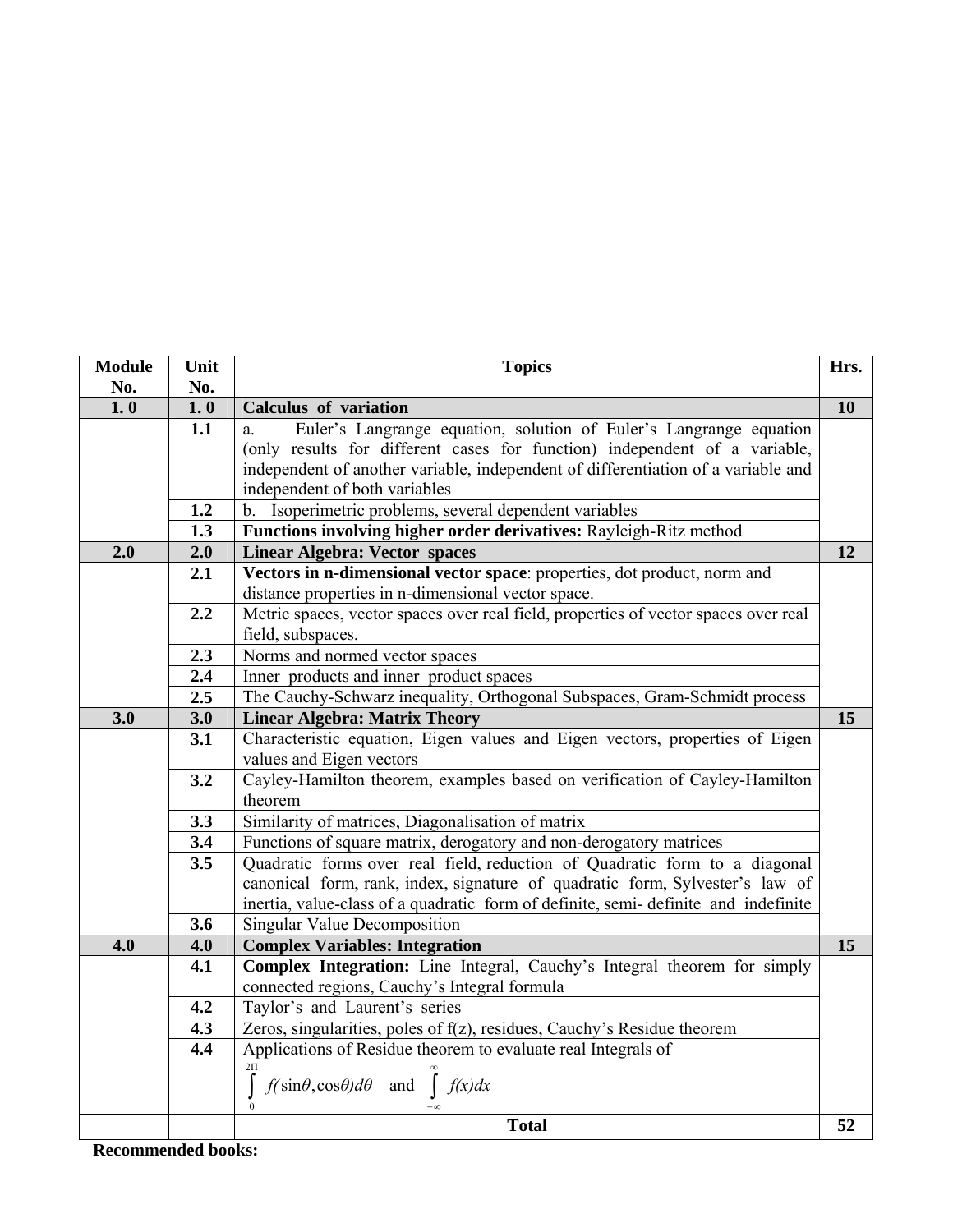- 1. *A Text Book of Applied Mathematics* Vol. I & II by P.N.Wartilar & J.N.Wartikar, Pune, Vidyarthi Griha Prakashan., Pune
- 2. *Mathematical Methods in science and Engineering* , A Datta (2012)
- 3. *Higher Engg. Mathematics* by Dr. B.S. Grewal, Khanna Publication
- 4. Todd K.Moon and Wynn C. Stirling, *Mathematical Methods and algorithms for Signal Processing*, Pearson Education..
- 5. Kreyszig E., *Advanced Engineering Mathematics*, 9<sup>th</sup> edition, John Wiley, 2006.
- 6. *Linear Algebra* Hoffman & Kunze (Indian editions) 2002
- 7. Linear Algebra Anton & Torres(2012)  $9<sup>th</sup>$  Indian Edition.
- 8. *Complex Analysis* Schaum Series.

#### **Internal Assessment (IA):**

Two tests must be conducted which should cover at least 80% of syllabus. The average marks of both the test will be considered as final IA marks

#### **End Semester Examination:**

- 1. Question paper will comprise of 6 questions, each carrying 20 marks.
- 2. The students need to solve total 4 questions.
- 3: Question No.1 will be compulsory and based on entire syllabus.
- 4: Remaining questions (Q.2 to Q.6) will be set on all the modules.
- 5: Weightage of marks will be as per Blueprint.

#### **Term Work**:

At least **08** assignments covering entire syllabus must be given during the **Class Wise Tutorial.** The assignments should be students' centric and an attempt should be made to make assignments more meaningful, interesting and innovative. Term work assessment must be based on the **overall performance** of the student with **every assignment graded from time to time.** The grades should be converted into marks as per the **Credit and Grading System** manual and should be **added and averaged**. The grading and term work assessment should be done based on this scheme.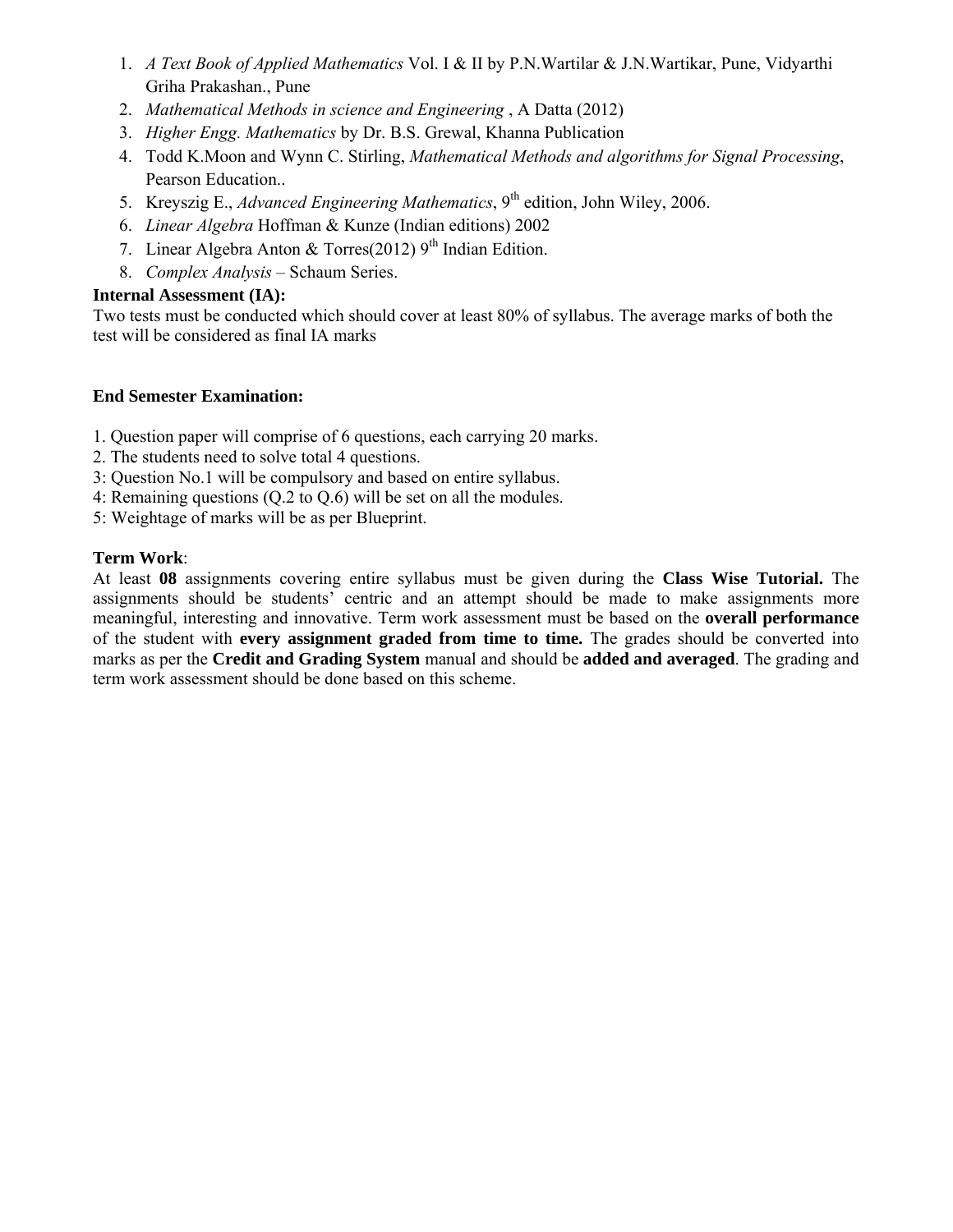| Subject<br>Code | Subject Name                    |        | Teaching Scheme | Credits Assigned |        |           |      |       |
|-----------------|---------------------------------|--------|-----------------|------------------|--------|-----------|------|-------|
|                 |                                 | Theory | Pract.          | Tut.             | Theory | TW/Pract. | Tut. | Total |
| <b>EXC 402</b>  | Discrete Electronic<br>Circuits | 04     | --              |                  | 04     | $- -$     |      | 04    |

|                   | Subject Name           | <b>Examination Scheme</b>            |        |                             |                  |    |    |       |     |  |
|-------------------|------------------------|--------------------------------------|--------|-----------------------------|------------------|----|----|-------|-----|--|
|                   |                        | TW<br>Theory Marks<br>Pract.<br>Oral |        |                             |                  |    |    |       |     |  |
| Sub.<br>Code      |                        | End<br><b>Internal Assessment</b>    |        |                             |                  |    |    |       |     |  |
| <b>EXC</b><br>402 | Discrete<br>Electronic | Test 1                               | Test 2 | Average of<br>Test1 & Test2 | Semester<br>Exam |    |    |       |     |  |
|                   | Circuits               | 20                                   | 20     | 20                          | 80               | -- | -- | $- -$ | 100 |  |

#### **Prerequisite: FEC105 Basic Electrical & Electronics Engineering and EXC 302 Electronic Devices Course Objectives:**

- 1. To understand DC biasing needed for various applications.
- 2. To understand DC and AC models of semiconductor devices and usefulness of the devices for various applications like amplifiers, oscillators etc..
- 3. To apply concepts of DC and AC modeling of semiconductor devices for the design and analysis.
- 4. To understand theoretical concepts and verify through laboratory and simulation experiments.
- 5. To deliver the core concepts and reinforce the analytical skills learned in Electronic Devices
- 6. To motivate students to use MOS devices for designing and analyzing electronic circuits which will help them to understand the fundamentals required for further part of Engineering

#### **Course Outcome:**

- 1. Students will be able to understand and the usefulness of semiconductor devices in circuit making.
- 2. Students will be Able to perform dc and ac analysis of the basic electronic circuits useful to conclude an application based on these.
- 3. They will be able to analyze and design multistage electronic circuits.
- 4. Mainly understanding of discrete and integrated biasing will be understood and very useful for mixed mode designs..
- 5. They will understand the difference between small signal and large signal amplifiers.
- 6. They will be able to use these basic circuits to develop various useful applications.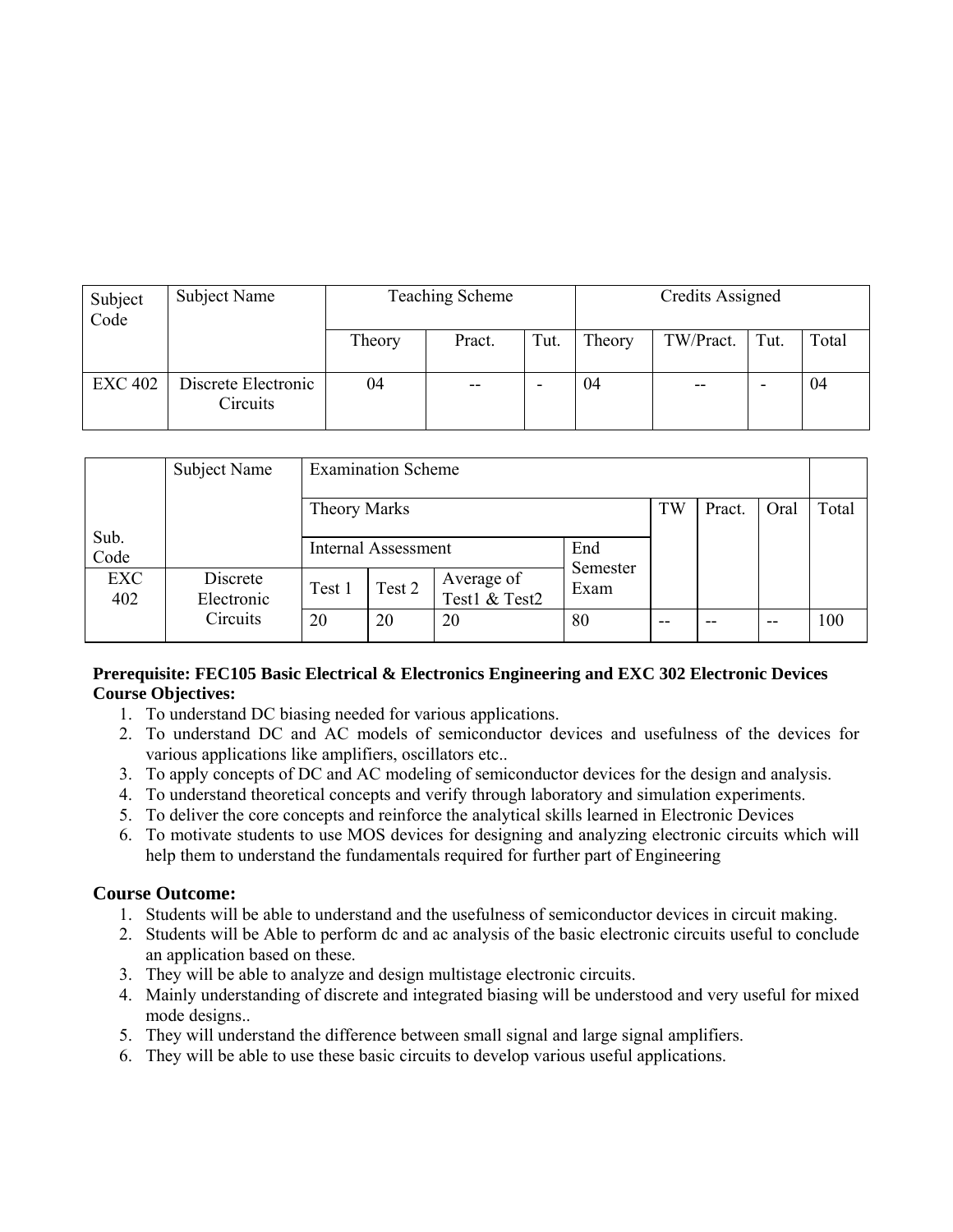| Module No.     | <b>Topics</b>                                                                                                                                                                                                                                                                                                                                          | Hrs.      |
|----------------|--------------------------------------------------------------------------------------------------------------------------------------------------------------------------------------------------------------------------------------------------------------------------------------------------------------------------------------------------------|-----------|
| 1.0            | <b>Bipolar device based circuit analysis</b>                                                                                                                                                                                                                                                                                                           | 08        |
| 1.1            | Review of Diode Based circuits: Analytical analysis of Single level clippers, Double<br>level Clippers and clampers (both only explanation, no analytical analysis)                                                                                                                                                                                    |           |
| 1.2            | DC Circuit Analysis of BJT: DC load line and region of Operation, Common Bipolar<br>Transistor Configurations, Single base resistor biasing, voltage divider biasing and bias<br>stability, Analysis and Design of biasing circuits                                                                                                                    |           |
| 1.3            | <b>AC Analysis of BJT Amplifiers: Bipolar Junction Transistor (BJT): Graphical</b><br>Analysis and AC Equivalents Circuits, Small Signal hybrid-pi model (no other models),<br>early effect, Common-Emitter Amplifiers, Common-Collector Amplifiers, Common-Base<br>Amplifiers.                                                                        |           |
| $\overline{2}$ | <b>Field Effect devices based circuit analysis</b>                                                                                                                                                                                                                                                                                                     | <b>10</b> |
| 2.1            | <b>DC Circuit Analysis:</b><br>Junction Field Effect Transistor (JFET): Self bias, Voltage divider bias, Design and<br>Analysis of Biasing Circuits<br>Metal-Oxide Field Effect Transistor (MOSFET): Common-Source circuits, DC load<br>line and region of operation, Common-MOSFETs configurations, Analysis and Design of<br><b>Biasing Circuits</b> |           |
| 2.2            | <b>AC Analysis:</b><br>JFET Amplifiers: Small-Signal Equivalent Circuit, Small-Signal Analysis<br>MOSFET Amplifiers: Graphical Analysis, load line and Small-Signal parameters, AC<br>Equivalent Circuit, Small-Signal Model. Common-Source, Source Follower, Common-<br>Gate                                                                          |           |
| 3.0            | <b>Multistage analysis and Frequency Analysis of Amplifiers</b>                                                                                                                                                                                                                                                                                        | 10        |
| 3.1            | Multistage (CS-CS), (CS-CE) cascode (CS-CG) Amplifiers & Darlington pair.                                                                                                                                                                                                                                                                              |           |
| 3.2            | Effect of capacitors (coupling, bypass, load) on frequency response of<br>JFET and<br>MOSFET Amplifiers, High frequency hybrid-pi equivalent circuits of MOSFET, Miller<br>Effect and Miller capacitance, unity gain bandwidth, Low and high frequency response of<br>single stage (CS,CG, CD) and multistage (CS-CS).                                 |           |
| 4.0            | <b>Feedback Amplifiers and Oscillators</b>                                                                                                                                                                                                                                                                                                             | 08        |
| 4.1            | Types of Negative Feedback, block diagram representation, Effect of negative feedback on<br>Input impedance, Output impedance, Gain and Bandwidth with derivation, feedback<br>topologies (analysis of different feedback circuits is not expected).                                                                                                   |           |
| 4.2            | Positive feedback and principle of oscillations, RC oscillators: Phase shift (no derivations),<br>Wien bridge, LC Oscillators: Hartley, Colpitts and clapp, Tunned Oscillator (no derivations),<br>Twin T Oscillator (no derivations), Crystal Oscillator (BJT circuits analysis).                                                                     |           |
| 5.0            | <b>Differential Amplifiers</b>                                                                                                                                                                                                                                                                                                                         | <b>10</b> |
| 5.1            | <b>BJT Differential Amplifier:</b> Terminology and qualitative description, DC transfer<br>characteristics, Small signal Analysis, differential and common mode gain, CMRR,                                                                                                                                                                            |           |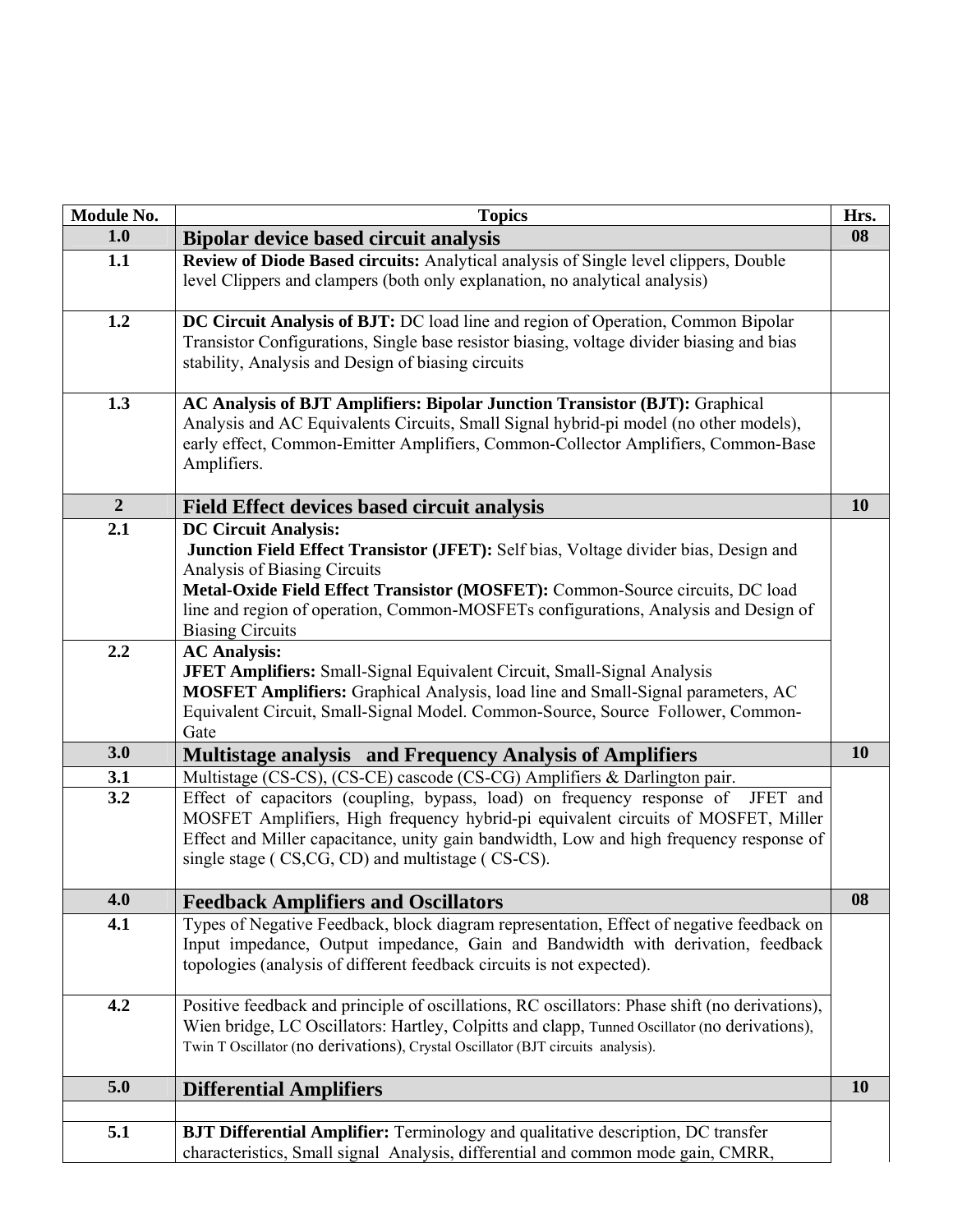|     | differential and common mode input impedance.                                                                                                                                                                                                               |    |
|-----|-------------------------------------------------------------------------------------------------------------------------------------------------------------------------------------------------------------------------------------------------------------|----|
| 5.2 | <b>MOSFET Differential Amplifiers:</b> DC Transfer characteristics, Small signal Analysis,<br>differential and common mode gain, CMRR, differential and common mode input<br>impedance.                                                                     |    |
| 5.3 | <b>Constant Current Sources:</b> Two transistor (BJT, MOSFET) current source, current<br>relationship, output resistance. Improved three transistor (BJT, MOSFET) current source,<br>Cascode (BJT, MOSFET) current source, Wilson and Widlar current source |    |
| 6.0 | <b>Power Amplifiers</b>                                                                                                                                                                                                                                     | 06 |
| 6.1 | Power BJTs, Power MOSFETs, Heat Sinks, Class A, Class B, Class C and Class AB<br>operation, Power efficiency, Class AB output stage with diode biasing, VBE multiplier<br>biasing, input buffer transistors, Darlington configuration.                      |    |
|     | <b>Total</b>                                                                                                                                                                                                                                                | 52 |

#### **Recommended Books:**

- 1. Donald A. Neamen, "*Electronic Circuit Analysis and Design*", TATA McGraw Hill, 2nd Edition
- 2. Adel S. Sedra, Kenneth C. Smith and Arun N Chandorkar," *Microelectronic Circuits Theory and Applications*", International Version, OXFORD International Students Edition, Fifth Edition.
- 3. David A. Bell, "*Electronic Devices and Circuits*", Oxford, Fifth Edition.
- 4. S. Salivahanan*,* N. Suresh Kumar,*"Electronic Devices and Circuits",* Tata McGraw Hill, 3<sup>rd</sup> Edition
- *5.* Jacob Millman*,* Christos C Halkias, and Satyabratata TIT, *"Millman's Electronic Devices and Circuits",* McGrawHill, 3rd Edition
- 6. Muhammad H. Rashid, *"Microelectronics Circuits Analysis and Design",* Cengage Learning,  $2<sup>nd</sup>$  Edition
- 7. Jacob Millman and Arvin Grabel, "Mircroelectronics", Tata McGraw-Hill Second Edition  **Internal Assessment (IA):**

Two tests must be conducted which should cover at least 80% of syllabus. The average marks of both the test will be considered as final IA marks

- 1. Question paper will comprise of 6 questions, each carrying 20 marks.
- 2. The students need to solve total 4 questions.
- 3: Question No.1 will be compulsory and based on entire syllabus.
- 4: Remaining question (Q.2 to Q.6) will be set from all the modules.
- 5: Weightage of marks will be as per Blueprint.

| <b>Subject</b><br>Code | <b>Subject Name</b> |               | <b>Teaching Scheme</b> |          |               |    | <b>Credits Assigned</b> |              |
|------------------------|---------------------|---------------|------------------------|----------|---------------|----|-------------------------|--------------|
|                        |                     | <b>Theory</b> | <b>Practical</b>       | Tutorial | <b>Theory</b> | TW | <b>Tutorial</b>         | <b>Total</b> |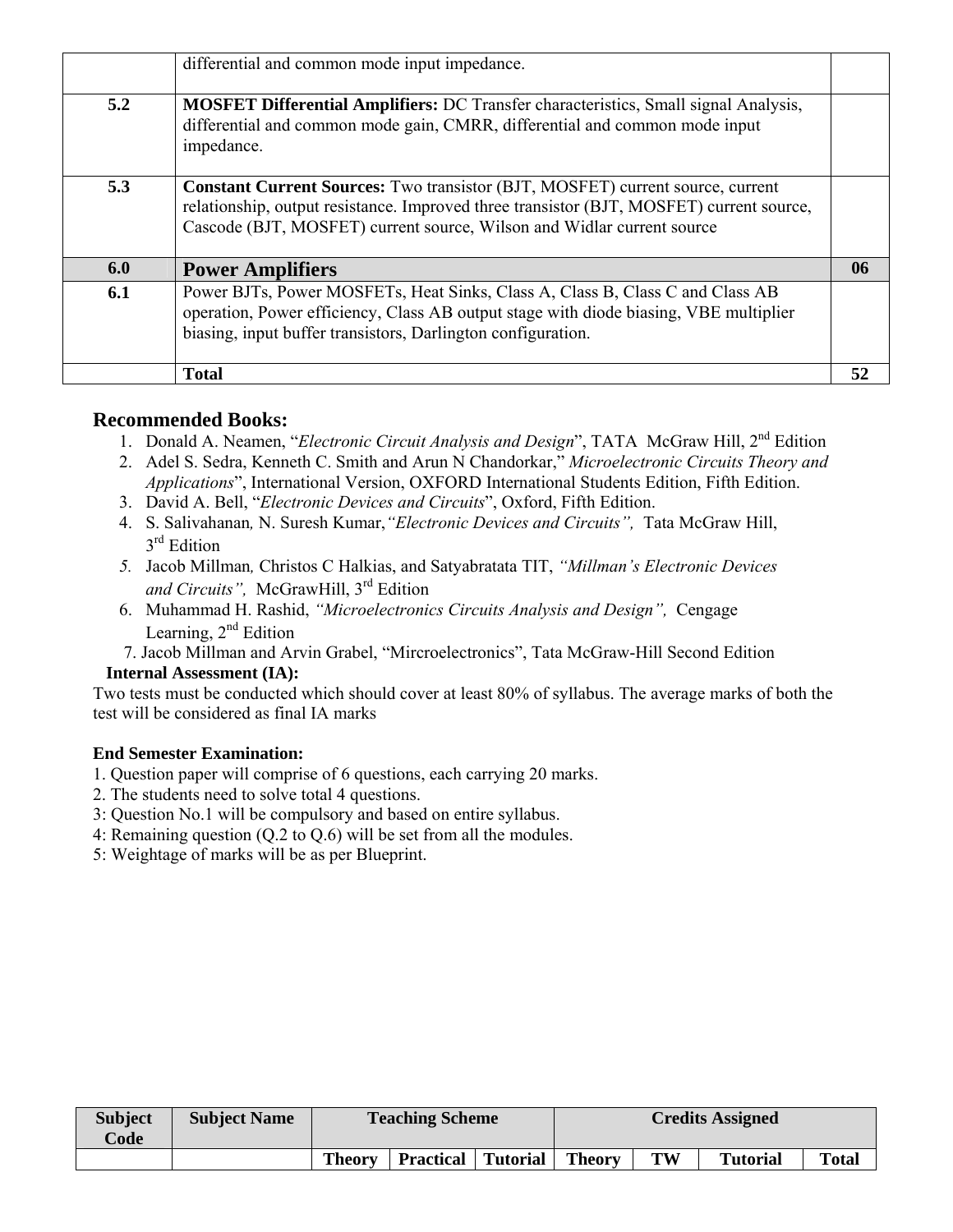| 403<br>гv,<br>$\lambda$<br>◡▴ | . .<br>Microprocessor | 04 | $- -$ | $- -$ | 04 | $- -$ | $- -$ | 04 |
|-------------------------------|-----------------------|----|-------|-------|----|-------|-------|----|
|                               | and                   |    |       |       |    |       |       |    |
|                               | herals<br>u           |    |       |       |    |       |       |    |

| <b>Subject</b> | <b>Subject Name</b> |                              | <b>Examination Scheme</b> |                            |             |             |                  |             |              |  |
|----------------|---------------------|------------------------------|---------------------------|----------------------------|-------------|-------------|------------------|-------------|--------------|--|
| Code           |                     |                              |                           | <b>Theory Marks</b>        |             | <b>Term</b> | <b>Practical</b> | <b>Oral</b> | <b>Total</b> |  |
|                |                     |                              |                           | <b>Internal assessment</b> | End         | Work        | and              |             |              |  |
|                |                     | Ave. Of Test<br>Test<br>Test |                           |                            | Sem.        |             | Oral             |             |              |  |
|                |                     |                              |                           | 1 and Test 2               | <b>Exam</b> |             |                  |             |              |  |
| <b>EXC 403</b> | Microprocessor and  | 20                           | 20                        | 20                         | 80          | $- -$       | $- -$            |             | 100          |  |
|                | Peripherals         |                              |                           |                            |             |             |                  |             |              |  |

#### **Course Objective:**

To create a strong foundation by studying the basics of Microprocessors and interfacing to various peripherals which will lead to a well designed Microprocessor based System. The course is a pre-requisite for all further courses in Microcontrollers and Embedded systems.

Course Outcome:

- 1. Students will be able to understand and design Microprocessor based systems.
- 2. Students will be able to understand assembly language programming
- 3. Students will be able to learn and understand concept of interfacing of peripheral devices and their applications

| Module No.    | <b>Topics</b>                                                                                                       | Hrs. |
|---------------|---------------------------------------------------------------------------------------------------------------------|------|
|               | Introduction to Intel 8085 Microprocessor: Basic functions of the                                                   |      |
|               | microprocessor, System bus, Architecture, Pin Configuration and<br>Programmer's model of Intel 8085 Microprocessor. | 06   |
|               | Intel 8086 Architecture: Major features of 8086 processor, 8086/88                                                  |      |
| $\mathcal{D}$ | CPU Architecture and the pipelined operation, Programmer's Model                                                    | 06   |
|               | and Memory Segmentation                                                                                             |      |
|               | Instruction Set of 8086 and Programming: Instruction Set of                                                         |      |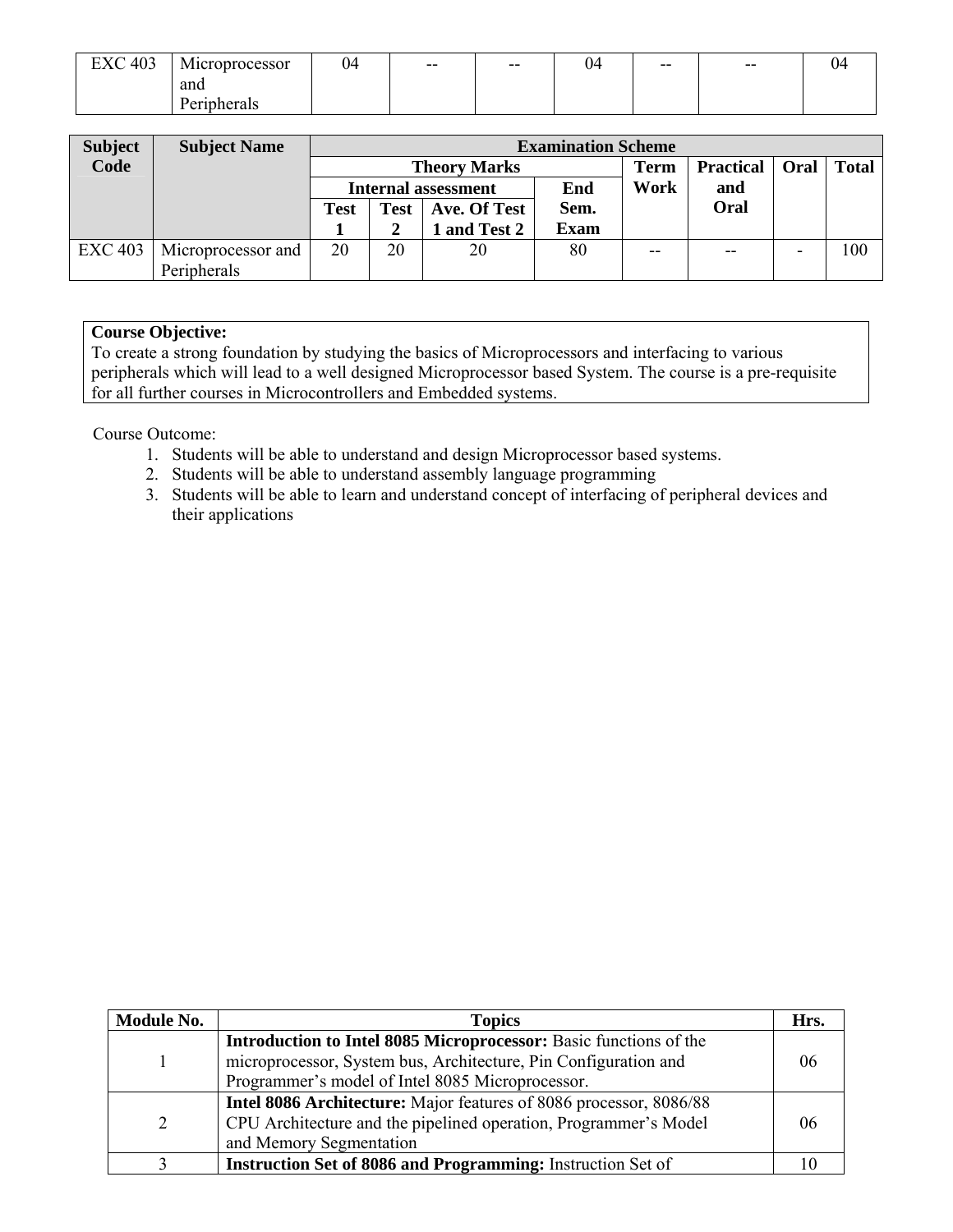|   | 8086 microprocessor in details, Addressing modes of 8086/88,                    |    |  |
|---|---------------------------------------------------------------------------------|----|--|
|   | Programming the 8086 in assembly language, Mixed mode                           |    |  |
|   | Programming with C-language and assembly language. Assembler                    |    |  |
|   | Directives Procedures and Macros.                                               |    |  |
| 4 | <b>8086 Interrupts:</b> Interrupt types in 8086, Dedicated interrupts, Software | 04 |  |
|   | interrupts,                                                                     |    |  |
|   | <b>Designing the 8086 CPU module:</b> 8086 pin description in details,          |    |  |
| 5 | Generating the 8086 System Clock and Reset Signals, 8086                        | 10 |  |
|   | Minimum and Maximum Mode CPU Modules, Memory interfacing with                   |    |  |
|   | timing consideration, Minimum and Maximum Mode Timing Diagrams                  |    |  |
|   | <b>Peripheral Controllers for 8086 family and System Design:</b>                |    |  |
|   | Functional Block Diagram and description, Control Word Formats,                 |    |  |
|   | Operating Modes and Applications of the Peripheral Controller                   | 08 |  |
| 6 | namely 8255-PPI, , 8259- PIC and 8237-DMAC.                                     |    |  |
|   | Interfacing of the above Peripheral Controllers. Keyword and                    |    |  |
|   | Display Interface using 8255.                                                   |    |  |
|   | <b>Multiprocessor Systems:</b>                                                  |    |  |
|   | Study of Multiprocessor Configurations namely Closely Coupled                   |    |  |
| 7 | System (CCS) and Loosely Coupled System (LCS), CCS with the                     |    |  |
|   | case study of the Maths Coprocessor, Various System Bus Arbitration             |    |  |
|   | Schemes in LCS, and Role of the Bus Arbiter (Intel 8289) in the LCS.            |    |  |
|   | Total                                                                           | 52 |  |

#### **Recommended Books:**

1) Microprocessor architecture and applications with 8085: By Ramesh Gaonkar (Penram International Publication).

2) 8086/8088 family: Design Programming and Interfacing: By John Uffenbeck (Pearson Education).

3) 8086 Microprocessor Programming and Interfacing the PC: By Kenneth Ayala

4) Microcomputer Systems: 8086/8088 family Architecture, Programming and Design: ByLiu & Gibson (PHI Publication).

5) Microprocessor and Interfacing: By Douglas Hall (TMH Publication).

#### **Internal Assessment (IA):**

Two tests must be conducted which should cover at least 80% of syllabus. The average marks of both the test will be considered as final IA marks

- 1. Question paper will comprise of 6 questions, each carrying 20 marks.
- 2. The students need to solve total 4 questions.
- 3: Question No.1 will be compulsory and based on entire syllabus.
- 4: Remaining question (Q.2 to Q.6) will be set from all the modules.
- 5: Weightage of marks will be as per Blueprint.

| <b>Subject</b><br>Code | <b>Subject</b><br><b>Name</b> |               | <b>Teaching Scheme</b> |                 |               | <b>Credits Assigned</b> |                 |              |  |  |
|------------------------|-------------------------------|---------------|------------------------|-----------------|---------------|-------------------------|-----------------|--------------|--|--|
|                        |                               | <b>Theory</b> | <b>Practical</b>       | <b>Tutorial</b> | <b>Theory</b> | TW/<br><b>Practical</b> | <b>Tutorial</b> | <b>Total</b> |  |  |
| <b>EXC</b>             | Principles of                 | 04            | $- -$                  | $- -$           | 04            | $- -$                   | --              | 04           |  |  |
| 404                    | Control<br><b>Systems</b>     |               |                        |                 |               |                         |                 |              |  |  |

| <b>Subject</b> | <b>Subject Name</b> |                     | <b>Examination Scheme</b> |                  |      |              |  |  |  |
|----------------|---------------------|---------------------|---------------------------|------------------|------|--------------|--|--|--|
| Code           |                     | <b>Theory Marks</b> | <b>Term</b>               | <b>Practical</b> | Oral | <b>Total</b> |  |  |  |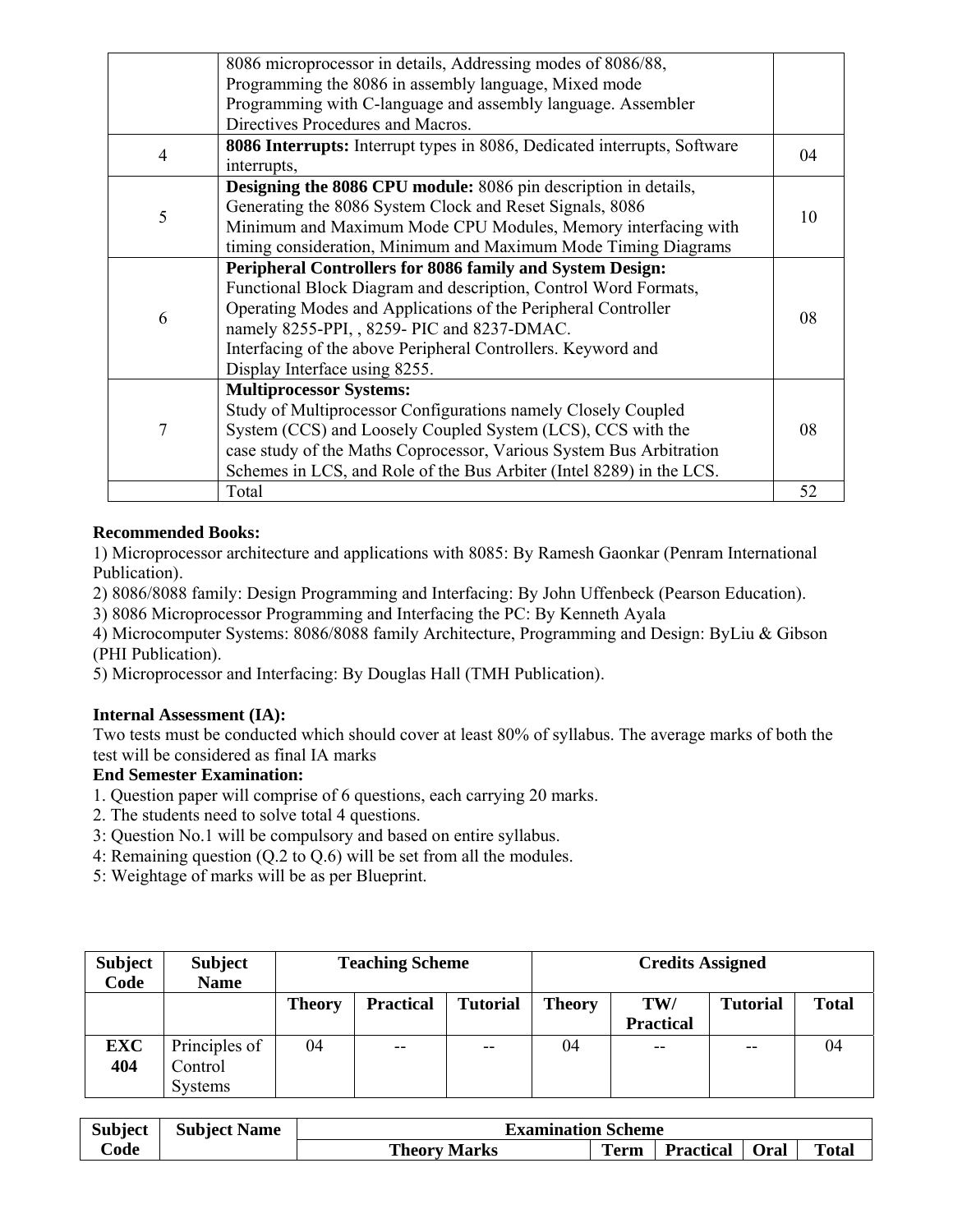|            |                 |             |             | <b>Internal assessment</b> | End         | Work |                          |     |     |
|------------|-----------------|-------------|-------------|----------------------------|-------------|------|--------------------------|-----|-----|
|            |                 | <b>Test</b> | <b>Test</b> | Ave. Of                    | Sem.        |      |                          |     |     |
|            |                 |             |             | Test 1 and                 | <b>Exam</b> |      |                          |     |     |
|            |                 |             |             | Test 2                     |             |      |                          |     |     |
| <b>EXC</b> | Principles of   | 20          | 20          | 20                         | 80          | $-$  | $\overline{\phantom{0}}$ | $-$ | 100 |
| 404        | Control Systems |             |             |                            |             |      |                          |     |     |

#### **Prerequisite Topics***:*

Differential equations; Laplace transforms and Matrices.

### **Course Objectives:**

Objectives of this course are:

- 1. To study the fundamental concepts of Control systems and mathematical modeling of the system.
- 2. To study the concept of time response and frequency response of the system.
- 3. To study the basics of stability analysis of the system and design of simple controllers

#### **Course Outcome:**

- 1. Students will be able to derive the mathematical model of different type of the systems.
- 2. Students will understand the basic concepts of control system.
- 3. Students will understand the analysis of systems in time and frequency domain.
- 4. Students will be able to apply the control theory to design the conventional PID controller widely used in the industries.

| <b>Module</b><br>No. | <b>Topics</b>                                                                       | Hrs. |  |  |
|----------------------|-------------------------------------------------------------------------------------|------|--|--|
|                      | Introduction to control system analysis                                             |      |  |  |
|                      | 1.1 Introduction: Open loop and closed loop systems; feedback and                   |      |  |  |
|                      | feedforward control structure; examples of control systems.                         |      |  |  |
| 1.                   | <b>1.2 Modeling:</b> Types of models; Impulse response model; State variable model; | 06   |  |  |
|                      | Transfer function model.                                                            |      |  |  |
|                      | 1.3 Dynamic Response: Standard test signals; Transient and steady state             |      |  |  |
|                      | behavior of first and second order systems; Steady state errors in feedback         |      |  |  |
|                      | control systems and their types.                                                    |      |  |  |
|                      | <b>Mathematical modeling of systems</b>                                             |      |  |  |
|                      | 2.1 Transfer function models of various systems: Models of mechanical               |      |  |  |
| $\overline{2}$       | systems; Models of electrical systems; Models of thermal systems.                   | 08   |  |  |
|                      | 2.2 Manipulations: Block diagram reduction; Signal flow graph and the               |      |  |  |
|                      | Mason's gain rule.                                                                  |      |  |  |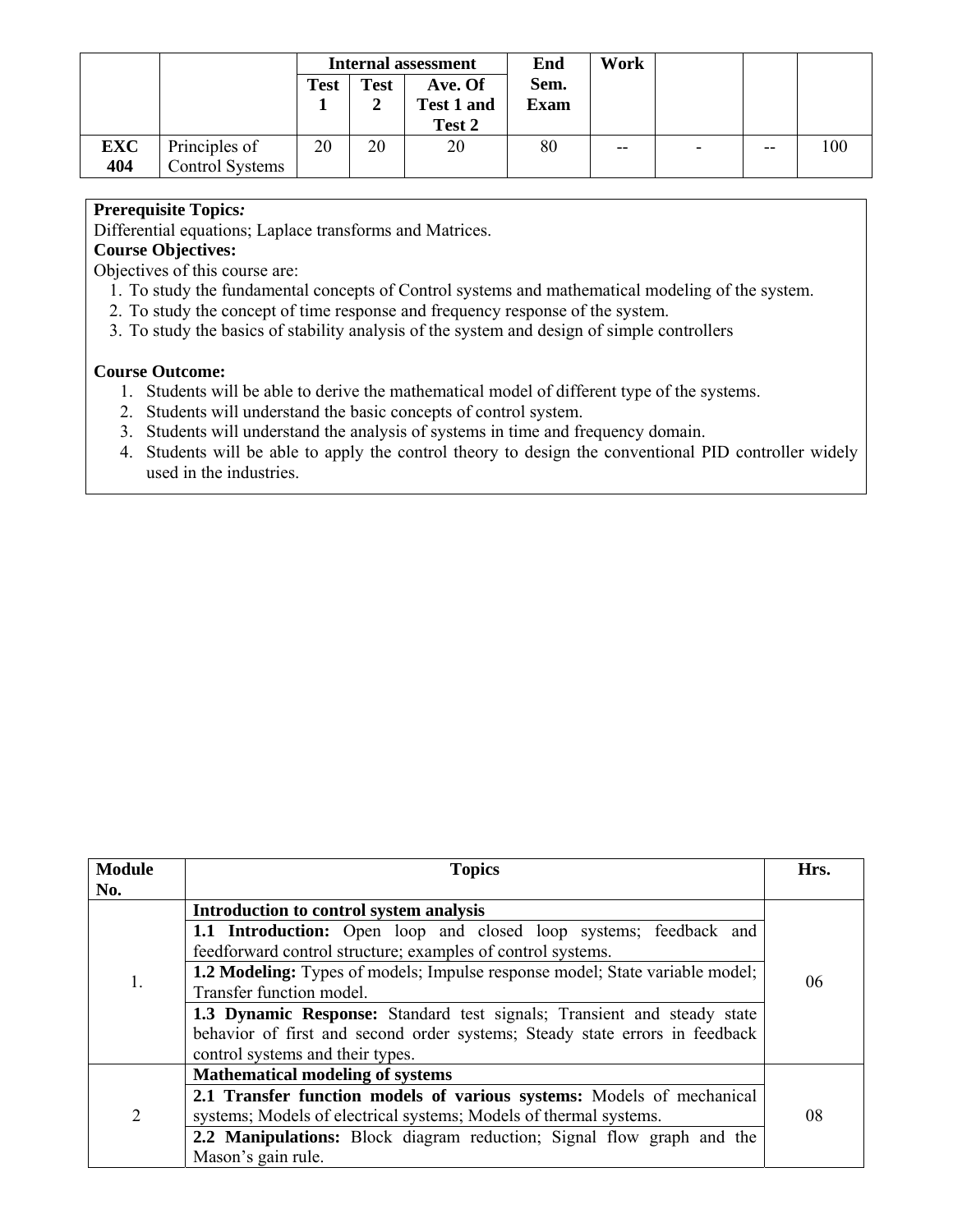|   | <b>State Variable Models</b>                                                     |    |  |  |  |  |  |
|---|----------------------------------------------------------------------------------|----|--|--|--|--|--|
|   | 3.1 State variable models of various systems: State variable models of           |    |  |  |  |  |  |
|   | mechanical systems; State variable models of electrical systems; State variable  |    |  |  |  |  |  |
|   | models of thermal systems.                                                       |    |  |  |  |  |  |
| 3 | 3.2 State transition equation: Concept of state transition matrix; Properties of | 12 |  |  |  |  |  |
|   | state transition matrix; Solution of homogeneous systems; solution of non-       |    |  |  |  |  |  |
|   | homogeneous systems.                                                             |    |  |  |  |  |  |
|   | Controllability and observability: Concept<br>3.3<br>of controllability;         |    |  |  |  |  |  |
|   | Controllability analysis of LTI systems; Concept of observability; Observability |    |  |  |  |  |  |
|   | analysis of LTI systems using Kalman approach.                                   |    |  |  |  |  |  |
|   | <b>Stability analysis in time domain</b>                                         |    |  |  |  |  |  |
|   | 4.1 Concepts of Stability: Concept of absolute, relative and robust stability;   |    |  |  |  |  |  |
| 4 | Routh stability criterion.                                                       | 06 |  |  |  |  |  |
|   | 4.2 Root locus analysis: Root-locus concepts; General rules for constructing     |    |  |  |  |  |  |
|   | root-locus; Root-locus analysis of control systems.                              |    |  |  |  |  |  |
|   | <b>Stability analysis in frequency domain</b>                                    |    |  |  |  |  |  |
|   | 5.1 Introduction: Frequency domain specifications, Response peak and peak        |    |  |  |  |  |  |
|   | resonating frequency; Relationship between time and frequency domain             |    |  |  |  |  |  |
| 5 | specification of system; Stability margins.                                      | 10 |  |  |  |  |  |
|   | 5.2 Bode plot: Magnitude and phase plot; Method of plotting Bode plot;           |    |  |  |  |  |  |
|   | Stability margins on the Bode plots; Stability analysis using Bode plot.         |    |  |  |  |  |  |
|   | 5.3 Nyquist Criterion: Polar plots, Nyquist stability criterions; Nyquist plot;  |    |  |  |  |  |  |
|   | Gain and phase margins.                                                          |    |  |  |  |  |  |
|   | <b>Compensators and controllers</b>                                              |    |  |  |  |  |  |
|   | 6.1 Compensators: Types of compensation; Need of compensation; Lag               |    |  |  |  |  |  |
|   | compensator; Lead compensator.                                                   | 10 |  |  |  |  |  |
| 6 | 6.2 Controllers: Concept of ON/OFF controllers; Concept of P, PI, PD and         |    |  |  |  |  |  |
|   | PID Controllers.                                                                 |    |  |  |  |  |  |
|   | 6.3 Advances in Control Systems: Introduction to Robust Control, Adaptive        |    |  |  |  |  |  |
|   | control and Model predictive control.                                            |    |  |  |  |  |  |
|   | <b>Total</b>                                                                     | 52 |  |  |  |  |  |

#### **Recommended Books**

- 1. I. J. Nagrath, M. Gopal, Control Systems Engineering, New Age International, Fifth Edition, 2012.
- 2 Dhanesh N. Manik, Control Systems, Cengage Learning, First Edition, 2012.
- 3. M. Gopal, Control Systems: Principle and design, Tata McGraw Hill, First Edition, 1998
- 4. Richard C. Dorf and Robert H. Bishop, Modern Control System, Pearson, Eleventh Edition, 2013.
- 5. Norman S. Nice, Control Systems Engineering, John Wiley and Sons, Fifth Edition, 2010
- 6. Rajeev Gupta, Control Systems Engineering, Wiley India, First Edition, 2011.

#### **Internal Assessment (IA):**

Two tests must be conducted which should cover at least 80% of syllabus. The average marks of both the test will be considered as final IA marks

- 1. Question paper will comprise of 6 questions, each carrying 20 marks.
- 2. The students need to solve total 4 questions.
- 3: Question No.1 will be compulsory and based on entire syllabus.
- 4: Remaining question (Q.2 to Q.6) will be set from all the modules.
- 5: Weightage of marks will be as per Blueprint.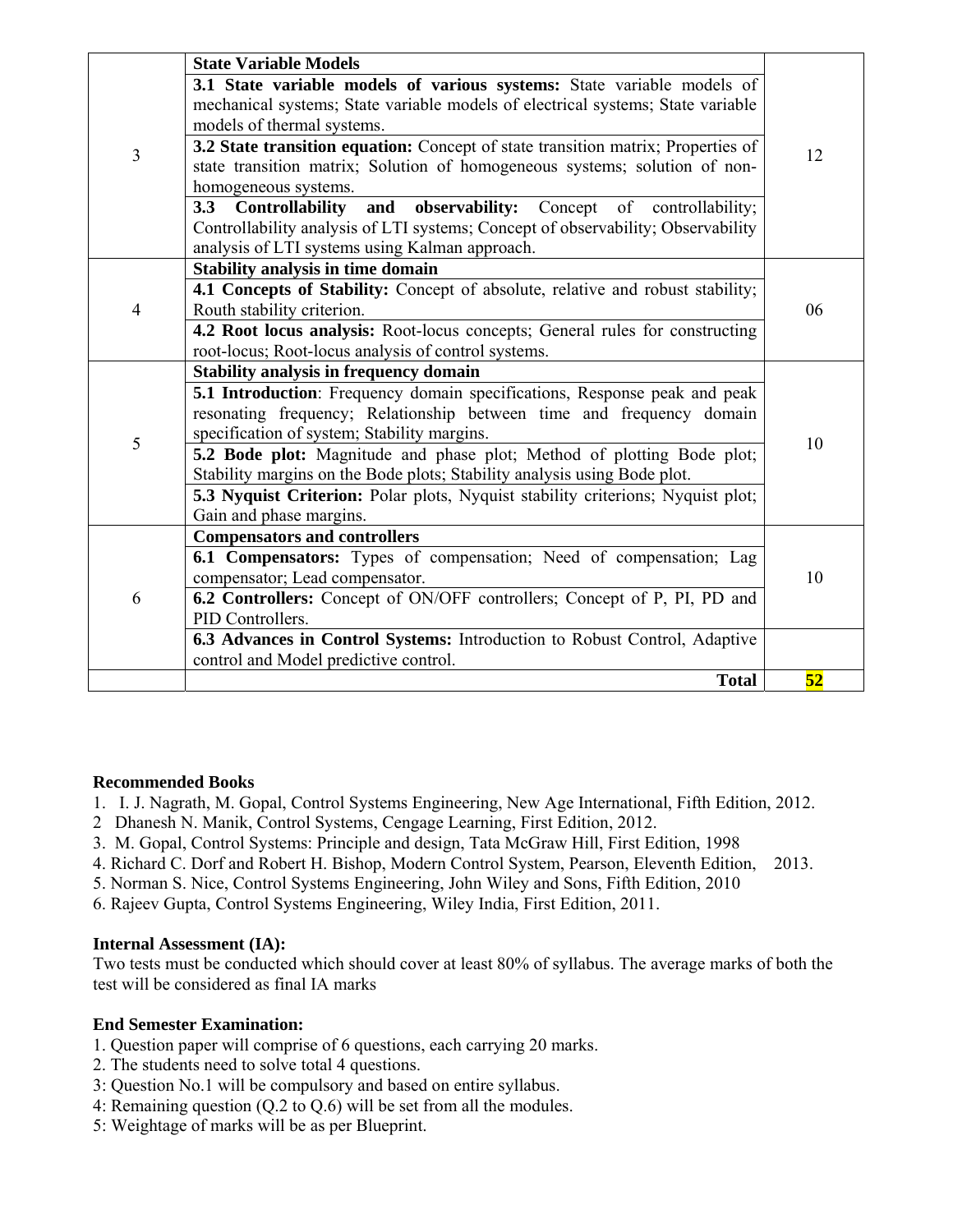| <b>Subject</b><br>Code | <b>Subject Name</b>              |               | <b>Teaching Scheme</b><br><b>Credits Assigned</b> |                 |               |                  |                 |              |
|------------------------|----------------------------------|---------------|---------------------------------------------------|-----------------|---------------|------------------|-----------------|--------------|
|                        |                                  | <b>Theory</b> | <b>Practical</b>                                  | <b>Tutorial</b> | <b>Theory</b> | <b>Practical</b> | <b>Tutorial</b> | <b>Total</b> |
| <b>EXC</b><br>405      | Fundamentals of<br>Communication | 04            | $- -$                                             | --              | 04            | $- -$            | --              | 04           |
|                        | Engineering                      |               |                                                   |                 |               |                  |                 |              |

| <b>Subject</b> | <b>Subject Name</b> |                            | <b>Examination Scheme</b> |                     |             |             |                  |             |              |  |  |
|----------------|---------------------|----------------------------|---------------------------|---------------------|-------------|-------------|------------------|-------------|--------------|--|--|
| Code           |                     |                            |                           | <b>Theory Marks</b> |             | <b>Term</b> | <b>Practical</b> | <b>Oral</b> | <b>Total</b> |  |  |
|                |                     | <b>Internal assessment</b> |                           |                     | End Sem.    | Work        | <b>And Oral</b>  |             |              |  |  |
|                |                     | <b>Tes</b>                 | <b>Test</b>               | Ave. Of             | <b>Exam</b> |             |                  |             |              |  |  |
|                |                     | t 1                        |                           | <b>Test 1 and</b>   |             |             |                  |             |              |  |  |
|                |                     |                            |                           | Test 2              |             |             |                  |             |              |  |  |
| EXC            | Fundamentals of     | 20                         | 20                        | 20                  | 80          | $- -$       | --               | $- -$       | 100          |  |  |
| 405            | Communication       |                            |                           |                     |             |             |                  |             |              |  |  |
|                | Engineering         |                            |                           |                     |             |             |                  |             |              |  |  |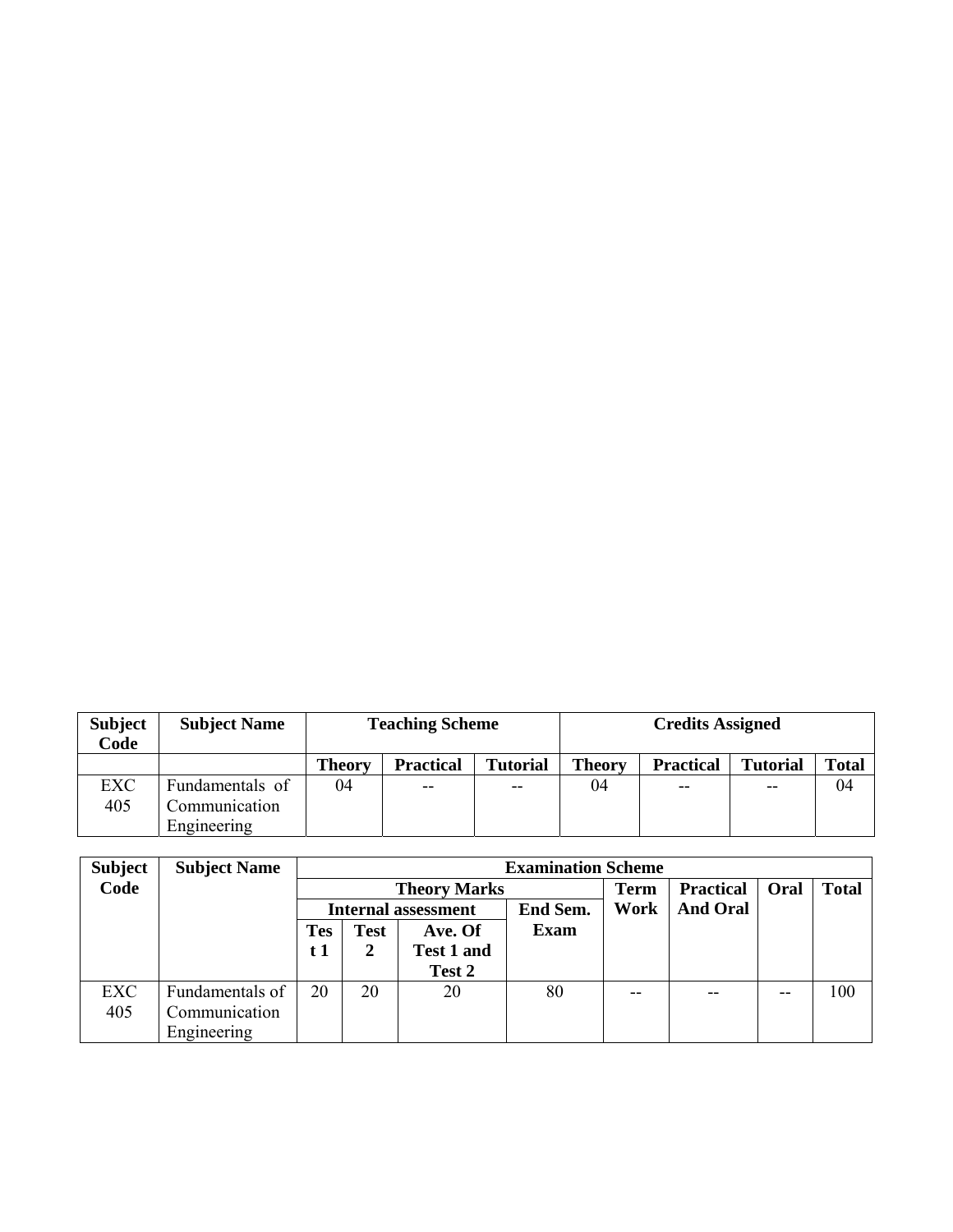**Prerequisite Topics***:* Basic Electronic Devices and Circuits and measurements

#### **Course Objective:**

- **1. To understand basics of wireless communication systems.**
- **2. To understand modulation and demodulation techniques.**
- **3. To understand working of transmitters and receivers**
- **4. To understand the basic concept of Digital communication**

**Course Outcome:** 

- **1. Students will be able to understand the components of wireless communication systems**
- **2. Students will be able to understand various modulation techniques and their applications**
- **3. Students will be able to understand difference between analog and digital communication**

| <b>Module</b> | Unit | <b>Topics</b>                                                                     | Hrs. |
|---------------|------|-----------------------------------------------------------------------------------|------|
| No.           | No.  |                                                                                   |      |
| 1.0           |      | <b>Elements of Communication System:</b>                                          | 08   |
|               | 1.1  | Electromagnetic Waves Propagation: Maxwell's equations for static and time        |      |
|               |      | varying fields, wave equation for free space and dielectric mediums, propagation  |      |
|               |      | terms and definition, electromagnetic frequency spectrum,                         |      |
|               | 1.2  | Basic communication system: Block diagram representation                          |      |
|               | 1.3  | Concept of Modulation and Demodulation: Signal representation, noise in           |      |
|               |      | communication signals and channels, signal-to-noise ratio, noise factor and noise |      |
|               |      | figure, equivalent noise temperature                                              |      |
| 2.0           |      | <b>Amplitude Modulation</b>                                                       | 10   |
|               | 2.1  | Principles of DSB Full Carrier AM                                                 |      |
|               | 2.2  | Different types of AM : DSB-SC , SSB-SC , VSB, ISB                                |      |
|               | 2.3  | Practical diode detector                                                          |      |
| 3.0           |      | <b>Angle modulation</b>                                                           | 10   |
|               | 3.1  | Principles of Frequency Modulation and Phase Modulation                           |      |
|               | 3.2  | FM Modulators: Narrow band FM and wide band FM, FM transmitter, noise             |      |
|               |      | triangle, Pre-emphasis and De-emphasis circuits                                   |      |
|               | 3.3  | FM Detection: frequency discriminator and phase discriminator                     |      |
| 4.0           |      | <b>Radio Receivers</b>                                                            | 06   |
|               | 4.1  | Receiver Characteristics, TRF Receivers, and Super heterodyne, Receivers,         |      |
|               |      | Choice of IF, AGC, AFC in AM and FM receivers                                     |      |
| 5.0           |      | <b>Analog Pulse Modulation</b>                                                    | 08   |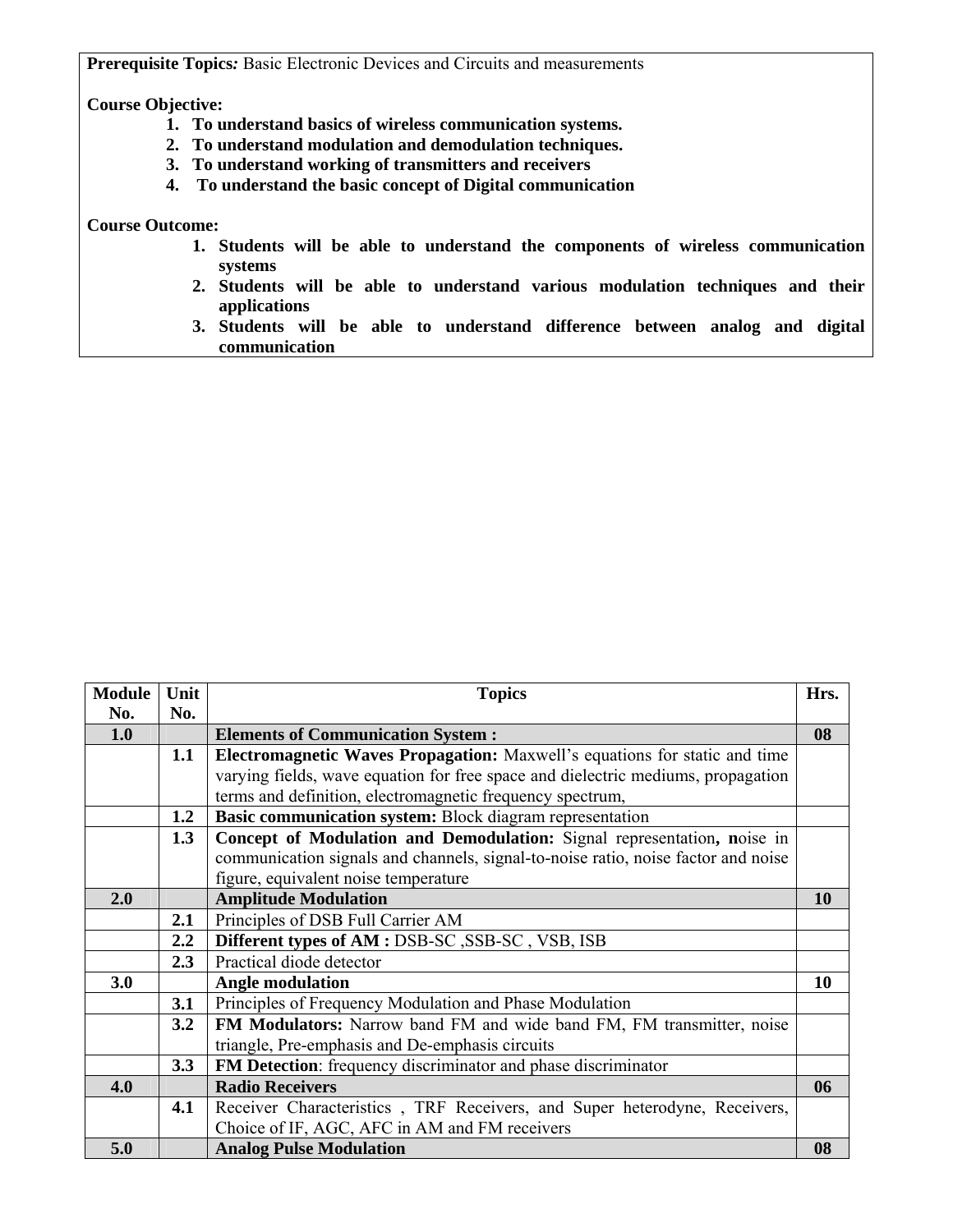|     | 5.1 | <b>Sampling:</b> Theorem, aliasing error and sampling techniques              |    |
|-----|-----|-------------------------------------------------------------------------------|----|
|     | 5.2 | Demodulation and spectrum of PAM, PWM, PPM                                    |    |
| 6.0 |     | Digital Pulse Modulation (only concepts and no numerical problems)            | 10 |
|     | 6.1 | Comparison of digital signal transmission and analog signal transmission      |    |
|     | 6.2 | Pulse- code modulation (PCM): sampling , quantizing , encoding technique, PCM |    |
|     |     | bandwidth                                                                     |    |
|     | 6.3 | Concept of Delta modulation (DM) and Adaptive Delta Modulation (ADM)          |    |
|     | 6.4 | Multiplexing: TDM, FDM- Principles & applications                             |    |
|     |     | <b>Total</b>                                                                  | 52 |

#### **Recommended Books:**

- 1. Wayne Tomasi "*Electronics communication systems*" Pearson education, Third edition, 2001.
- 2. Kennedy and Davis "*Electronics communication system* ",Tata McGraw Hill
- 3. R.P. Sing and S.D. Sapre, "*Communication systems Analog and Digital*", Tata McGraw Hill
- 4. Taub and Schilling "*Principles of communication systems*", Tata McGraw Hill
- 5. Roy Blake, "*Electronics communication system*", Thomson learning, second edition.
- 6. B.P. Lathi "*Modern Digital and analog Communication system*" Third edition, OXFORD
- 7. Robert J. Schoenbeck "*Electronics communications modulation and transmission*".
- 8. Lean W couch "*Digital and Analog communication system*", Pearson education, Sixth edition.
- 9. Roddy Coolen, "*Electronic Communications*" PHI

#### **Term Work**:

At least 10 experiments based on the entire syllabus should be set to have well predefined inference and conclusion. The experiments should be students' centric and attempt should be made to make experiments more meaningful, interesting and innovative. Term work assessment must be based on the **overall performance** of the student with **every experiment graded from time to time.** The grades should be converted into marks as per the **Credit and Grading System** manual and should be **added and averaged**. The grading and term work assessment should be done based on this scheme.

#### **Internal Assessment (IA):**

Two tests must be conducted which should cover at least 80% of syllabus. The average marks of both the test will be considered as final IA marks

- 1. Question paper will comprise of 6 questions, each carrying 20 marks.
- 2. The students need to solve total 4 questions.
- 3: Question No.1 will be compulsory and based on entire syllabus.
- 4: Remaining question (Q.2 to Q.6) will be selected from all the modules.
- 5: Weightage of marks will be as per Blueprint.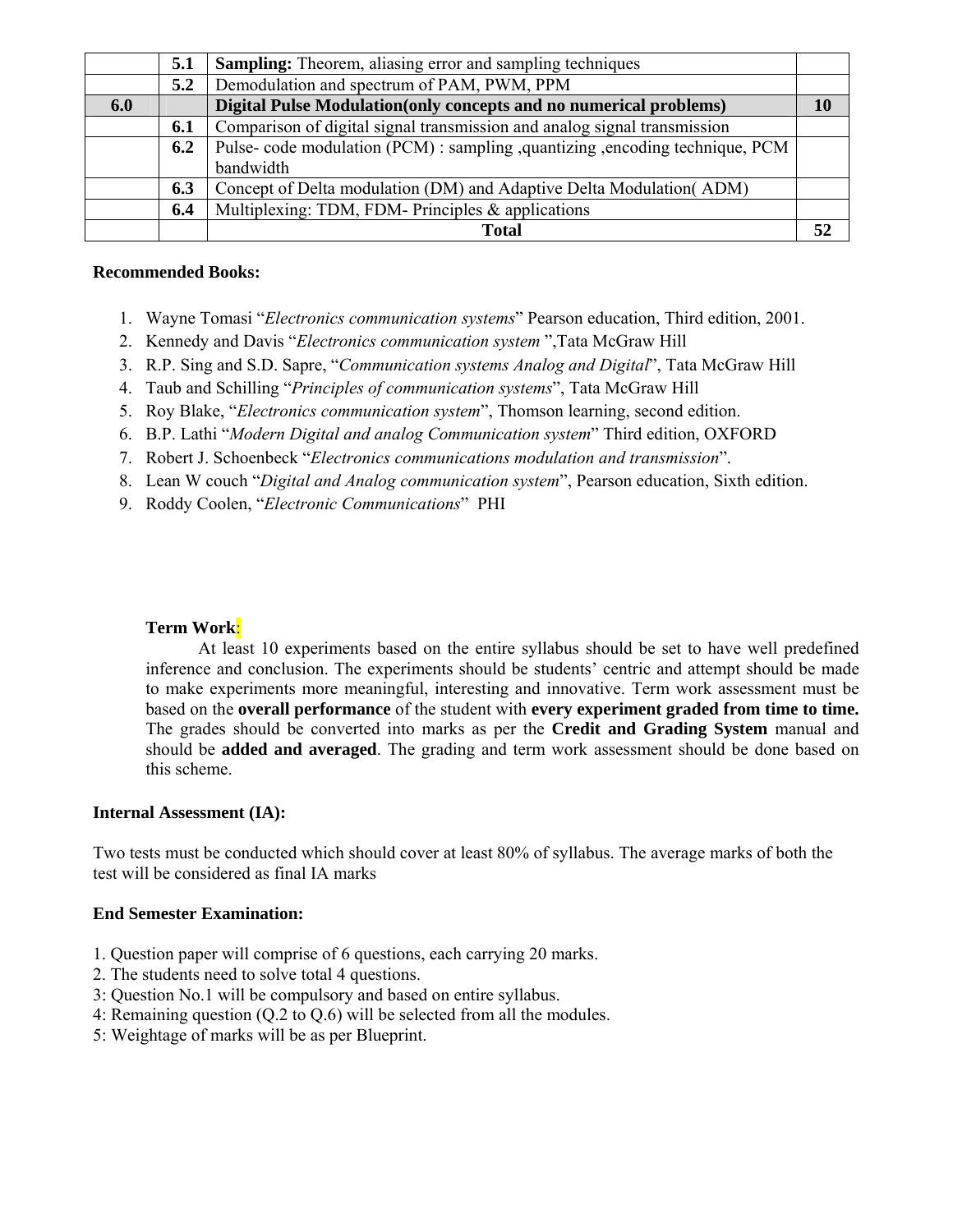| <b>Subject</b><br>Code | <b>Subject Name</b> | <b>Teaching Scheme (Hrs)</b><br><b>Credits Assigned</b> |                  |                 |               |                  |                 |              |
|------------------------|---------------------|---------------------------------------------------------|------------------|-----------------|---------------|------------------|-----------------|--------------|
|                        |                     | <b>Theory</b>                                           | <b>Practical</b> | <b>Tutorial</b> | <b>Theory</b> | <b>Practical</b> | <b>Tutorial</b> | <b>Total</b> |
| <b>EXC 406</b>         | Electrical          |                                                         | $- -$            | $- -$           |               | $- -$            | $-$             | U            |
|                        | Machines            |                                                         |                  |                 |               |                  |                 |              |

| <b>Subject</b> | <b>Subject Name</b> |                                        | <b>Examination Scheme</b> |                     |             |                  |      |              |    |  |  |
|----------------|---------------------|----------------------------------------|---------------------------|---------------------|-------------|------------------|------|--------------|----|--|--|
| Code           |                     |                                        |                           | <b>Theory Marks</b> | <b>Term</b> | <b>Practical</b> | Oral | <b>Total</b> |    |  |  |
|                |                     | End Sem.<br><b>Internal assessment</b> |                           |                     |             | Work             |      |              |    |  |  |
|                |                     | Test<br>Ave. Of<br>Test 1              |                           | <b>Exam</b>         |             |                  |      |              |    |  |  |
|                |                     |                                        | 2                         | <b>Test 1 and</b>   |             |                  |      |              |    |  |  |
|                |                     |                                        |                           | Test 2              |             |                  |      |              |    |  |  |
| <b>EXC 406</b> | Electrical          | 15                                     | 15                        | 15                  | 60          | $- -$            |      |              | 75 |  |  |
|                | Machines            |                                        |                           |                     |             |                  |      |              |    |  |  |

**Course Objective: To understand performance, working of Electrical Machines and their characteristics etc.** 

**Expected Outcome:** 

- **5. Students will be able to understand electrical motors and their working principles**
- **6. Students will be able to understand brushless drives**
- **7. Students will be able to understand special types of motors such as stepper motor and applications**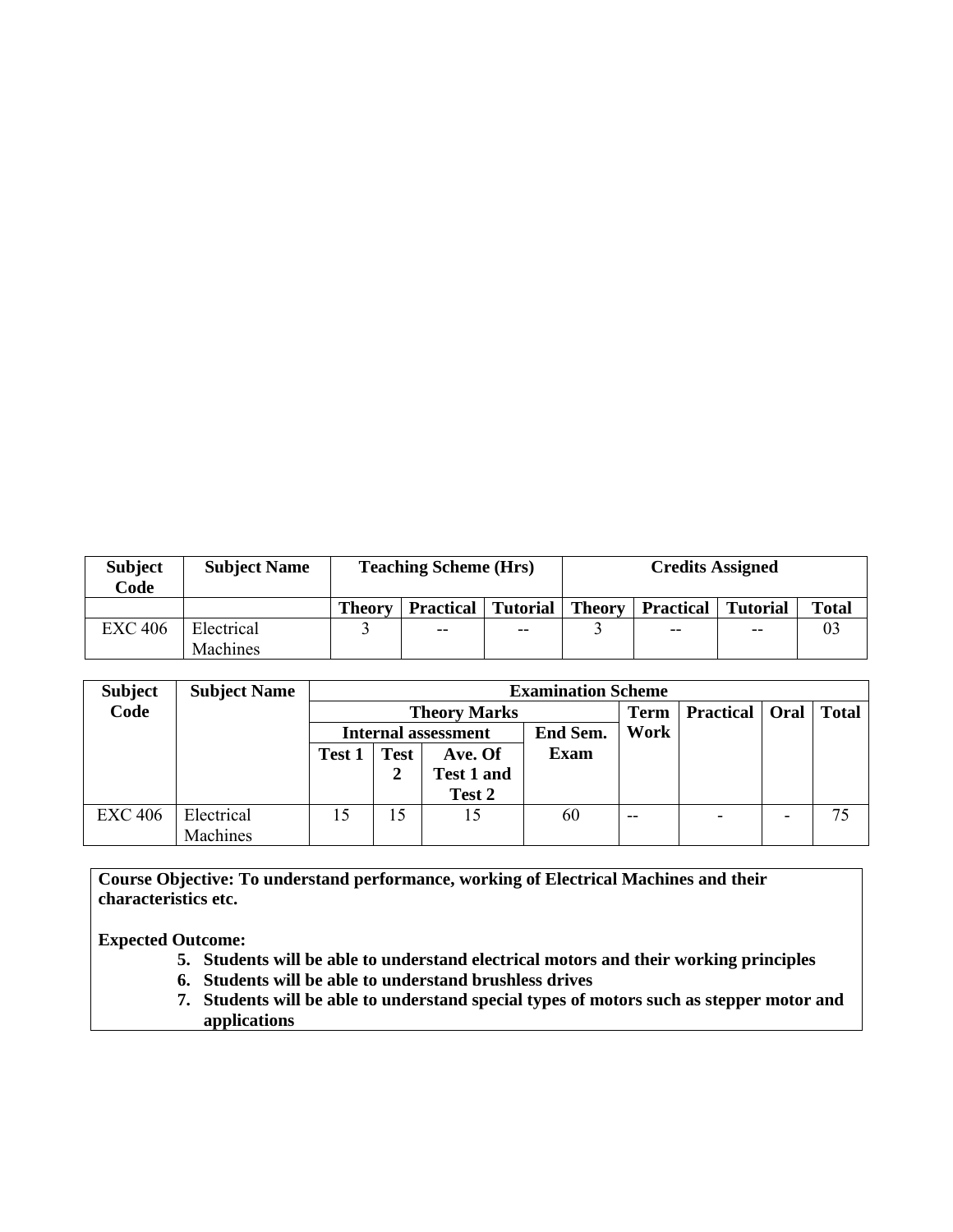| <b>Module</b> | Unit | <b>Contents</b>                                                                                        | Hrs. |
|---------------|------|--------------------------------------------------------------------------------------------------------|------|
| No.           | No.  |                                                                                                        |      |
| 1.0           |      | <b>DC</b> Machines                                                                                     | 08   |
|               | 1.1  | Construction: principle of working, MMF and flux density waveforms,                                    |      |
|               |      | significance of commutator and brushes in DC machine,                                                  |      |
|               | 1.2  | <b>EMF equation:</b> and Torque equation, characteristics of DC Motors,                                |      |
|               | 1.3  | <b>Starters</b> for shunt and series motors                                                            |      |
|               | 1.4  | Speed Control (Armature voltage control and field control using block diagrams)                        |      |
| 2.0           |      | <b>Three phase Induction Motor</b>                                                                     | 08   |
|               | 2.1  | <b>Construction</b> : Working principle of squirrel cage induction motor,                              |      |
|               | 2.2  | Equivalent circuit: Equivalent circuit development, torque speed characteristics,                      |      |
|               |      | power stages, no load and blocked rotor test                                                           |      |
|               | 2.3  | Speed control: Classify different methods, stator voltage control using Triac,                         |      |
|               |      | V/f control using converter inverter scheme (only block diagram)                                       |      |
|               | 2.4  | Starting methods: Classification and working of different methods, high torque                         |      |
|               |      | motors                                                                                                 |      |
| 3.0           |      | <b>Single phase Induction Motor</b>                                                                    | 04   |
|               | 3.1  | Working Principle: Double field revolving theory                                                       |      |
|               | 3.2  | Staring methods: Split phase, capacitor start, capacitor start and run, shaded pole,                   |      |
|               | 3.3  | Equivalent circuit: Determination of equivalent circuit parameters by no load and<br>block rotor test. |      |
| 4.0           |      | <b>Permanent Magnet Synchronous Motors</b>                                                             | 04   |
|               | 4.1  | Working principle, EMF and torque equations                                                            |      |
| 5.0           |      | <b>Brushless DC Motors</b>                                                                             | 04   |
|               | 5.1  | Unipolar brushless DC motor, Bipolar brushless DC motor, speed control,                                |      |
|               |      | important features and applications                                                                    |      |
| 6.0           |      | <b>Stepper Motors:</b>                                                                                 | 06   |
|               | 6.1  | Constructional features, working principle                                                             |      |
|               | 6.2  | Variable reluctance motor: Single and multi-stack configurations, characteristics,                     |      |
|               |      | drive circuits                                                                                         |      |
| 7.0           |      | <b>Switched Reluctance Motors:</b>                                                                     | 04   |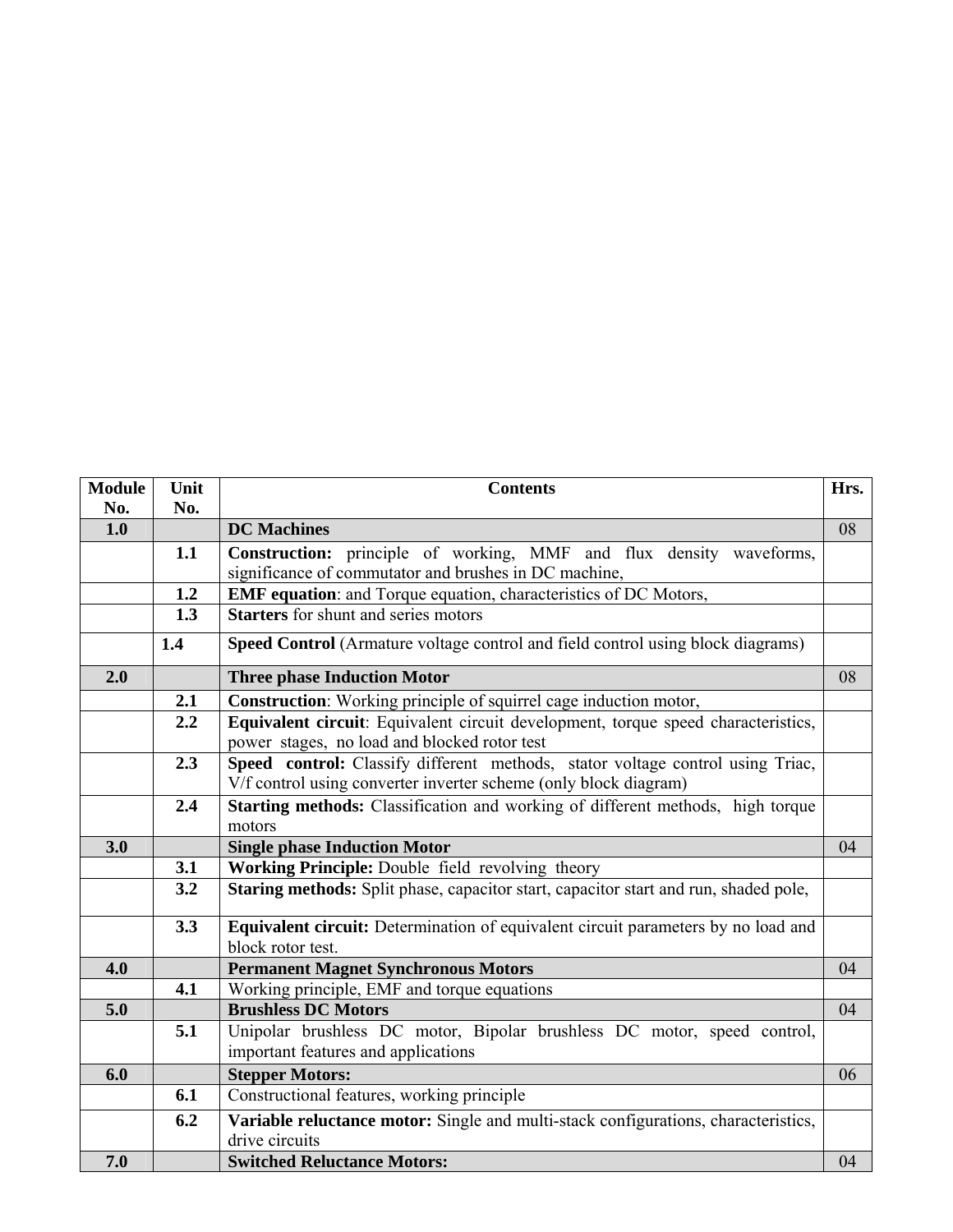|  | Constructional features, working principle, operation and control requirements |  |
|--|--------------------------------------------------------------------------------|--|
|  | Total                                                                          |  |

#### **Recommended Books:**

- 1. Bimbhra P.S., *Electric Machinery* , Khanna Publisher,
- 2. G.K. Dubey, *Fundamentals of electrical drives*, Narosa Publications
- 3. Nagrath I.J., Kothari D.P., *Electric Machines*, TMH Publishcations
- 4. A.E. Fitzgerald, Kingsly, Stephen., *Electric Machinery,* McGraw Hill
- 5. M.G. Say and E. O. Taylor, *Direct current machines*, Pitman publication
- 6. Ashfaq Husain, *Electric Machines*, Dhanpat Rai and co. publications
- 7. M.V. Deshpande, *Electric Machines*, PHI
- 8. Smarajit Ghosh, *Electric Machines*, PEARSON

#### **Internal Assessment (IA):**

Two tests must be conducted which should cover at least 80% of syllabus. The average marks of both the test will be considered as final IA marks

- 1. Question paper will comprise of 6 questions, each carrying 20 marks.
- 2. The students need to solve total 4 questions.
- 3: Question No.1 will be compulsory and based on entire syllabus.
- 4: Remaining question (Q.2 to Q.6) will be selected from all the modules.
- 5: Weightage of marks will be as per Blueprint.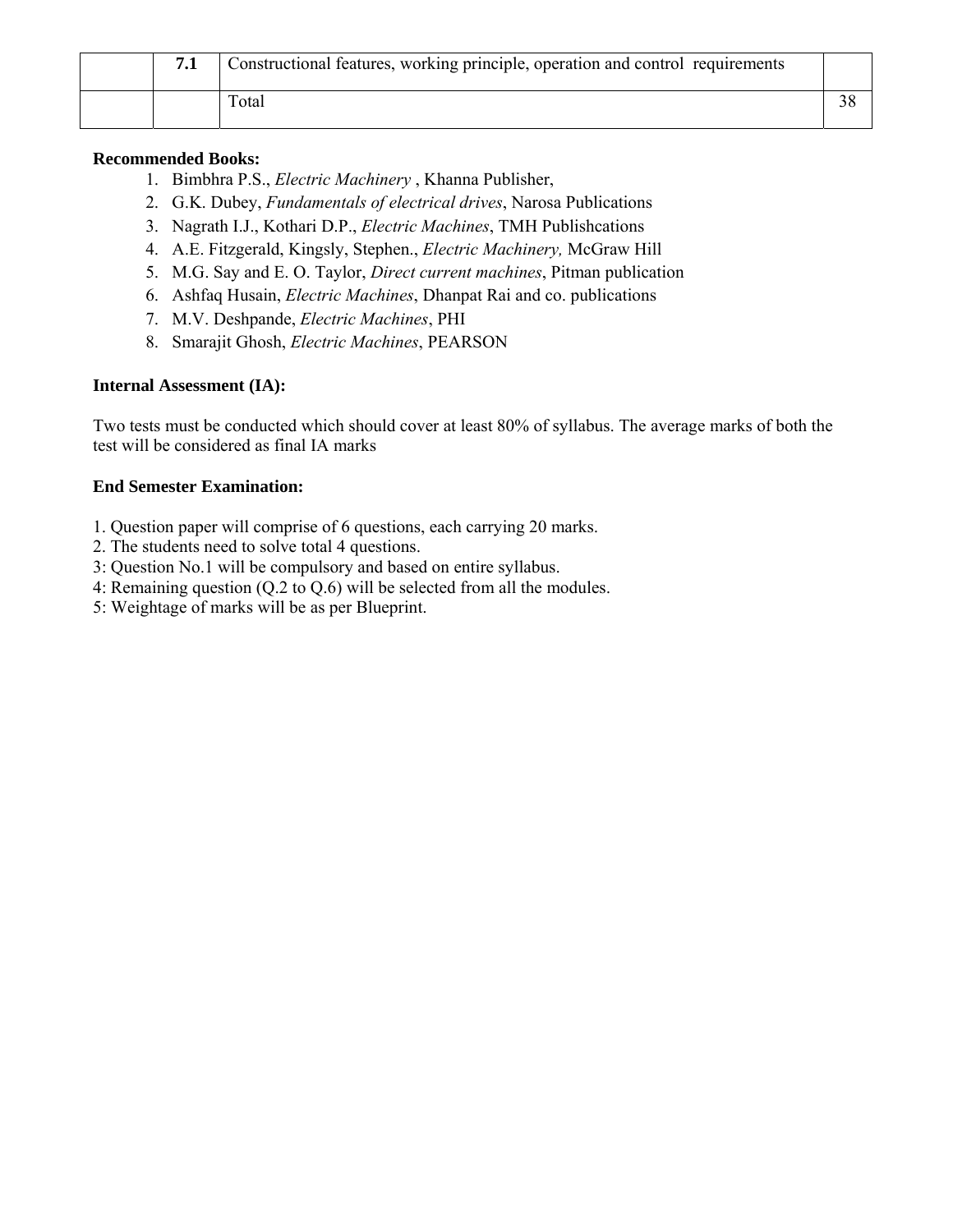#### **SE Electronics Engineering Semester IV Syllabus of Laboratory**

| <b>Subject</b><br><b>Code</b> | <b>Subject Name</b> |               | <b>Teaching Scheme</b> |                 | <b>Credits Assigned</b> |    |                 |              |  |
|-------------------------------|---------------------|---------------|------------------------|-----------------|-------------------------|----|-----------------|--------------|--|
|                               |                     | <b>Theory</b> | <b>Practical</b>       | <b>Tutorial</b> | <b>Theory</b>           | TW | <b>Tutorial</b> | <b>Total</b> |  |
| <b>EXL 401</b>                | Discrete            | $- -$         | 02                     | $- -$           | $-$                     | 01 | $- -$           | 01           |  |
|                               | Electronics         |               |                        |                 |                         |    |                 |              |  |
|                               | Laboratory          |               |                        |                 |                         |    |                 |              |  |

| <b>Subject</b> | <b>Subject Name</b> |      | <b>Examination Scheme</b> |                     |             |             |                  |      |              |  |  |  |
|----------------|---------------------|------|---------------------------|---------------------|-------------|-------------|------------------|------|--------------|--|--|--|
| Code           |                     |      |                           | <b>Theory Marks</b> |             | <b>Term</b> | <b>Practical</b> | Oral | <b>Total</b> |  |  |  |
|                |                     |      |                           | Internal assessment | End Sem.    | Work        | and              |      |              |  |  |  |
|                |                     | Test | <b>Test</b>               | Ave. Of Test        | <b>Exam</b> |             | Oral             |      |              |  |  |  |
|                |                     |      |                           | 1 and Test 2        |             |             |                  |      |              |  |  |  |
| <b>EXL 401</b> | Discrete            |      | --                        | $- -$               | $- -$       | 25          | 50               |      | 75           |  |  |  |
|                | Electronics         |      |                           |                     |             |             |                  |      |              |  |  |  |
|                | Laboratory          |      |                           |                     |             |             |                  |      |              |  |  |  |

Syllabus: Same as **EXC402 (Discrete Electronics)**

#### **Term Work**:

At least 10 experiments based on the entire syllabus of Subject **EXC402 (Discrete Electronics)** should be set to have well predefined inference and conclusion. Computation/simulation based experiments are encouraged. Therefore, minimum of 05 simulation experiments be carried out (out of total 10 Expts.) The experiments should be students' centric and attempt should be made to make experiments more meaningful, interesting and innovative. Term work assessment must be based on the **overall performance** of the student with **every experiment graded from time to time.** The grades should be converted into marks as per the **Credit and Grading System** manual and should be **added and averaged**. The grading and term work assessment should be done based on this scheme.

The final certification and acceptance of term work ensures satisfactory performance of laboratory work and minimum passing marks in term work. Practical and Oral exam will be based on the entire syllabus.

#### **Suggested Experiments on Simulation:**

- 1. One SPICE simulations and implementation for BJT and FET DC biasing (Design and Testing)
- 2. One SPICE simulation and implementation for an Amplifier Design and Testing with measurement of input and output impedance.
- 3. One SPICE simulation and implementation for Frequency response of cascaded and single stage amplifiers.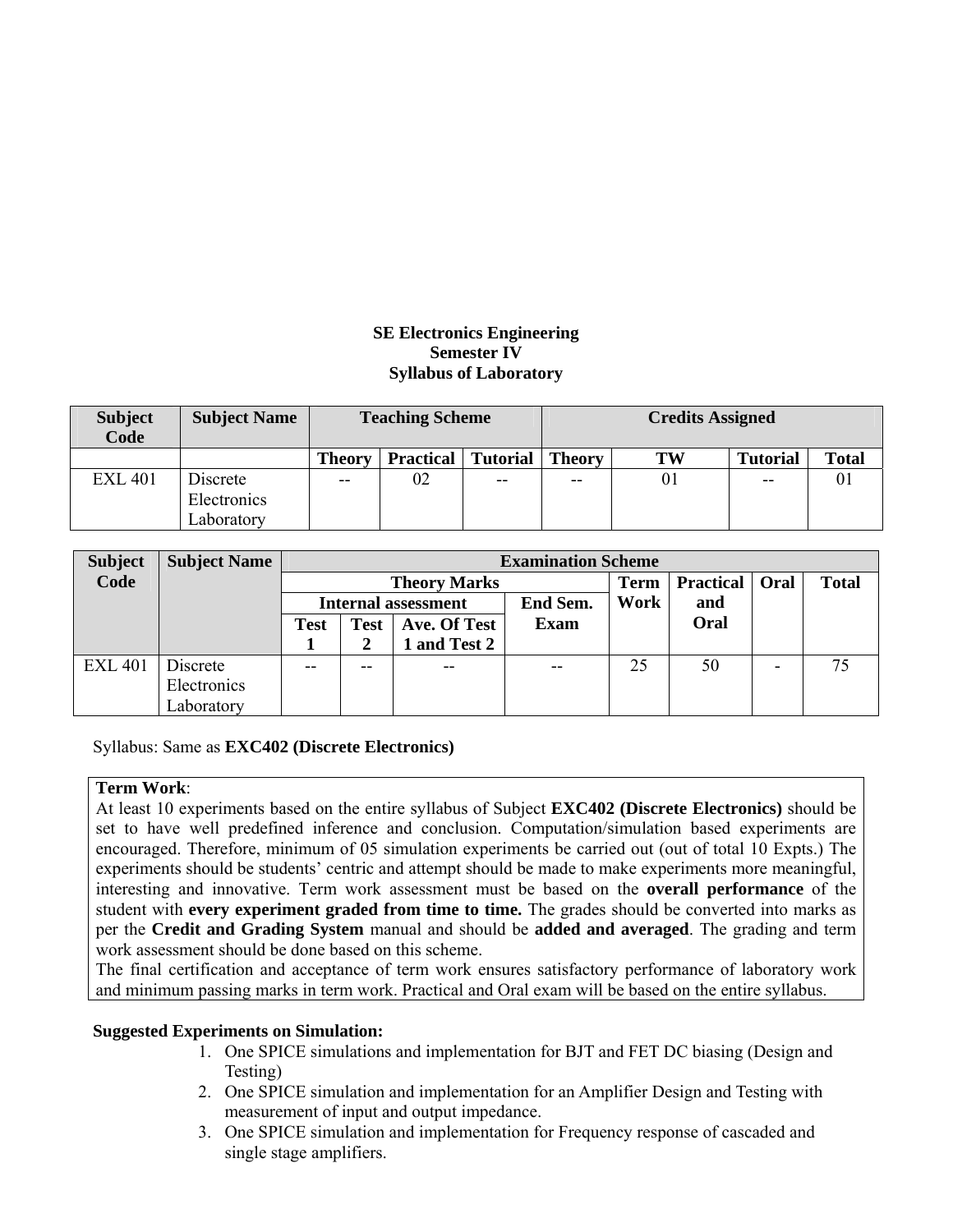- 4. One SPICE simulation and implementation for Oscillators.
- 5. One SPICE simulation and implementation for Negative feedback amplifiers.
- 6. One SPICE simulation for Differential amplifier with active load.
- 7. One SPICE simulation for power amplifier.
- 8. One SPICE simulation for Darlington/cascode amplifier.

| <b>Subject</b><br>Code | <b>Subject Name</b>                                |               | <b>Teaching Scheme</b> |                 | <b>Credits Assigned</b> |           |                 |              |  |
|------------------------|----------------------------------------------------|---------------|------------------------|-----------------|-------------------------|-----------|-----------------|--------------|--|
|                        |                                                    | <b>Theory</b> | <b>Practical</b>       | <b>Tutorial</b> | <b>Theory</b>           | <b>TW</b> | <b>Tutorial</b> | <b>Total</b> |  |
| <b>EXL 402</b>         | Microprocessor<br>and<br>Peripherals<br>Laboratory | --            | 02                     | $- -$           | $- -$                   | 01        | $- -$           | 01           |  |

| <b>Subject</b> | <b>Subject Name</b> |       | <b>Examination Scheme</b>   |                            |              |             |                  |      |              |  |  |
|----------------|---------------------|-------|-----------------------------|----------------------------|--------------|-------------|------------------|------|--------------|--|--|
| Code           |                     |       |                             | <b>Theory Marks</b>        |              | <b>Term</b> | <b>Practical</b> | Oral | <b>Total</b> |  |  |
|                |                     |       |                             | <b>Internal assessment</b> | End          | Work        | and              |      |              |  |  |
|                |                     | Test  | Ave. Of Test<br><b>Test</b> |                            |              |             | Oral             |      |              |  |  |
|                |                     |       |                             | and Test 2                 | <b>Exam</b>  |             |                  |      |              |  |  |
| <b>EXL 402</b> | Microprocessor and  | $- -$ |                             | $- -$                      | $\mathbf{u}$ | 25          | $- -$            | 25   | 50           |  |  |
|                | Peripherals         |       |                             |                            |              |             |                  |      |              |  |  |
|                | Laboratory          |       |                             |                            |              |             |                  |      |              |  |  |

#### Syllabus: Same as **EXC 403 (Microprocessor and Peripherals)**

#### **Term Work**:

At least 10 experiments based on the entire syllabus of **EXC 403 (Microprocessor and** 

**Peripherals)** should be set to have well predefined inference and conclusion. Computation/simulation based experiments are also encouraged. The experiments should be students' centric and attempt should be made to make experiments more meaningful, interesting and innovative. Term work assessment must be based on the **overall performance** of the student with **every experiment graded from time to time.** The grades should be converted into marks as per the **Credit and Grading System** manual and should be **added and averaged**. The grading and term work assessment should be done based on this scheme.

The final certification and acceptance of term work ensures satisfactory performance of laboratory work and minimum passing marks in term work. Practical and Oral exam will be based on the entire syllabus.

#### **Suggested Experiments**

- 1. Write a program to arrange block of data in i) Ascending and (ii) Descending order.
- 2. Write a program to find out any power of a number
- 3. Write a programmable delay
- 4. Write a program to find out largest number in an array.
- 5. Experiment on String instructions (e.g Reversing of string & palindrome)
- 6. Write a programme to multiply 32 bit numbers
- 7. Menu driven programming
- 8. Write a program for code conversion
- 9. Programming the 8255 to read or write to port ( any one application)
- 10. Programming the 8259 to demonstrate rotating priority, Specific priority ,etc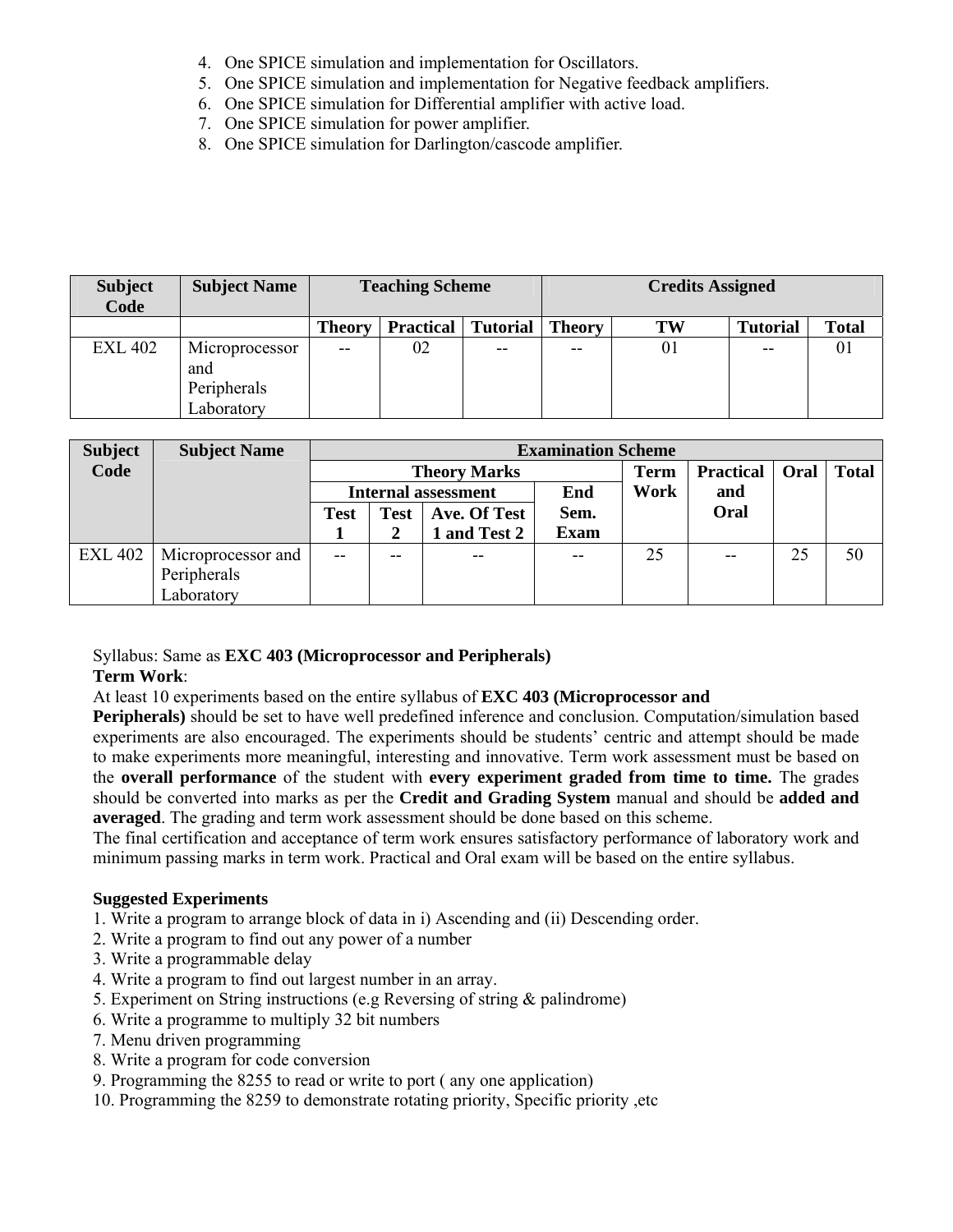| <b>Subject</b><br>Code | <b>Subject Name</b>        |               | <b>Teaching Scheme</b> |                 | <b>Credits Assigned</b> |                |                 |              |  |
|------------------------|----------------------------|---------------|------------------------|-----------------|-------------------------|----------------|-----------------|--------------|--|
|                        |                            | <b>Theory</b> | <b>Practical</b>       | <b>Tutorial</b> | Theory                  | TW             | <b>Tutorial</b> | <b>Total</b> |  |
| <b>EXL 403</b>         | Control Systems and        | $-$           | 02                     | $- -$           | $-$                     | 0 <sub>1</sub> | $-$             | 01           |  |
|                        | <b>Electrical Machines</b> |               |                        |                 |                         |                |                 |              |  |
|                        | Laboratorv                 |               |                        |                 |                         |                |                 |              |  |

| <b>Subject</b> | <b>Subject Name</b>    |             | <b>Examination Scheme</b>           |                            |       |             |                  |      |              |  |  |
|----------------|------------------------|-------------|-------------------------------------|----------------------------|-------|-------------|------------------|------|--------------|--|--|
| Code           |                        |             |                                     | <b>Theory Marks</b>        |       | <b>Term</b> | <b>Practical</b> | Oral | <b>Total</b> |  |  |
|                |                        |             |                                     | <b>Internal assessment</b> | End   | Work        | and              |      |              |  |  |
|                |                        | <b>Test</b> | Sem.<br>Ave. Of Test<br><b>Test</b> |                            |       |             | Oral             |      |              |  |  |
|                |                        |             | 2                                   | and Test 2                 | Exam  |             |                  |      |              |  |  |
| <b>EXL 403</b> | <b>Control Systems</b> |             | $- -$                               | $- -$                      | $- -$ | 25          | $- -$            | 25   | 50           |  |  |
|                | and Electrical         |             |                                     |                            |       |             |                  |      |              |  |  |
|                | Machines               |             |                                     |                            |       |             |                  |      |              |  |  |
|                | Laboratory             |             |                                     |                            |       |             |                  |      |              |  |  |

#### **Syllabus: EXC 404 (Principles of Control Systems) 07 Experiments and EXC 406 (Electrical Machines) 03 Experiments**

#### **Term Work**:

At least **03 experiments on EXC 406 (Electrical Machines) and 07 experiments on EXC 404 (Principles of Control Systems)** based on the entire syllabus should be set to have well predefined inference and conclusion. Computation/simulation based experiments are also encouraged. The experiments should be students' centric and attempt should be made to make experiments more meaningful, interesting and innovative. Term work assessment must be based on the **overall performance** of the student with **every experiment graded from time to time.** The grades should be converted into marks as per the **Credit and Grading System** manual and should be **added and averaged**. The grading and term work assessment should be done based on this scheme.

The final certification and acceptance of term work ensures satisfactory performance of laboratory work and minimum passing marks in term work. Practical and Oral exam will be based on the entire syllabus.